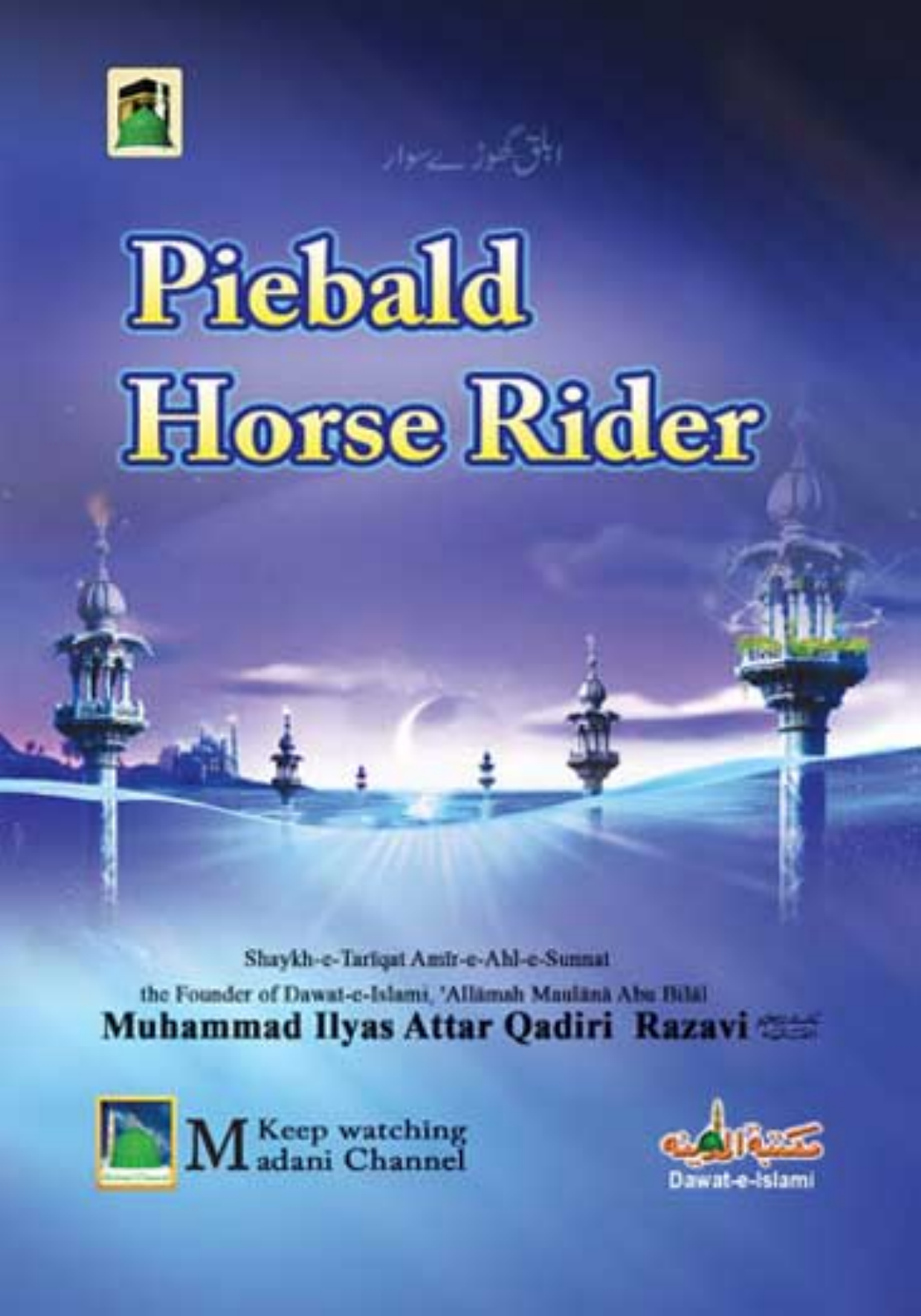ٱلۡحَمۡدُۢ لِلَّٰٰٓٓ وَبَّ الۡعَٰلَـٰٰٓٓ بِیۡنَ وَالصَّلٰوۃُۚ وَالسَّـلَامُ عَـٰلِ سَیِّـٰ الۡمُـرۡ سَلِیۡنَ اَمَّابَعۡدُٰفَاَعُوۡذُبِاللّٰهِ مِنَالشَّیۡطُنِالنَّہِمُ ۗ بِسۡوِاللّٰهِالنَّحۡلِنِالنَّحِیۡمُ

# Du'ā for Reading the Book

ead the following Du'ā (supplication) before you study a Read the tollowing Du a couppmentally and the religious book or an Islamic lesson, you will remember whatever you study, اِنْ شَكَاءَاللَّهُ عَزَّدَ جَلَ

اَللَّهُمَّ افْتَحْ عَلَيْنَا حِكْمَتَكَ وَانْشُرْ عَلَيْنَا رَحْمَتَكَ يَـا ذَاالْجَلَالِ وَالْإِكْرَام

*Iranslation* 

Yā Allah الحَزَّدَ عَلَّ Open the door of knowledge and wisdom for us, and have mercy on us! O the One Who is the Most Honourable and Glorious!

 $(Al-Mustatraf, vol. 1, pp. 40)$ 

Note: Recite Salāt-'Alan-Nabī the Du'ā.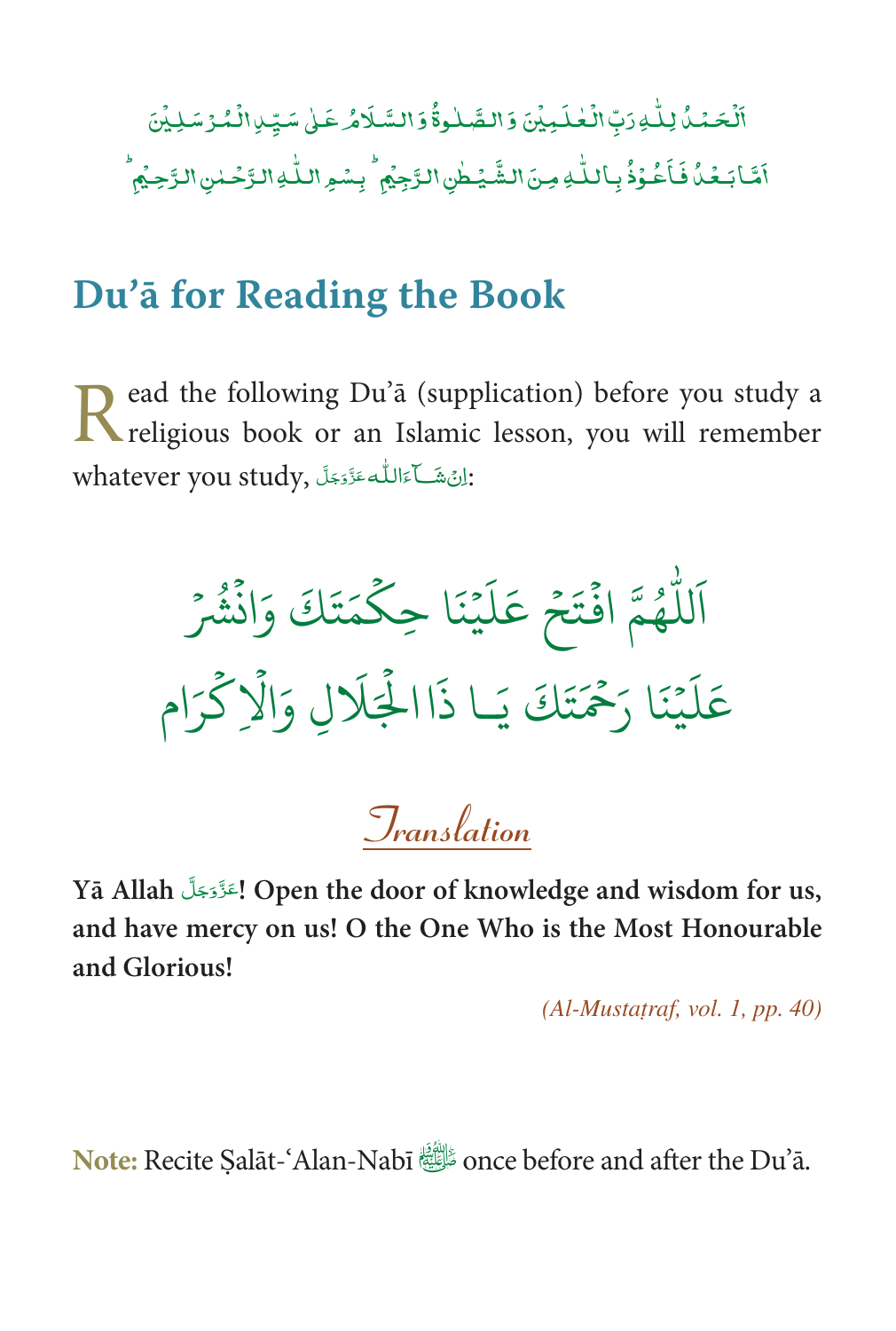َ۔<br>اَبلَق گھوڑے سُوار

Ablaq Gĥořay Suwār

# **PIEBALD HORSE RIDER**

This booklet was written by Shaykh-e-Tarīqat Amīr-e-Aĥl-e-Sunnat, the founder of Dawat-e-Islami 'Allāmaĥ Maulānā Abu Bilal Muhammad Ilyas Attar Qadiri Razavi دَامَتْ بَرَكَاتُهُمُ الْعَالِيَه Ä Ä in Urdu. **Majlis-e-Tarājim** (the translation department**)** has translated it into English. If you find any mistake in the translation or composing, please inform the translation department on the following postal or email address with the intention of earning reward [Šawāb].

#### **Majlis-e-Tarājim (Dawat-e-Islami)**

Aalami Madani Markaz, Faizan-e-Madinah, Mahallah Saudagran, Purani Sabzi Mandi, Bab-ul-Madinah, Karachi, Pakistan  $UAN: \mathbf{R}$  +92-21-111-25-26-92 – Ext. 7213 Email:  $\equiv$  translation@dawateislami.net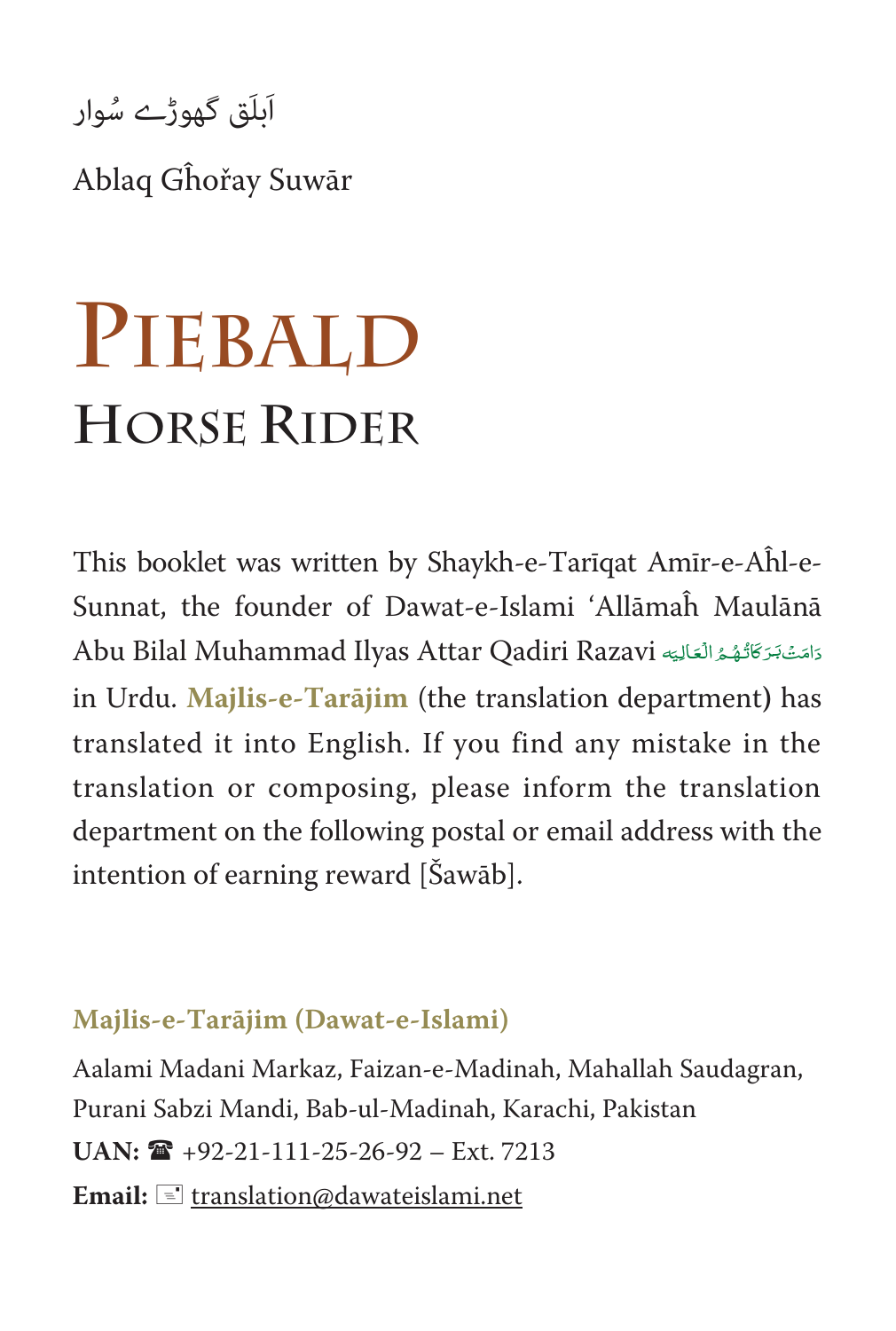#### **Piebald Horse Rider**

An English translation of 'Ablaq Gĥořay Suwār'

# $\ddot{\phantom{0}}$

#### **ALL RIGHTS RESERVED**

#### Copyright © 2016 Maktaba-tul-Madinah

No part of this publication may be reproduced, or transmitted, in any form or by any means, electronic, mechanical, photocopying, recording or otherwise, without the prior written permission of Maktaba-tul-Madinah.

| 2 <sup>nd</sup> Publication: | Ramadan-ul-Mubārak, 1437 AH – (June, 2016) |
|------------------------------|--------------------------------------------|
| Publisher:                   | Maktaba-tul-Madinah                        |
| Quantity:                    | 1000                                       |
| ISBN:                        | 978-969-631-594-0                          |

#### **SPONSORSHIP**

Please feel free to contact us if you wish to sponsor the printing of a religious book or booklet for the Isal-e-Sawab of your deceased family members.

#### **Maktaba-tul-Madinah**

Aalami Madani Markaz, Faizan-e-Madinah Mahallah Saudagran, Purani Sabzi Mandi, Bab-ul-Madinah, Karachi, Pakistan

# **Email:** maktabaglobal@dawateislami.net – maktaba@dawateislami.net

  **Phone: +**92-21-34921389-93

 **Web:** www.dawateislami.net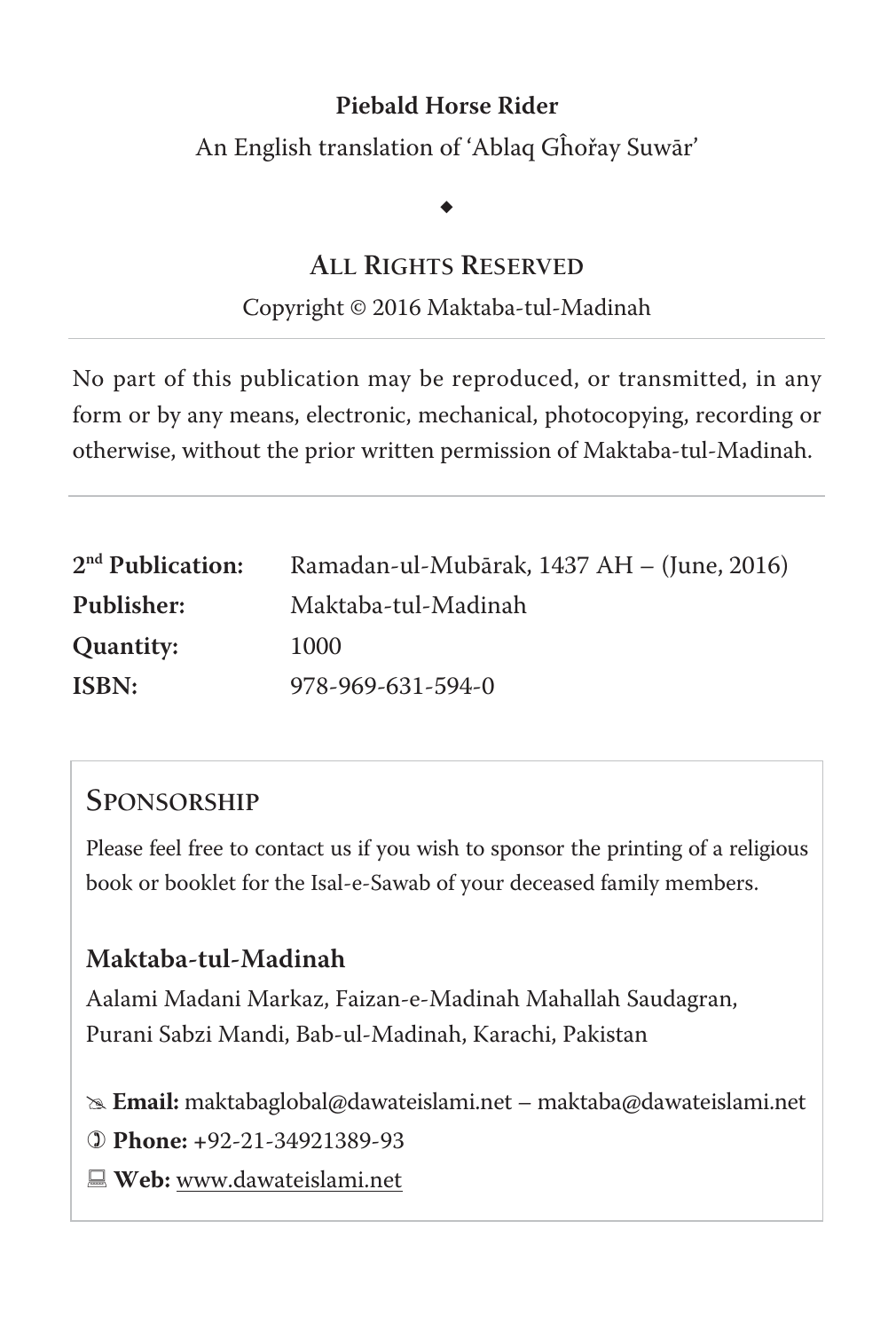# **TABLE OF CONTENTS**

| Excellence of Salāt-'Alan-Nabī                                    |  |
|-------------------------------------------------------------------|--|
|                                                                   |  |
| 4 Sayings of the Beloved Rasool <b>Samun All Accord Rasool</b> 3. |  |
| The one who is going to perform Qurbānī should not cut            |  |
|                                                                   |  |
|                                                                   |  |
|                                                                   |  |
| Upon how much wealth does Qurbānī become Wājib?6                  |  |
| Qurbānī will become Wājib if conditions are met within            |  |
|                                                                   |  |
|                                                                   |  |
| Detail of defected animals whose Qurbānī cannot be                |  |
|                                                                   |  |
| How many veins to be cut at the time of slaughtering13            |  |

 $***$ 

| Recite the following Du'a before slaughtering the animal15 |  |
|------------------------------------------------------------|--|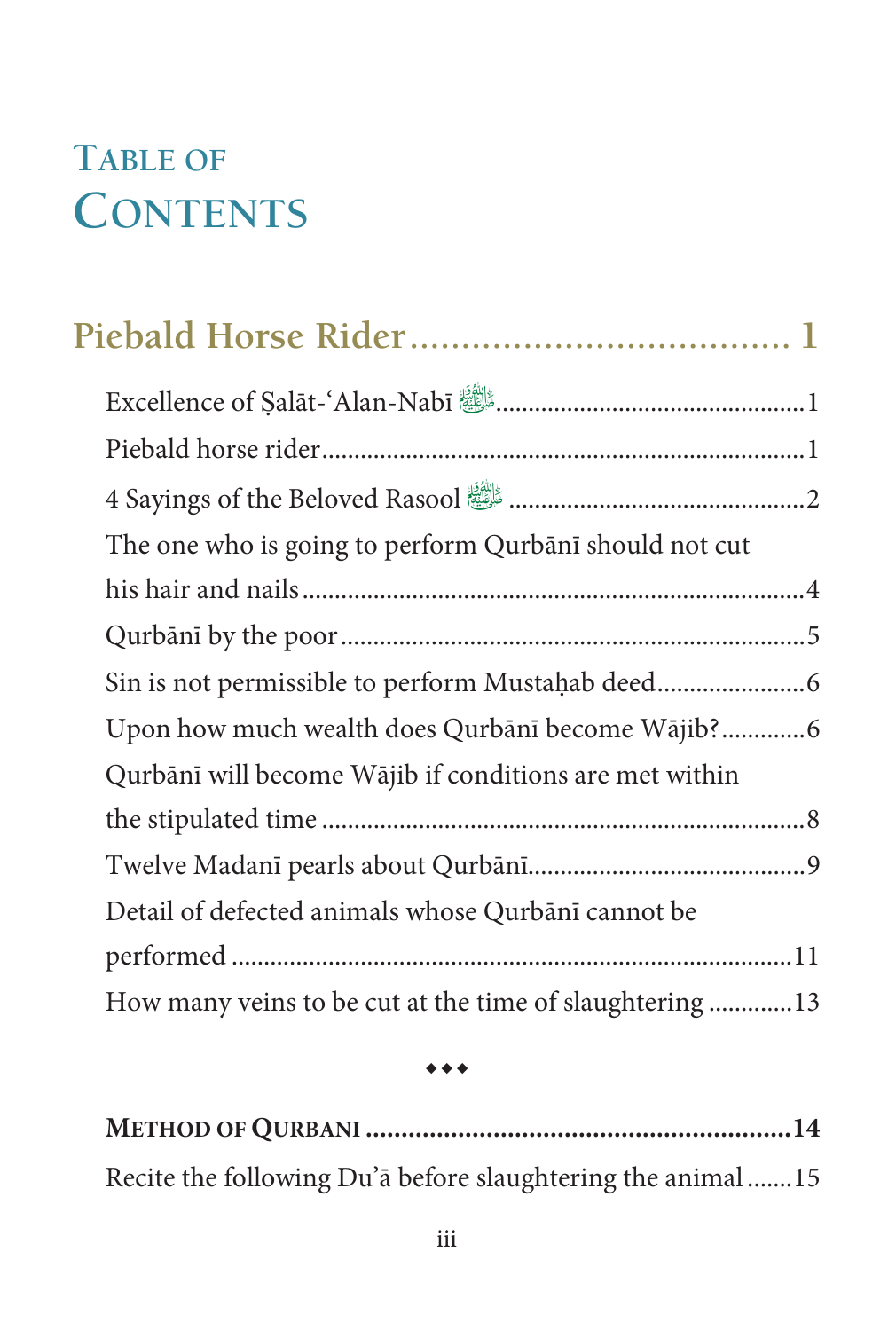| Oppressed animal can inflict torment after death17 |  |
|----------------------------------------------------|--|
|                                                    |  |
|                                                    |  |
|                                                    |  |

#### $\bullet\bullet\bullet$

| How is it to buy cows for collective Qurbānī from |  |
|---------------------------------------------------|--|
|                                                   |  |
|                                                   |  |
|                                                   |  |
|                                                   |  |

#### $\bullet\bullet\bullet$

| 22 Intentions and precautions for those who collect |  |
|-----------------------------------------------------|--|
|                                                     |  |
|                                                     |  |
|                                                     |  |
|                                                     |  |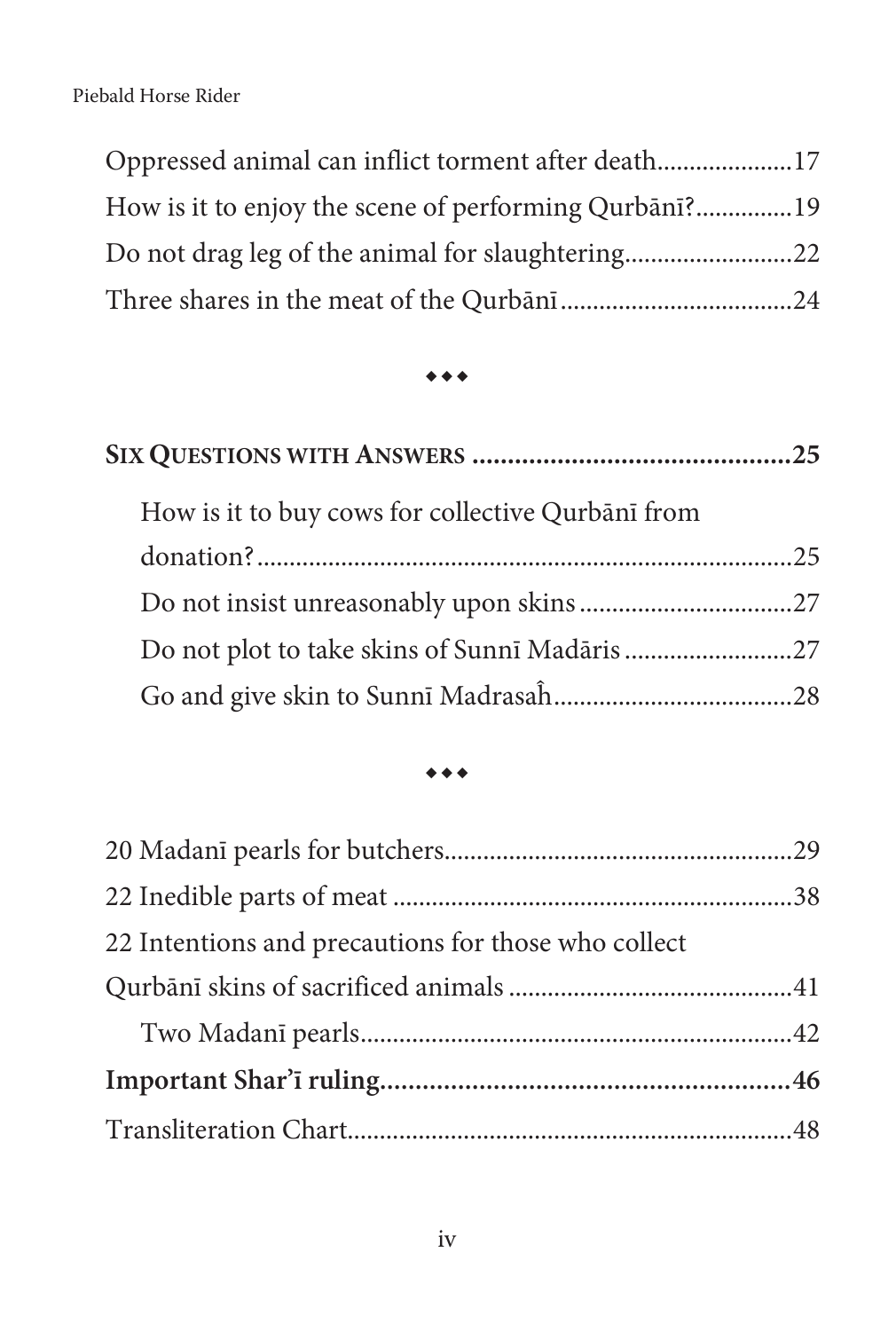ٱلۡحَمۡدُۢ لِلَّٰٰٓٓ وَبِّ الۡۡـحَلَـٰٰٓٓہِیۡنَ وَالصَّـلٰوةُۚ وَالسَّـلَامُرۡ عَـلِىٰ سَیِّـنِ الۡمُدۡسَلِیۡنَ أمَّا بَعْدُ فَأَعُوْذُ بِأَللَّٰهِ مِنَ الشَّيۡطٰنِ الرَّجِيۡم ۙ بِسۡمِ اللَّٰهِ الرَّحۡلِنِ الرَّحِيۡم

# **Piebald Horse Rider**

Regardless of how hard Satan makes you feel lazy, read this booklet completely. اِنْ شَكَاءَاللَّه عَزَدِهَلَ ompletely. اِنْ شَكَاءَاللَّه عَزَدِهَلَ be gained.

#### Excellence of Salat-'Alan-Nabī

.has stated حَلَّى اللَّهْ تَعَالَى عَلَيْهِ وَالِهِ وَسَلَّمِ The Revered and Renowned Rasool O people! Without doubt, the person attaining salvation quickly on the Day of Judgement from its horrors and accountability will be the one amongst you who would have recited Salat upon me abundantly in the world.'

(Al-Firdaus bimā Šaur-ul-Khațțāb, vol. 5, pp. 277, Hadīš 8175)

#### Piebald horse rider

Sayyidunā Ahmad Bin Ishāq عَلَيْهِ رَحْمَةُ اللَّهِ الرَّدَّاقِ Sayyidunā Ahmad Bin Ishāq brother, despite his poverty, would perform the Qurbānī every year with the intention of pleasing Allah وَعَرَّدَهَلَّ After the demise of his brother, he مَحْمَةُ اللهِ تَعَالى عَلَيْه had a dream in which he saw that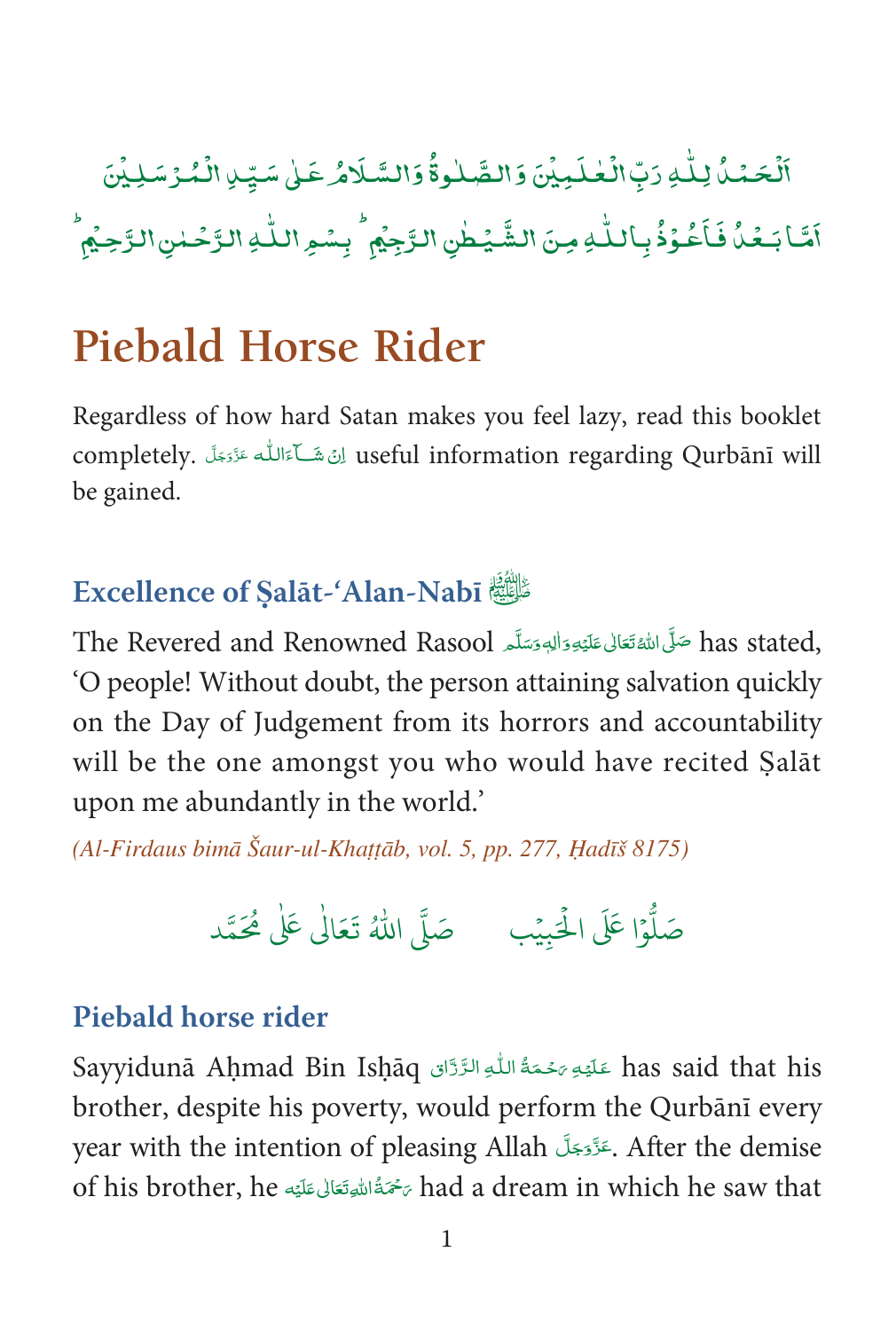the Judgement Day had taken place and people came out of their graves. Meanwhile, he spotted his deceased brother who was riding a piebald (spotted) horse, followed by many other horse riders. He asked his deceased brother (رَبَا أَخِيْ! مَا فَعَلَ اللَّهُ تَعَالَى بِكَ؟ i.e., O my brother! How did Allah عَزَّدَجَلَ treat you? His brother replied, 'Allah عَزَّدَ has forgiven me.' Sayyidunā Aḥmad Bin Ishāq عَلَيْهِ مَحْمَةُ اللَّهِ الزَّذَّاق asked, 'Due to which deed?' He replied, 'One day, I gave a dirham to a destitute old woman with the intention of attaining Šawāb, this very deed led to my forgiveness.

When asked about the horses, he replied, 'All these are the sacrifices I performed during Eid-ul-Adhā. The horse I am riding on, is the very first sacrifice of mine. I asked, 'Where do you intend to go now?' He replied, 'Towards Heaven.' Saying this, he disappeared. (Durra-tun-Nāṣiḥīn, pp. 290)

May Allah عَزَّدَ have mercy on him and forgive us without any accountability for his sake!

اْمِيْنِ بِجَاهِ النَّبِيّ الْأَمِيْنِ صَلَّى اللهُ تَعَالَىٰ عَلَيْهِ وَالِهِ وَسَلَّم

#### 4 Sayings of the Beloved Rasool

The one who performs Qurbānī of an animal gets the reward 1. of one good deed for each hair of the sacrificed animal. (Sunan-ut-Tirmizī, vol. 3, pp. 162, Hadīš 1498)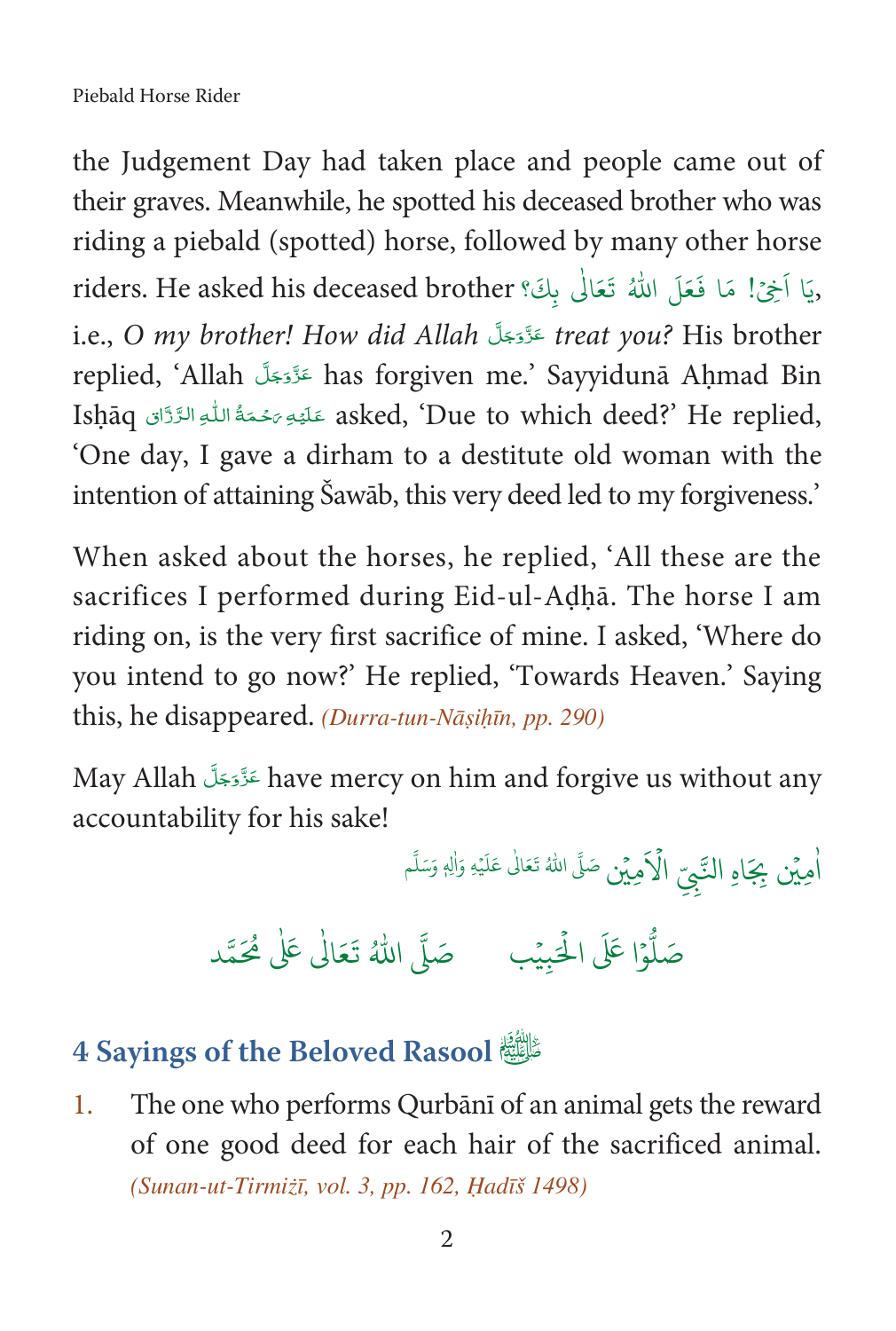- 2. The one who wholeheartedly performs Qurbānī of an animal for reward, his Qurbānī will serve as a barrier between him and hellfire. (Al-Mu'jam-ul-Kabīr, vol. 3, pp. 84, Hadīš 2736)
- 3. O Fātimaĥ! Stay near your sacrificial animal because your sins will be forgiven as soon as the first drop of its blood falls down. (Sunan-ul-Kubrā lil-Bayĥaqī, vol. 9, pp. 476, Hadīš 19161)
- 4. The one, who can afford to perform the Qurbānī but does not perform it, should not come near our Eid-Gāĥ [i.e., an open ground designated for Eid ৡalāĥ].

 $(Sunan Ibn Mājaĥ, vol. 3, pp. 529, Hadīš 3123)$ 

#### **Does one have to borrow money for the Qurbānī?**

Dear Islamic brothers! It is a matter of serious concern for those who do not perform their Wājib Qurbānī despite being able to do so. Is it not a big loss that they are deprived of such a great reward? Furthermore, they are sinners and deserve hellfire. It is stated on page 315 of the  $3<sup>rd</sup>$  volume of Fatāwā Amjadiyyah: If the Qurbānī is Wājib for a person and he does not have money at that time, then he should perform the Qurbānī even by borrowing money or selling any of his belongings.

#### **Ride for** ৡ**irā**৬**bridge**

The Beloved and Blessed Rasool حَلَّىَ اللَّهْ تَعَالَى عَلَيْهِ وَالْهِ وَسَلَّع Ç Ä È ȦÄ Ä Å the day of Eid-ul-Aḍḥā, man performs no other good deed that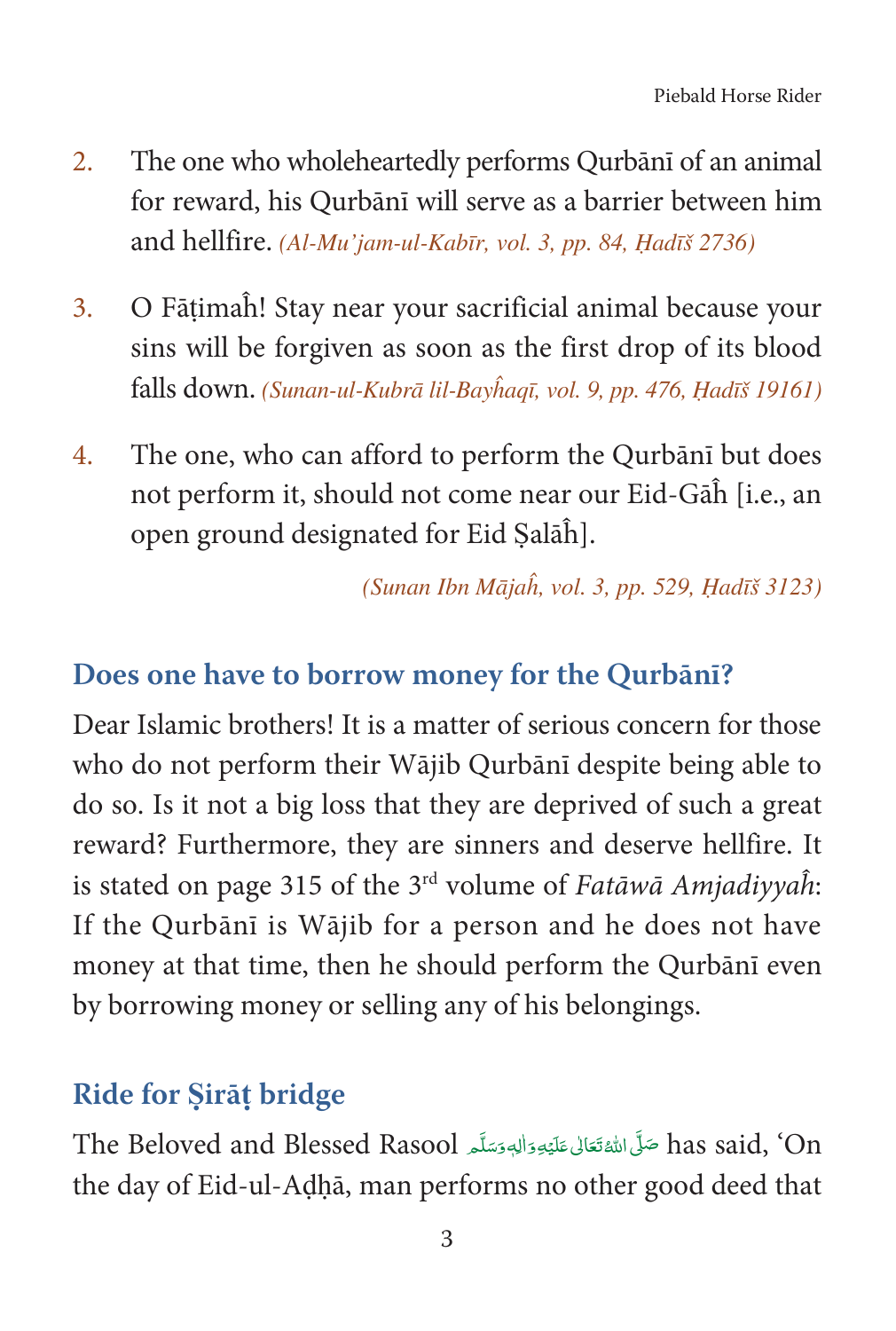is dearer to Allah  $\frac{1}{2}$  is dearer to Allah  $\frac{1}{2}$  is than shedding blood (of the sacrificial animal). This sacrificed animal will come with its horns, hair and hooves and the sacrifice is accepted by Allah المَوَّدَية before the blood of the sacrificed animal reaches the ground. Therefore, perform the Qurbānī wholeheartedly.'

(Sunan-ut-Tirmizī, vol. 3, pp. 162, Hadīš 1498)

ْ عَلَيْهِ رَحْمَةُ اللَّهِ الْقَرِى Allāmaĥ Shaykh 'Abdul Haq Muhaddiš Diĥlvī' has said, 'The Qurbānī will be placed on [the side of] the scale of good deeds, due to which the weight of the scale of good deeds will be heavier. (Ashi'a-tul-Lam'āt, vol. 1, pp. 654)

Said, 'Then عَلَيْهِ رَحْمَةُ اللَّهِ الْبَابِي Sayyidunā 'Allāmaĥ Mullā 'Alī Qārī the sacrificed animal will serve as his ride through which the sacrifice-performing person will pass over the Sirat (bridge) easily and further, every limb of the sacrificed animal will become Fidyah [expiation] (for freedom from hell) for every part of its owner's body.' (Mirqāt-ul-Mafātīh, vol. 3, pp. 574, Taht Al-Hadīš 1470; Mirāt, vol. 2, pp. 375)

# The one who is going to perform Qurbānī should not cut his hair and nails

Commenting on the Hadīš that says, 'Those performing Qurbānī should not touch their hair and skin at all during the first ten days of Żul-Hijjah', the renowned commentator of the Holy Quran and Hadīš, Hakīm-ul-Ummat Muftī Ahmad Yār Khān has said, 'The rich intending to perform the عَلَيْهِ رَحْمَةُ اللَّهِ الْحَقَّان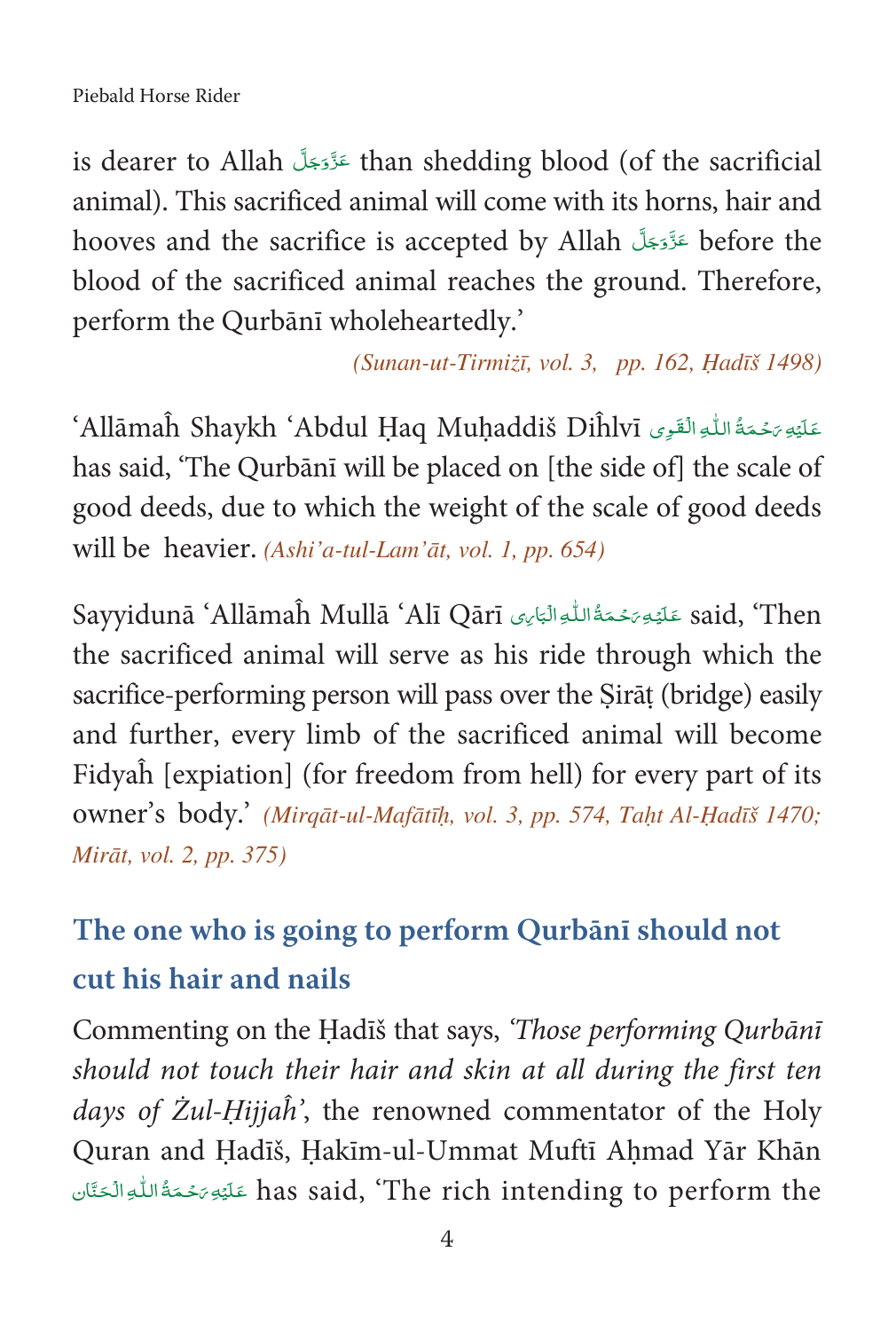Wājib Qurbānī or the poor intending to perform Nafl Qurbānī should neither cut their nails, hair and dead skin nor get them cut (by anyone), in order to bear a little resemblance to Hujiāj because Hujjāj cannot get their hair cut in the state of Ihrām so that the Qurbānī may become a Fidyah (for freedom from Hell) for every hair and nail.

(However) This commandment is Mustaḥab not Wājib. (i.e., it is not obligatory but preferable, and preferable acts (Mustaḥabbāt) should also be acted upon as much as possible. However, if someone cuts his nails or hair then it is not a sin, neither does it affect the Qurbānī; his Qurbānī will be valid). Therefore, it is better, not obligatory for the person performing Qurbānī not to get his hair cut. It signifies that imitating the righteous ones is also righteousness.

#### Qurbānī by the poor

Hakīm-ul-Ummat Muftī Ahmad Yār Khān has further stated, 'Even those unable to perform the Qurbānī should not get their hair cut during the first ten days of Zul-Hijjah; instead, they should get their hair cut on the day of Eid after offering the Eid Salah. In this way, they will get Sawab (of performing the Qurbani), أَرِّئْشَا عَاللَّهُ عَزَّدَ عَلَى الْمُسْلَمَةِ).

(Mirāt-ul-Manājīļ, vol. 2, pp. 370)

صَلُّوْا عَلَى الْحَبِيْبِ صَلَّى اللَّهُ تَعَالَٰى عَلَٰى مُحَمَّد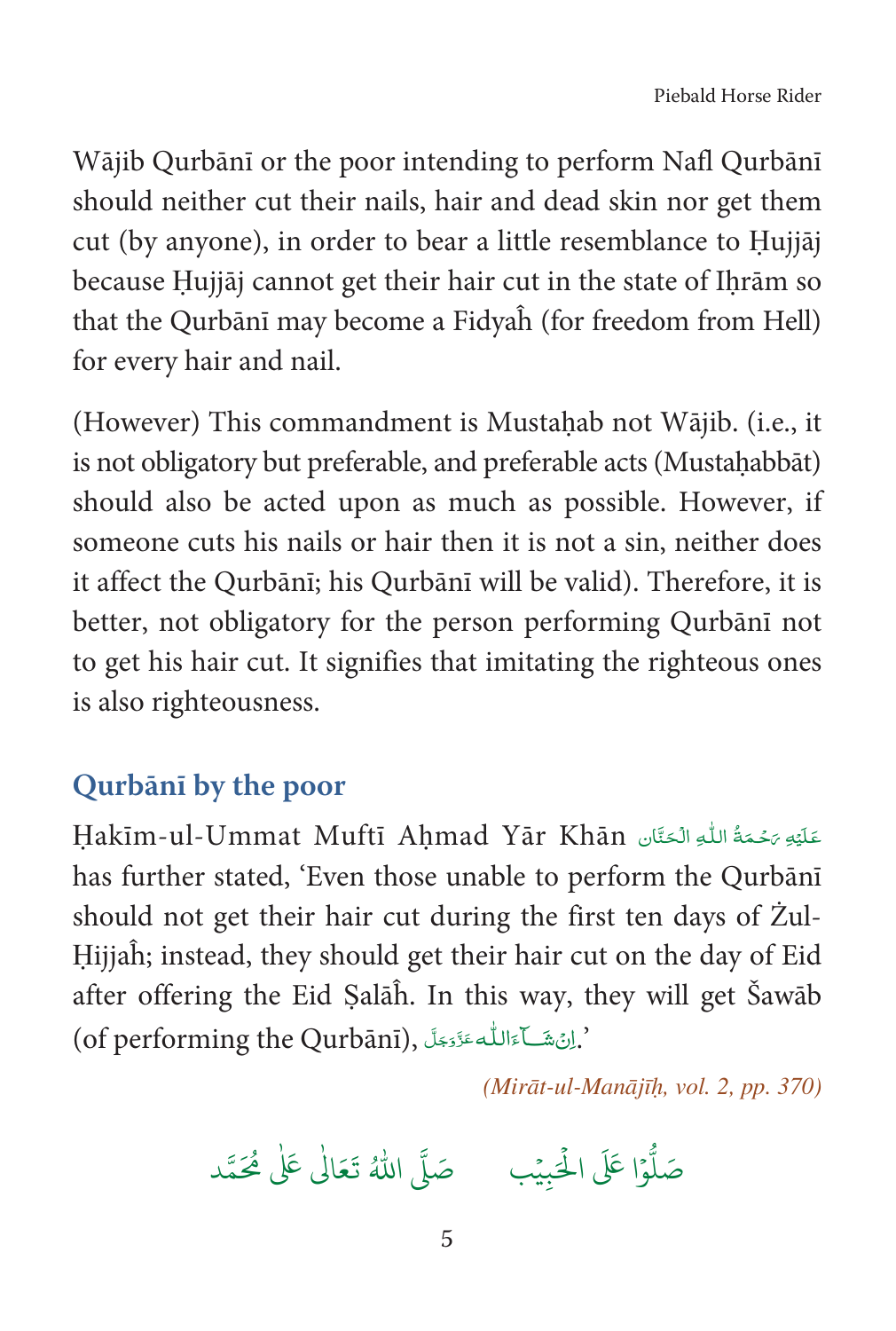Piebald Horse Rider

#### **Sin is not permissible to perform Mustahab deed**

Remember! It is necessary to cut the nails and remove hair of the armpits as well as pubic hair within 40 days. To delay in cutting the nails and hair for more than 40 days is a sin. Hence, A'lā Hadrat, Imām-e-Aĥl-e-Sunnat, the scholar of Sharī'aĥ, Maulānā Shāĥ Imām Aḥmad Razā Khān عَنْيَوَرَحْمَةُالرَّحْمَنِ has stated, Ç È ȦÄ 'This commandment (of not cutting the nails etc., during the first 10 days of Żul-Ḥijjaĥ) is only Mustaḥab (preferable), that is to say, it is better if performed, if it is not performed, there is no harm in it. It cannot even be called as the act of disobedience nor does it cause any defect in the Qurbānī.

In fact, if a person has not cut his nails for 31 days due to some reason or even without any reason and the month of Żul-Ḥijjaĥ has begun, he can no longer act upon this preferable deed, though he has intended to perform the Qurbānī. If he waits for another 10 days, then 41 days will pass with his nails untrimmed and it is a sin to leave the nails untrimmed for more than 40 days. One cannot commit a sin in order to perform a Mustahab (preferable) act.' (Derived from: Fatāwā Razawiyyah, vol. 20, pp. 353-354)

#### **Upon how much wealth does Qurbānī become Wājib?**

Qurbānī is Wājib for every sane adult Muslim, Muqīm (resident), male and female owner of Nisāb. ('Ālamgīrī, vol. 5, pp. 292) An owner of Niṣāb is the one who possesses 52.5 Tolas<sup>1</sup> of silver or

<sup>1</sup> One Tola is equivalent to 11.664 grams.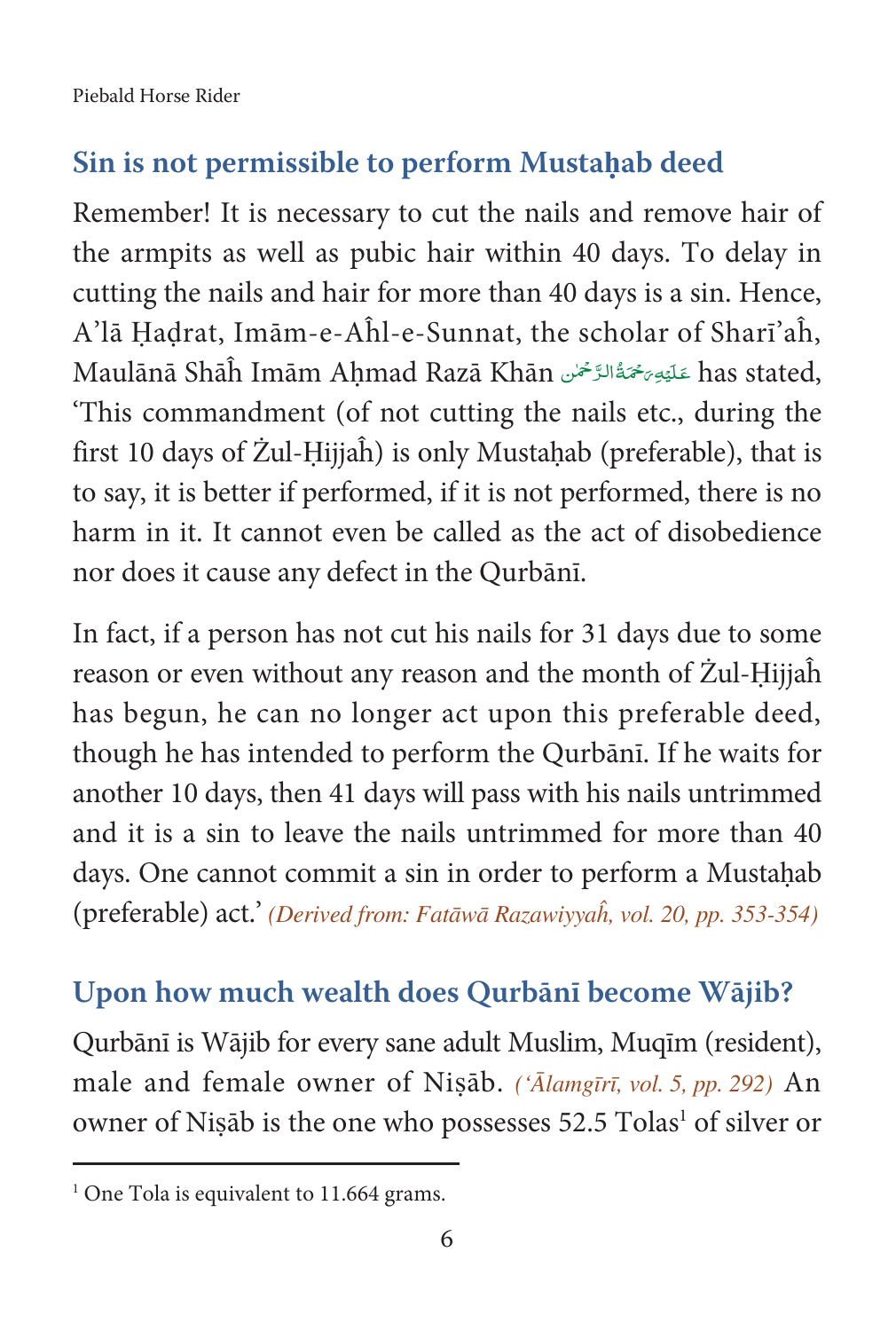the money or goods or other things equivalent to 52.5 Tolas of silver (excluding the basic essentials). Further, he should not owe so much debt to Allah حَزَّدَجَلَ or to people that he may no longer remain the owner of Nisāb in case of paying the debt.

Islamic jurists have stated that the basic essentials of life are such things people normally need and without them they may face severe hardships and problems such as a house for living, clothes for wearing, vehicle, Islamic books and tools relating to one's occupation etc.  $(Al\text{-}\hat{H}id\bar{a}\gamma a\hat{h}, vol. 1, pp. 96)$ 

If we keep the definition of 'essentials of life' in our mind, we will come to know that there are several things in our homes that are not included in the essentials of life. If the value of such things reaches the value of 52.5 Tolas of silver, then the Qurbānī will become Wājib. A'lā Hadrat, Imām-e-Aĥl-e-Sunnat, scholar of Sharī'aĥ, Maulānā Shāĥ Imām Aḥmad Razā Khān عَلَيْهِ رَحْمَةُالرَّحْمَٰن Ç È ȦÄ was once asked the following question: Does Qurbānī become Wājib for a person possessing one or two extra houses in addition to the house where he lives?

A'lā Ḥaḍrat ٱللَّهِ تَعَالَى عَلَيْه A'lā Ḥaḍrat ٱلْمُوتَعَالَى عَلَيْه Ä provided the value of the extra house(s) whether alone or when added to his other wealth that is excluding the basic essentials of life, reaches the value of 52.5 Tolas of silver. It does not matter whether he has rented out those extra houses or they are empty or he has a plot of land, the same ruling will be applicable. In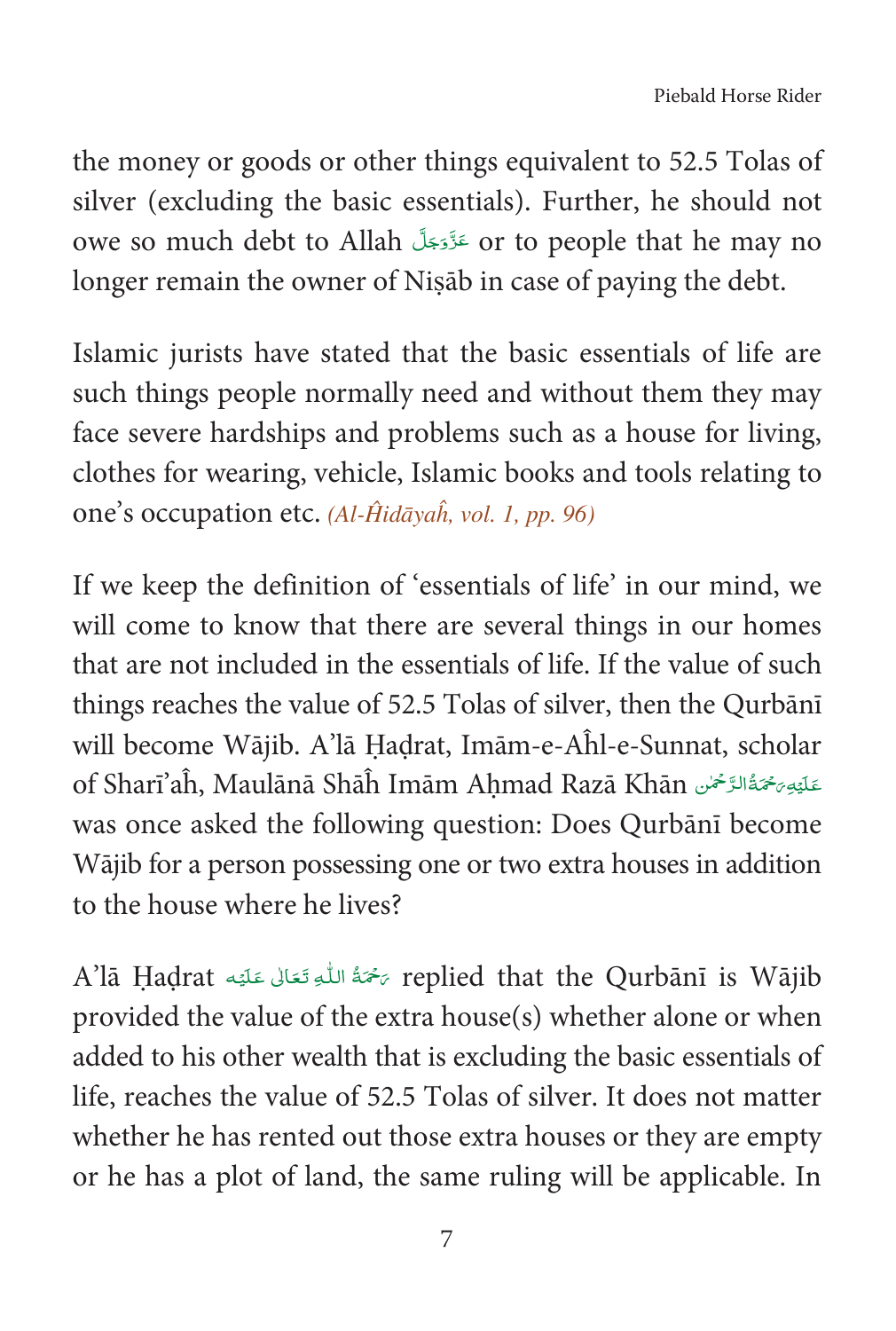fact, if his house is so spacious that one portion suffices for him in summer and winter and the other portion is in excess of his requirements and its value whether alone or when added to other such basic essentials which are more than the requirement, reaches the value of Nisāb, the Qurbānī will also become Wājib in this case. (Fatāwā Razawiyyah, vol. 20, pp. 361)

#### **Qurbānī will become Wājib if conditions are met**

#### **within the stipulated time**

The Qurbānī will become Wājib if conditions including the possession of Niৢāb are met within the stipulated days of the Qurbānī (i.e. from Subh-e-Sādiq of 10<sup>th</sup> Żul-Hijjaĥ till before the sunset of  $12<sup>th</sup>$  Zul-Hijjah). Explaining this ruling, the renowned Islamic scholar Sadr-ush-Sharī'aĥ, Badr-ut-Tarīqaĥ ʻAllāmaĥ Maulānā Muftī Amjad 'Alī A'zamī عَلَيْهِ رَحْمَةُاللّٰهِ الْقَوِى آ È ȦÄ stated in Baĥār-e-Sharī'at, 'It is not compulsory to perform the Qurbānī on 10<sup>th</sup> Żul-Ḥijjaĥ only, one can perform it within the stipulated time at his convenience.

If the conditions of the Qurbānī being Wājib do not exist at the initial time (i.e. Subh-e-Sādiq of  $10<sup>th</sup>$  Żul-Hijjaĥ) but they are met later on (i.e. before the sunset of  $12<sup>th</sup>$  Żul-Hijjaĥ) then the Qurbānī will become Wājib for him. If conditions exist at the initial time but he does not perform the Qurbānī and conditions are not met at the ending time then Qurbānī will no longer remain Wājib. ('Ālamgīrī, vol. 5, pp. 293)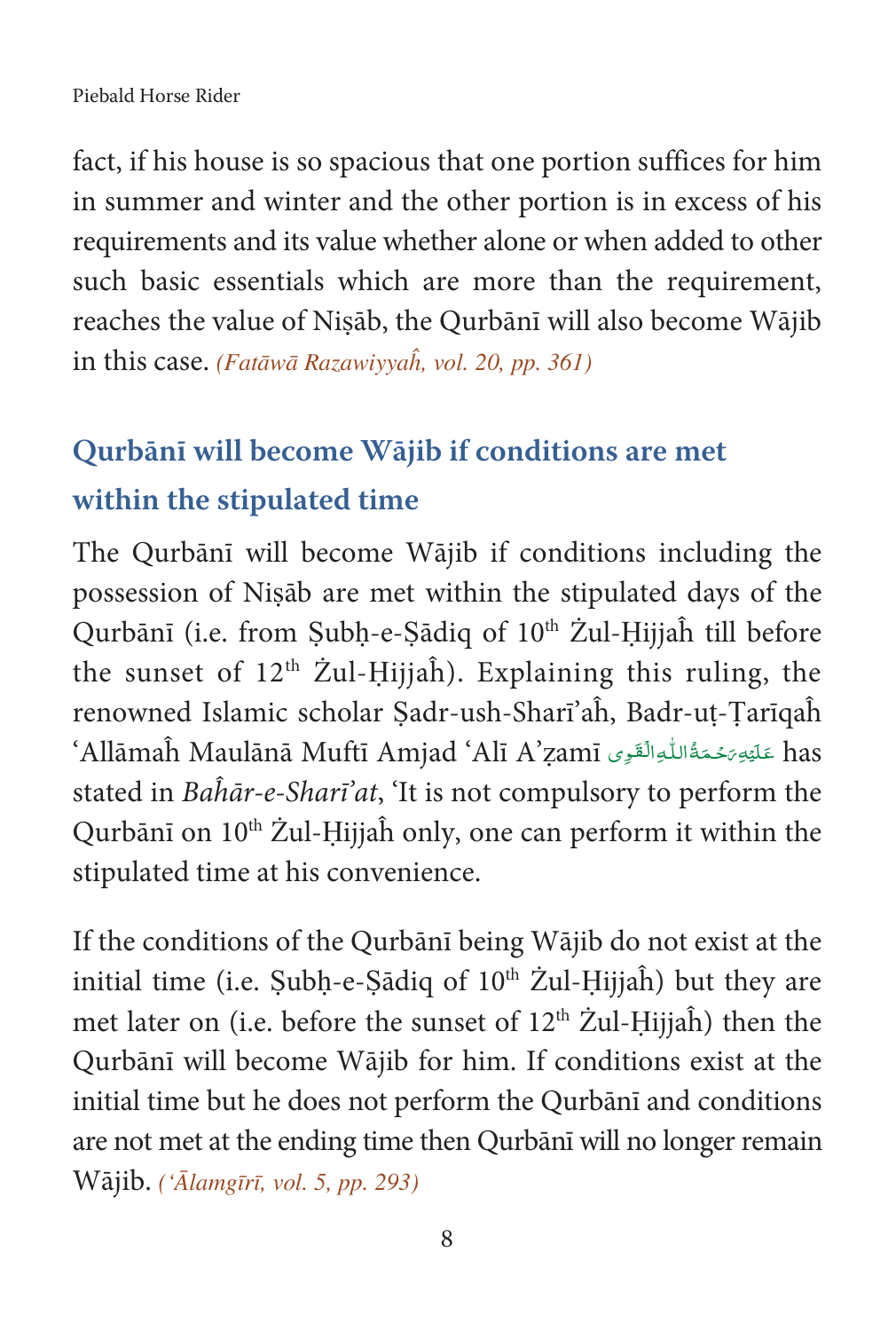#### **Twelve Madanī pearls about Qurbānī**

- 1. It is generally observed that just one goat is sacrificed on behalf of the whole family despite the Qurbānī being Wājib for a number of family members as they possess wealth up to the extent of Nisāb. It is obligatory to perform separate Qurbānīs on behalf of all those for whom the Qurbānī is Wājib. Not even a single family member's Wājib will be fulfilled if only one goat is sacrificed on behalf of the whole family because a goat does not possess more than one share. It can only be sacrificed on behalf of a specific individual.
- 2. In a single cow, (buffalo) and camel, seven Qurbānīs (shares) may be performed. ('Ālamgīrī, vol. 5, pp. 304)
- 3. Though performing Qurbānī on behalf of a minor is not Wājib, but it is better to do so. It is not necessary to obtain the minor's permission either. If someone wishes to perform Qurbānī on behalf of his adult offspring or wife he should seek permission from them. If he performs Qurbānī on their behalf without getting permission from them, their Wājib will not be fulfilled.

 $\hat{A}$ lamgīrī, vol. 5, pp. 293; Baĥār-e-Sharī'at, vol. 3, pp. 428)

Permission can be of two kinds: (i) Explicit; for example, his offspring or wife clearly asks him to perform Qurbānī on their behalf. (ii) Implicit; for example, he performs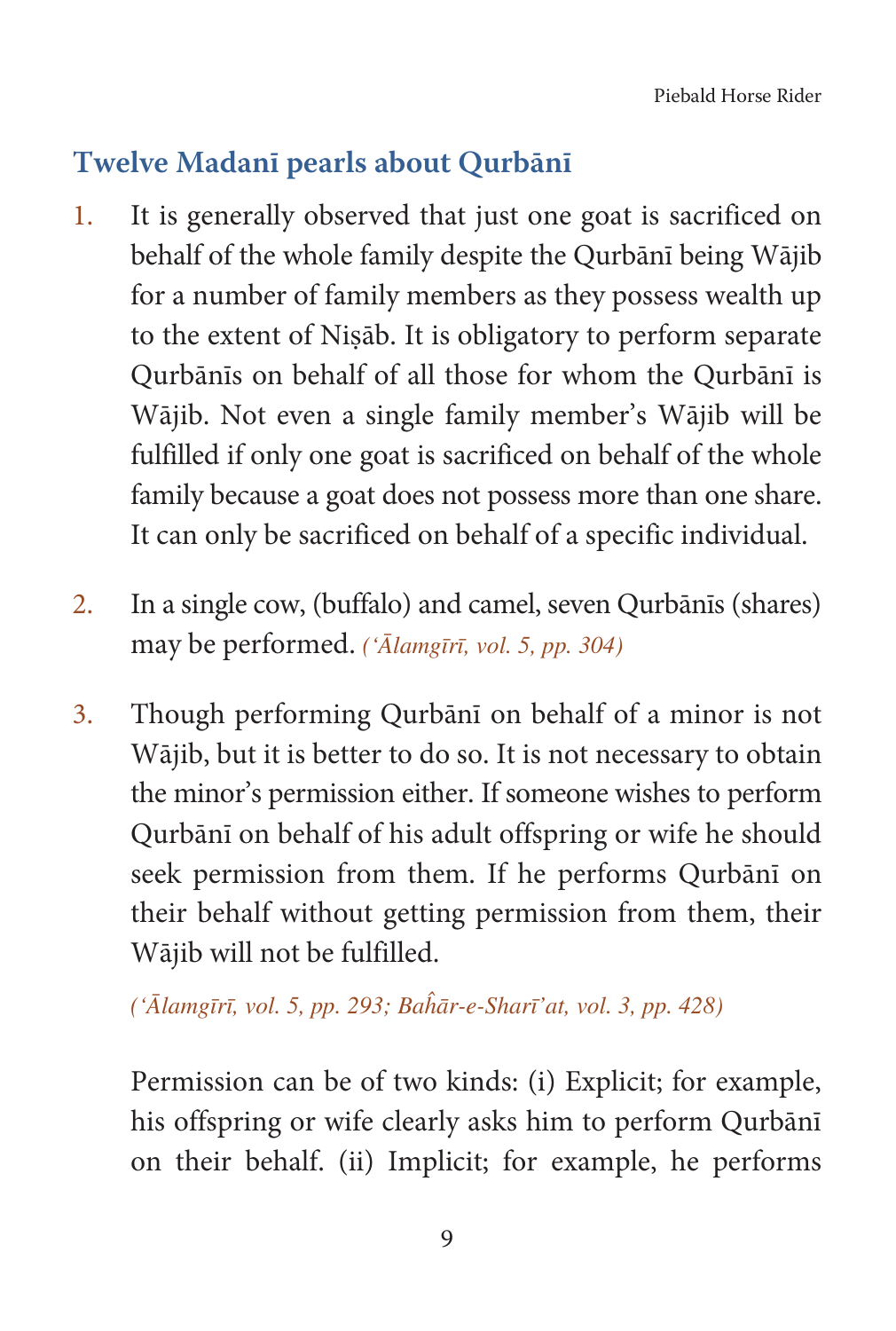Qurbānī on behalf of his wife or offspring and they are aware and pleased with it. ( $Fat\bar{a}w\bar{a}$  Ahl-e-Sunnat, unpublished)

4. It is obligatory to perform the Qurbānī only during the stipulated time-span of the Qurbānī. No other deed can be substituted for the Qurbānī. For instance, giving a goat or its price as ৡadaqaĥ (charity) instead of performing the Qurbānī is insufficient.

 $(\hat{A}$ lamgīrī, vol. 5, pp. 293; Baĥār-e-Sharī'at, vol. 3, pp. 335)

5. **The age of the sacrificial animal:** The camel must be five years of age; cow two years and goat {including nannygoat, sheep and ewe (male and female)} must be of one year. If an animal is younger than the described age, it is impermissible to sacrifice it (for Qurbānī). If the animal is older than the described age, the Qurbānī is not only permissible but also preferable. However, if a sheep or a six-month old lamb is so big that it appears to be one year of age when seen from a distance, its Qurbānī is permissible.

 $(Durr-e-Mukht\bar{a}r, vol. 9, pp. 533)$ 

Remember! Basically, the Qurbānī of a six-month old lamb is not permissible; its Qurbānī is permissible only if it is so healthy and tall that it seems to be one year of age when seen from a distance. If a six-month old lamb or even the one short of just one day in a year does not appear to be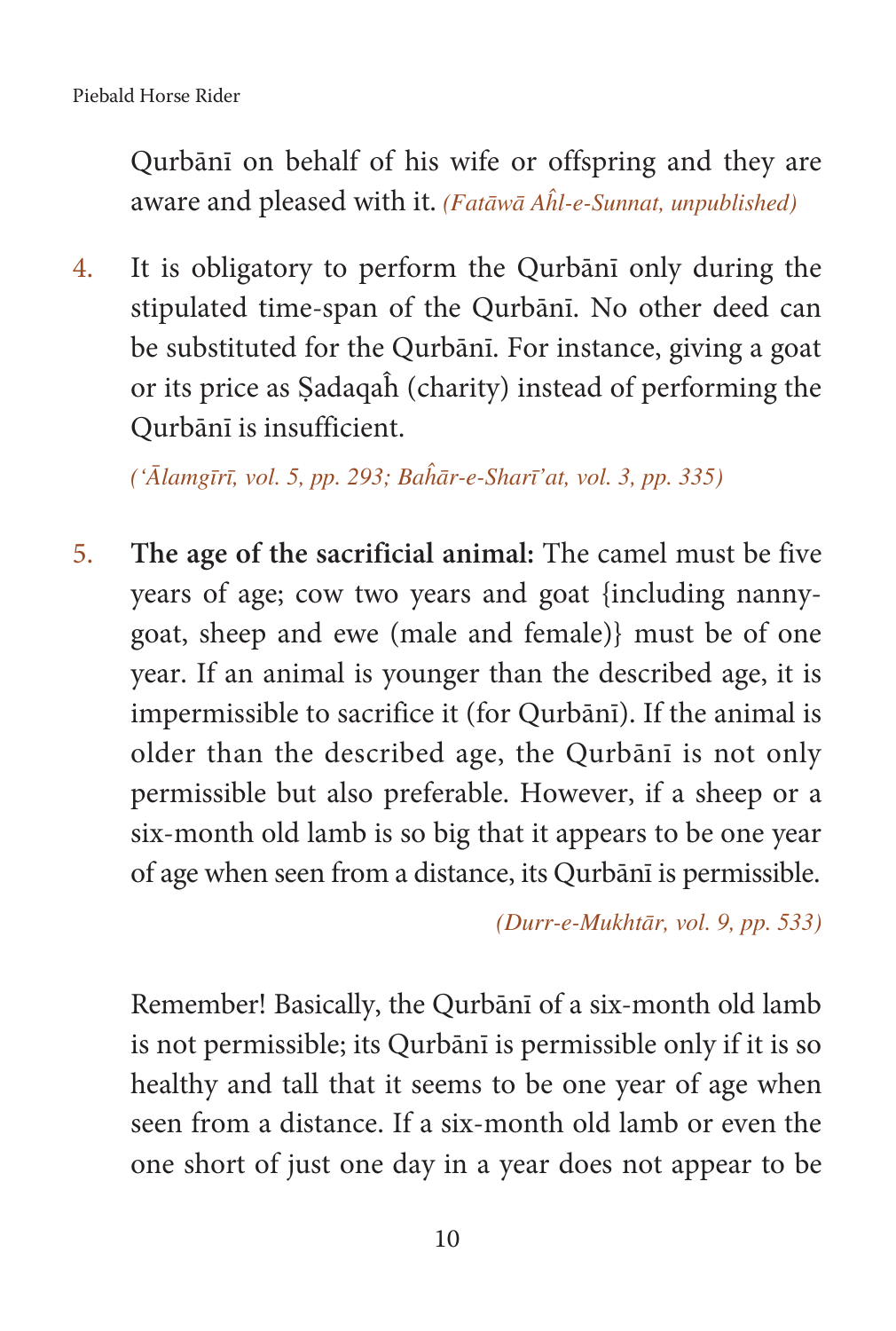one year of age when seen from a distance, its Qurbānī will not be permissible.

6. It is necessary that the sacrificial animal be free from defects. If there is a slight defect (such as the ear is torn or pierced) the Qurbānī will be Makrūĥ. If there is a major defect, the Qurbānī will not be valid.

 $(Ba\hat{h}\bar{a}r-e-Shar\vec{v}at, vol. 3, pp. 340)$ 

### **Detail of defected animals whose Qurbānī cannot be performed**

7. An insane animal that does not graze, an animal which is so weak that it does not have marrow in its bones (the sign of such an animal is that it cannot stand due to its thinness), a blind or one-eyed animal whose defect of the loss of one eye is visible, an ill animal whose illness is obvious (i.e., the one who does not eat fodder due to its illness), a lame animal that cannot get to the slaughter-area on its foot, the animal that does not have ears from birth or does not have one ear, a wild animal such as a wild bull, a wild goat or the animal possessing both male and female genitals, or a filth-eating animal, the animal whose one foot is cut, more than one third of whose ear or tail has been cut, an animal that does not have teeth or the animal whose nose or udders have been cut or the one whose udders are dry, the Qurbānī of all such defective animals is not permissible.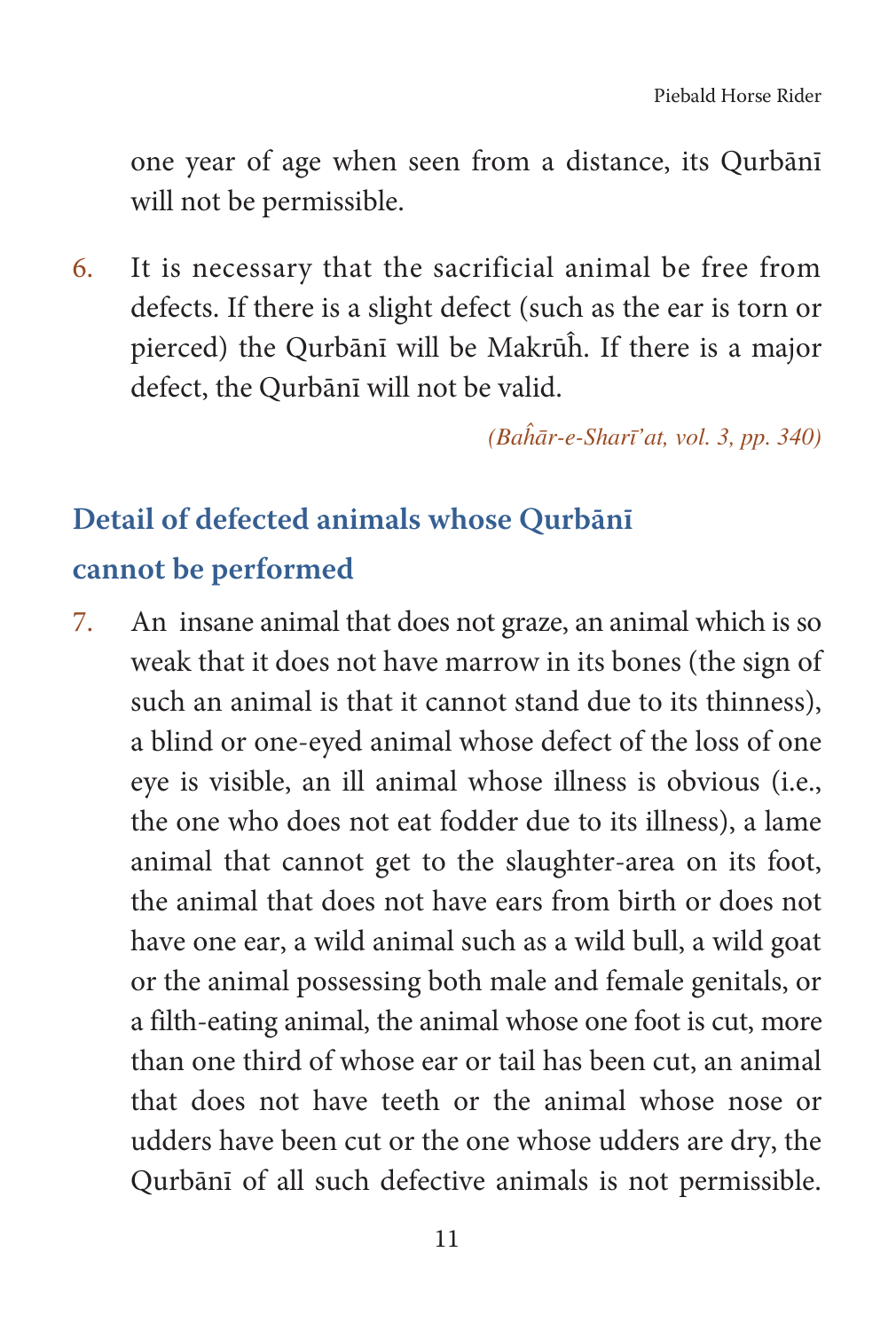The dryness (i.e. the udder stops milk production) of one udder of the goat and two udders of the cow/buffalo is sufficient for the impermissibility of their Qurbānī. (Durr-e-Mukhtār, vol. 9, pp. 535-537; Bahār-e-Sharī'at, vol. 3, pp. 340, 341)

- 8. The Qurbānī of the animal that does not have horns by birth is permissible. If it has horns but they are broken, then there will be two different rulings. If the horns are broken from the roots, the Qurbānī will not be valid. If they are broken only from the top with the roots intact, then the Qurbānī will be valid. ('Ālamgīrī, vol. 5, pp. 297)
- 9. If the animal jumps at the time of slaughter and becomes defective as a result, this defect will cause no harm, i.e. the Qurbānī will be valid. Similarly, if an animal has a defect because of jumping and runs away but is caught and brought immediately and slaughtered, even then the Qurbānī will be valid. (Bahār-e-Sharī'at, vol. 3, pp. 342; Durr-e-Mukhtār, Rad-dul-Muhtār, vol. 9, pp. 539)
- 10. It is better that the sacrificer should slaughter the animal with his own hand provided he is well-aware of the proper method of slaughter. If he does not know its proper method, he should ask someone else to slaughter but it is better for him to remain present at the time of the slaughter.

 $(\hat{Alamg\bar{t}r\bar{t}}, vol. 5, pp. 300)$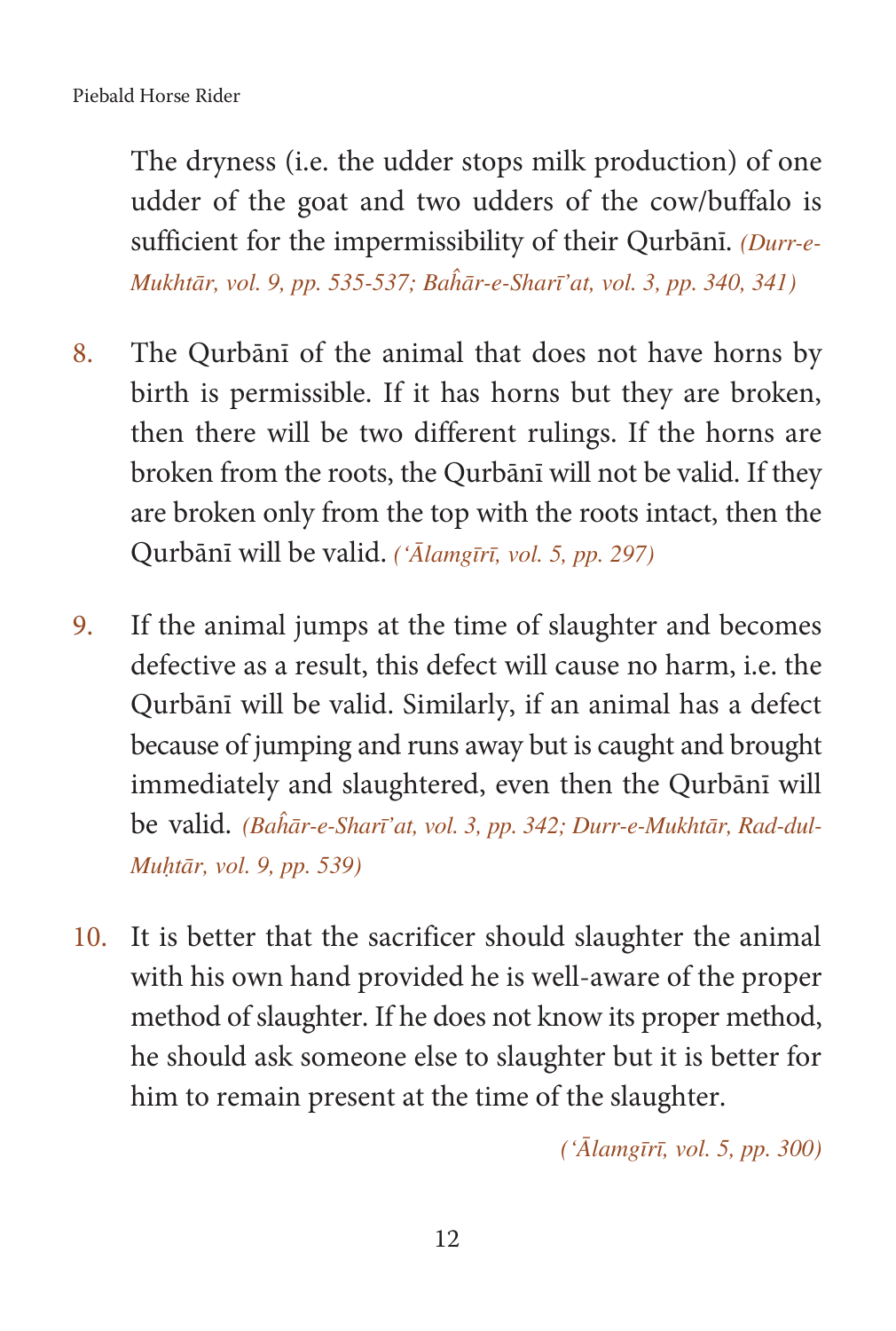After slaughtering the sacrificial animal, if a living baby 11. comes out of the sacrificed animal's abdomen, that baby (of the sacrificed animal) should also be slaughtered. Its meat can be eaten. If it is dead, it should be buried as it is carrion. (Bahār-e-Sharī'at, vol. 3, pp. 348)

(The Qurbānī is valid and there is no disgust in eating the meat of the sacrificed animal even if a dead baby comes out of it.)

12. If the sacrificer gets someone else to slaughter the animal and also places his own hand on the knife at the time of the Qurbānī so that they will jointly be slaughtering the animal, then reciting بِسْسِمِ اللَّهِ is Wājib for both of them in this case. If either of them does not recite بِسْمِ اللهِ in this deliberately or misses it assuming that the other may have recited وبسَّسِمِ اللهِ, the animal will not be Halāl in both these cases. (Durr-e-Mukhtār, vol. 9, pp. 551)

#### How many veins to be cut at the time of slaughtering

Sadr-ush-Sharī'ah, Badr-uț-Țarīqah, 'Allāmah Maulānā Muftī has stated that عَلَيْهِ رَسْحَةُ اللَّهِ الْقَوِي Muhammad Amjad 'Alī A'zamī there are four veins which are to be cut during the slaughter.

Windpipe: This is the tube in the throat that carries air to ❖ the lungs.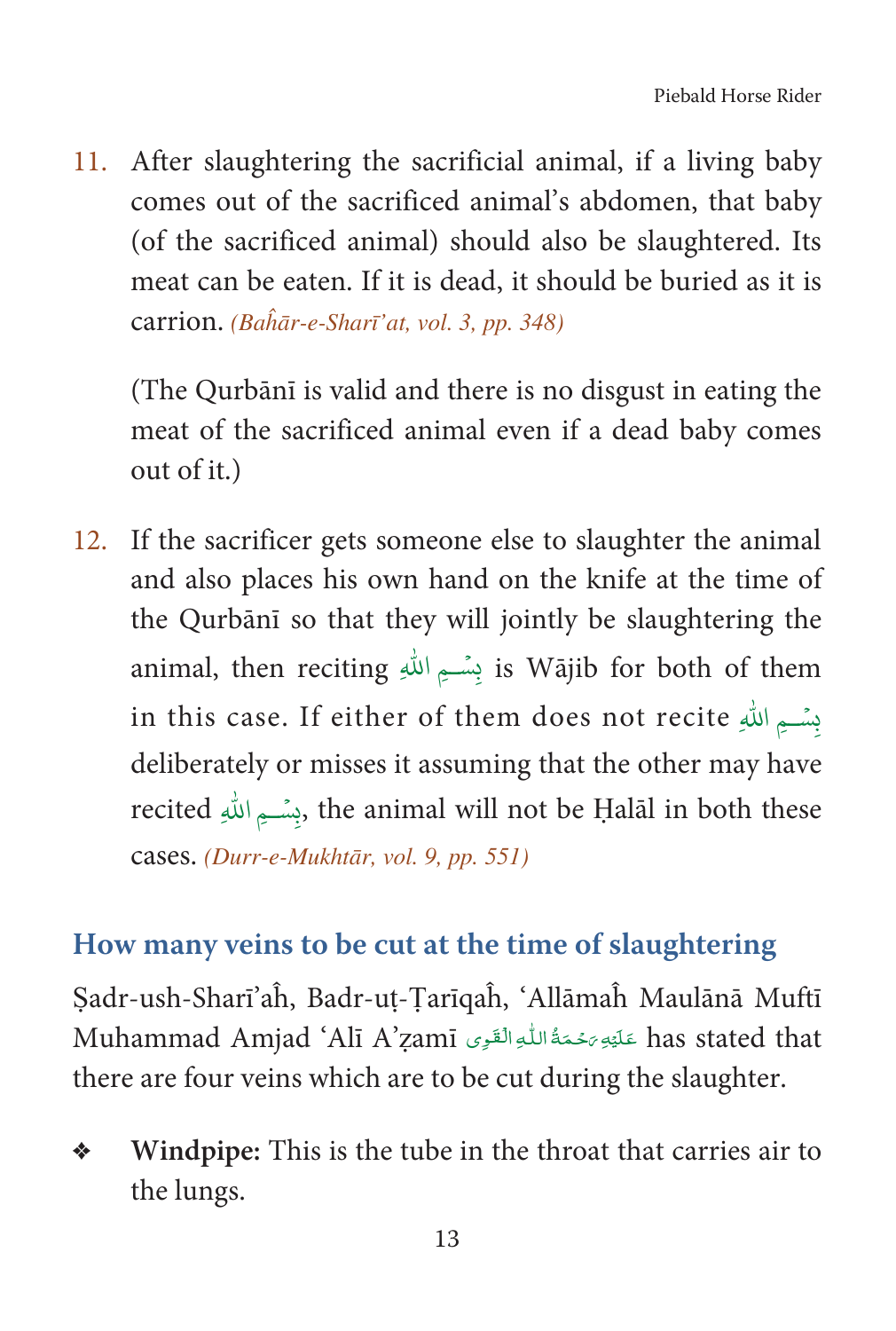**Oesophagus:** This is the tube through which food passes from the mouth to the stomach. On either side of the oesophagus are two other veins called ﴿ وَدَجَيْن [Wadajayn] in h Arabic. If any three of these four veins are cut during the slaughter, the animal will be Halāl because the ruling of the whole of something also applies to the most part of it. Furthermore, if most part of each vein is cut, the animal will still be Halāl but if each vein is cut by half only with the remaining half not cut, then the animal will not be Halāl. (Bahār-e-Sharī'at, vol. 3, pp. 312, 313)

\*\*\*

#### **METHOD OF QURBANI**

(Whether the Qurbānī is being performed or an animal is being sacrificed for eating in ordinary days) It is a Sunnaĥ that the face of the slaughterer as well as that of the sacrificial animal should be towards the Qiblaĥ. As the direction of the Qiblaĥ is towards the Westside in Indo-Pak, the head of the sacrificial animal should be towards the South so that the animal lies on its left side and its back is towards the East and its face is towards Qiblaĥ. The slaughterer should place his right foot onto the part of the animal near the right side of its neck and then slaughter the animal. If the slaughterer does not deliberately face the Qiblaĥ or if the face of the animal is not kept towards the Qiblaĥ, then it is Makrūĥ. (Fatāwā Razawiyyah, vol. 20, pp. 216, 217)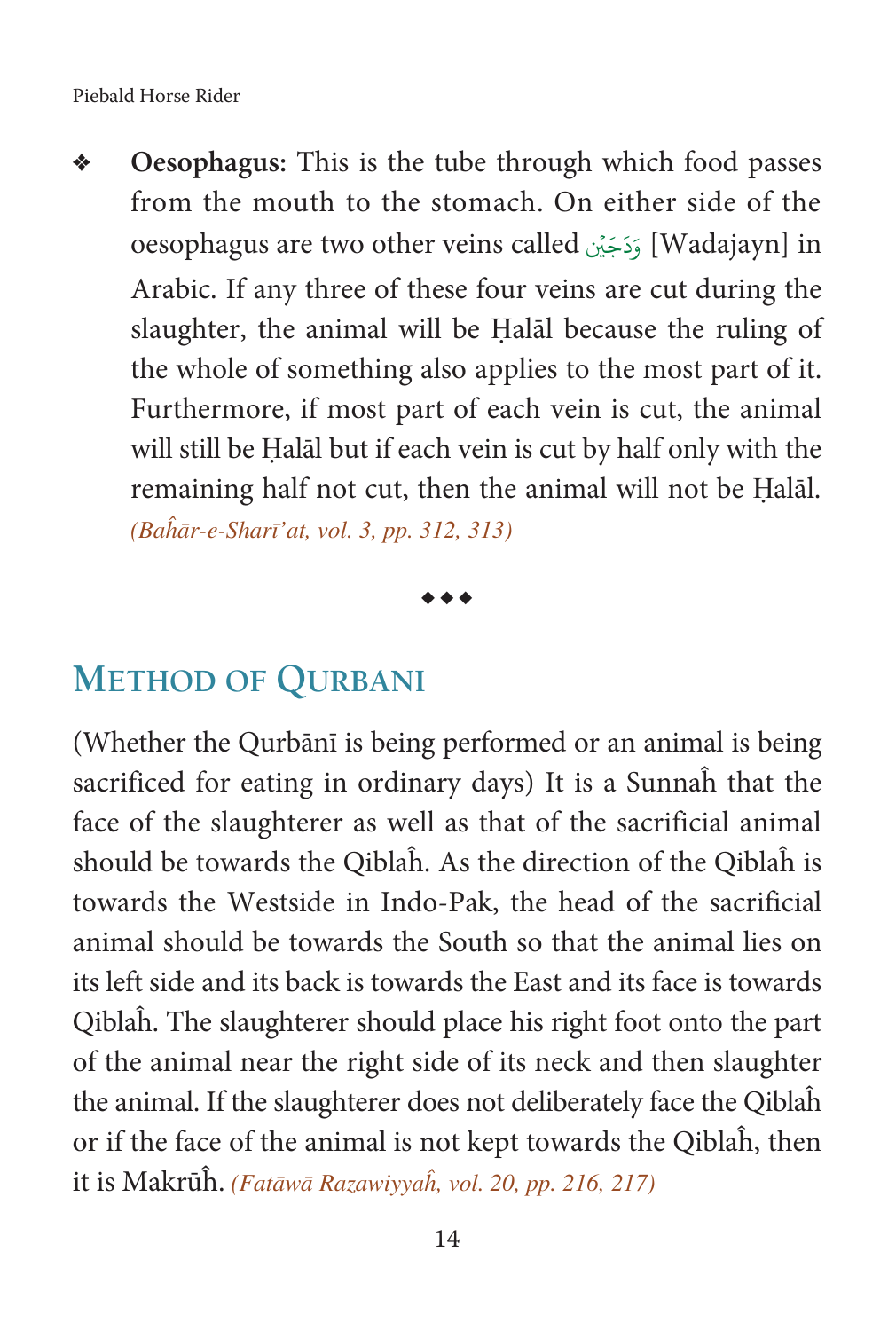#### **Recite the following Du'ā before slaughtering the animal**

﴿إِنِّ وَجَّهُتُ وَجْهِيَ لِلَّذِيْ فَطَرَ السَّمْوٰتِ وَالْاَرْضَ حَـٰدِيُفًا Ä Â Á Ä Á Ð Ä Á ½Ã وَّمَـاً أَنَا مِنَ الْمُشْرِكِيْنَ ۞ إنَّ صَلَاتِیۡ وَنُسُكِیۡ وَمَحۡـَیَایَ Ð Ð Á Ó Á Ä Á Ä Â Â Á Î. وَمَاتِيْ بِلْهِ رَبِّ الْعٰلَمِيْنَ رَبِيٍّ ۚ ﴾ لَا شَرِيُكَ لَهُ وَ بِلْلِكَ أُمِرْتُ Á Á Ì Ð Ä Ì Ä Ĉ وَأَنَا مِنَ الْمُسْلِبِينَ ۚ

Then, placing your right foot on the right side of the neck of the animal, and reciting "أَلْلُهُمْ لَكَ وَ مِنْكَ بِسْـمِ اللّٰهِ اَللّٰهُ أَكْبَرُ h ġ slaughter quickly with a sharp knife. If the Qurbānī is being performed by the slaughterer, then he should recite the following Du'ā after slaughtering the animal:

[Kanz-ul-Īmān (Translation of Ouran)] (Part 8, Sūraĥ Al-An'ām, verse 162)

<sup>&</sup>lt;sup>1</sup> I have turned my face towards Him Who has created the heavens and the earth, devoting solely to Him, and I am not from amongst the polytheists.

<sup>[</sup>Kanz-ul-Īmān (Translation of Quran)] (Part 7, Sūraĥ Al-An'ām, verse 79)

<sup>2</sup> Undoubtedly, my ৡalāĥ (prayer), my sacrifices, my living and my dying are all for Allah, Who is the Lord of all the worlds.

<sup>&</sup>lt;sup>3</sup> He has no partner; this is what I have been commanded, and I am one of the Muslims.

 $^4$  O Allah (آغزَوَجَلَ)! For You only and by virtue of the ability bestowed by You. In the name of Allah (حَدَّدَجَلَّ), I begin with. Allah (عَدَّدَجَلَ) is the Greatest.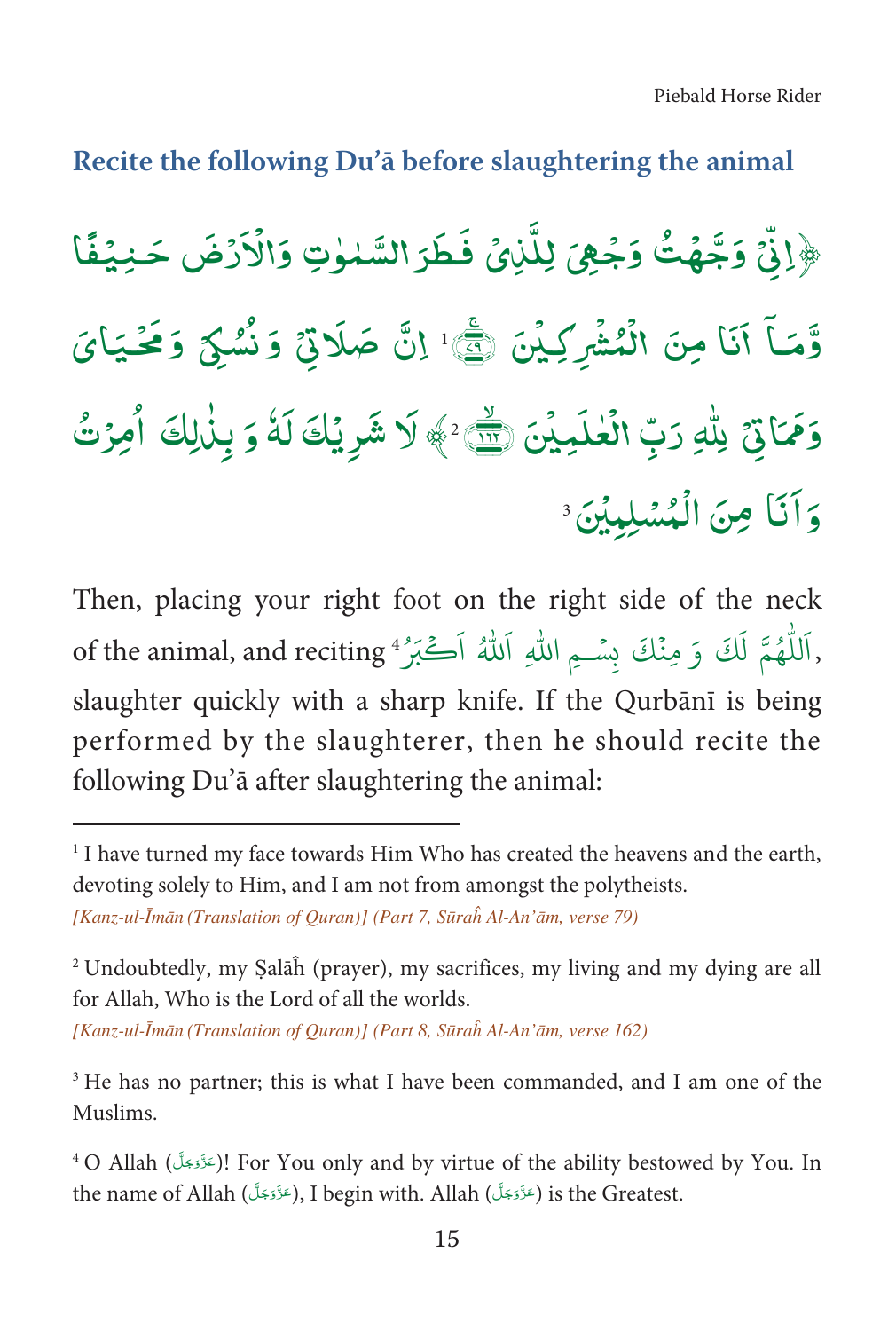# اَللَّهُمَّ تَقَبَّلُ مِنِّيُ كَمَا تَقَبَّلُتَ مِنْ خَلِيْلِكَ اِبْرَاهِيْمَ عَلَيْهِ الصَّلٰوةُ وَالسَّلَامُ وَحَبِيۡبِكَ مُحَمَّدٍ صَلَّى اللّٰهُ تَعَالٰى عَلَيۡهِ وَاٰلِهٖ وَسَلَّمَ ٰ

If the slaughterer is slaughtering the animal on behalf of another person, he should mention the name of that person having read مِنْ instead of reading مِنْ (At the time of slaughtering, the slaughterer should not place his foot or knee onto the abdomen of the animal as, at times, indigested fodder also comes out along with blood because of doing so.)

Madani request: Make sure that the splashes of impure blood do not stain the booklet while reciting the Du'a reading from the booklet.

#### The goat is an animal of Paradise

Honour the goat and remove dust from it because it is the animal of Paradise. (Al-Firdaus bimā Šaur-ul-Khaṭṭāb, vol. 1, pp. 69, Hadīš 201)

#### Appeal to have mercy on animals

Determine the direction of the Qiblah before making the Qurbānī animal lie down, as turning it towards the Qiblah by dragging

<sup>&</sup>lt;sup>1</sup> O Allah (عَزَّدَهَلَ), accept from me as You accepted from Your Khalīl (friend) Ibrāĥīm and from Your Beloved Muhammad (صَلَّى اللهُ تَعَالَى عَلَيْهِ وَاللهِ وَسَلَّمَ).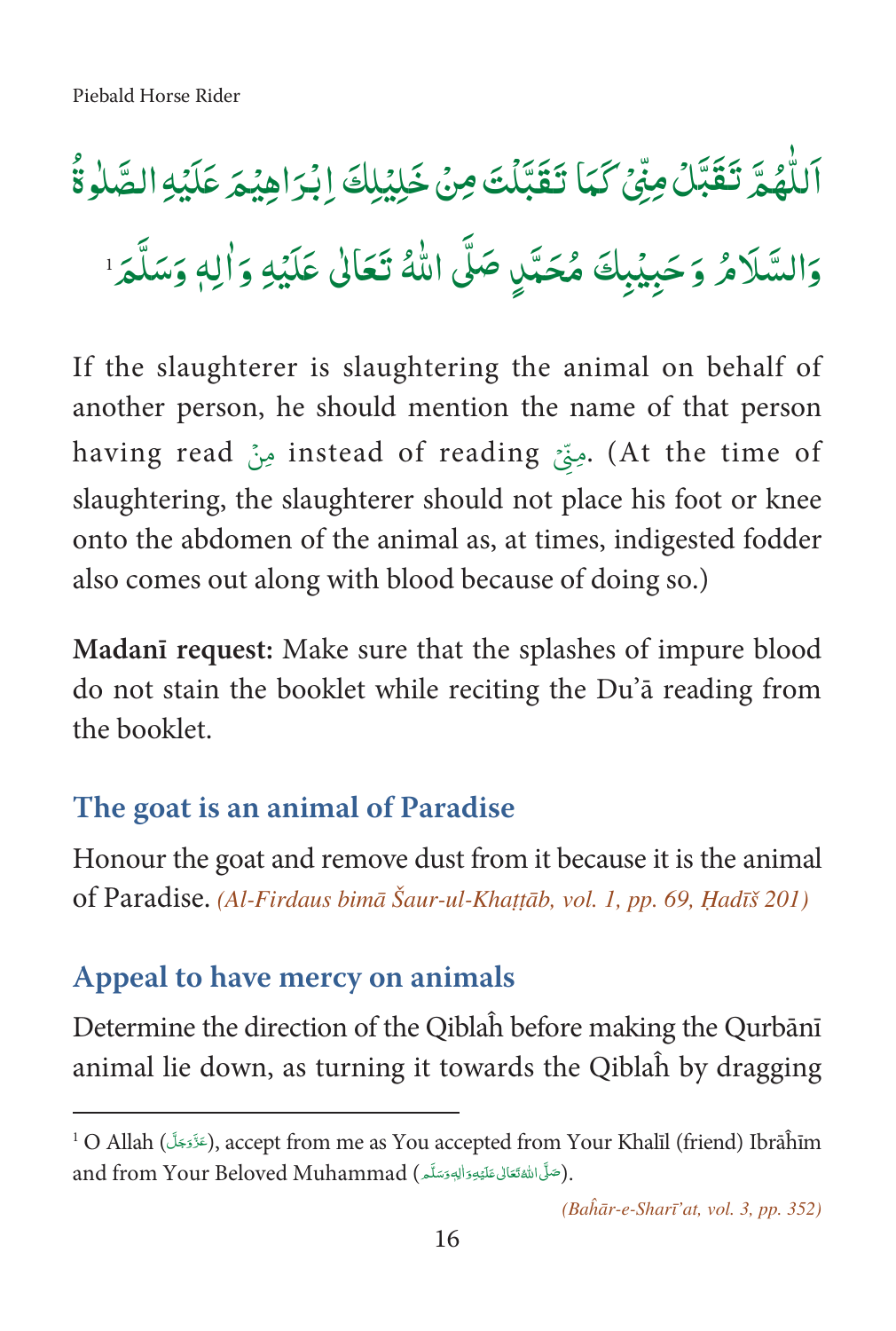it after making it lie down, especially on a stony ground is extremely painful for it. Do not cut so much that the knife reaches the neck joint, causing unnecessary suffering to the animal. Unless the sacrificed animal becomes completely dead (and its body parts become motionless), neither cut its feet nor skin it. Do not even touch the knife and your hand to its cut throat unless its soul has left its body. In order to quicken the death of the cow, some butchers take off the neck-skin of a writhing cow, stab into its chest and cut the veins of its heart. Similarly, some people break the neck of the goat right after slaughtering it. Animals cannot express their sufferings; they should not be oppressed in any way. If possible, it is necessary to prevent those harming animals unlawfully. If one does not prevent such oppression despite being able to do so, then he will be a sinner and deserve Hell.

It is stated on page 259 of Baĥār-e-Sharī'at, volume 16, 'Oppressing an animal is worse than oppressing a Żimmī unbeliever (now all the unbelievers are Harbī) and oppressing a Żimmī unbeliever is worse than oppressing even a Muslim as no one is the guardian of the animal except Allah جَنَّدَجَلَّ who else will protect the ill-treated animal from oppression!'

(Durr-e-Mukhtār, Rad-dul-Muḥtār, vol. 9, pp. 662)

#### **Oppressed animal can inflict torment after death**

After the slaughter, some people unreasonably cause pain to the animal that cannot express its suffering, by knifing the animal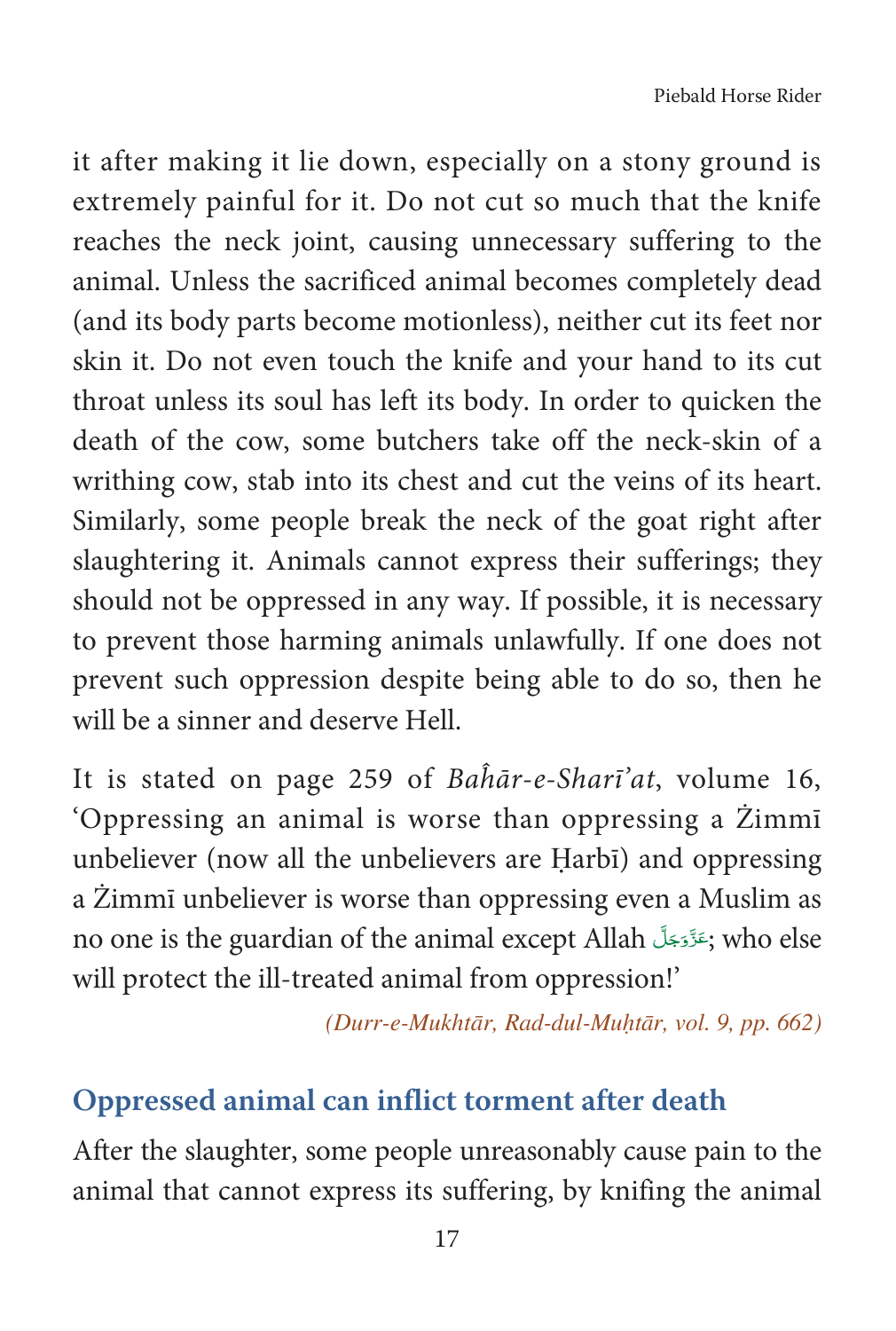before its soul leaves its body. These people should fear lest the same animal is made to inflict torment on them after their death. It is stated on pages 323 and 324 of the 2<sup>nd</sup> volume of the 1012-page book 'Jahannam mayn lay jānay wālay A'māl, that is, Deeds Leading to Hell, published by Maktaba-tul-Madīnaĥ, the publishing department of Dawat-e-Islami, 'If a person beats a quadruped (a four-legged animal) unjustifiably or keeps it hungry and thirsty or overburdens it with excessive work, a similar revenge will be taken from him on the Day of Judgement for oppressing the animal or keeping it hungry.' The following Fadīš also authenticates it. The Noblest Rasool الجوسَلَّم بالثَّاقِيَّة وَاليَّاسِيَّة بِهِ ج saw a woman in Hell in such a state that she is hanging and a cat is scratching her face and chest, and the cat is punishing her as she [the woman] inflicted pain on it by keeping it hungry and captive in the world. This ruling applies to all animals.

 $(Az-Zawājir, vol. 2, pp. 174)$ 

## Ker lay taubah Rab kī rahmat hay bařī Qabr mayn warnah sazā hogī kařī

Repent as the mercy of Allah is immense Or else torment in the grave will be intense

صَلُّوْا عَلَى الْحَبِيْبِ صَلَّى اللَّهُ تَعَالَى عَلَى مُحَمَّد تُوْبُوْا إِلَى اللهِ مَسْتَغْفِرُ الله صَلُّوْا عَلَى الْحَبِيْبِ ۚ صَلَّى اللَّهُ تَعَالٰى عَلٰى مُحَمَّد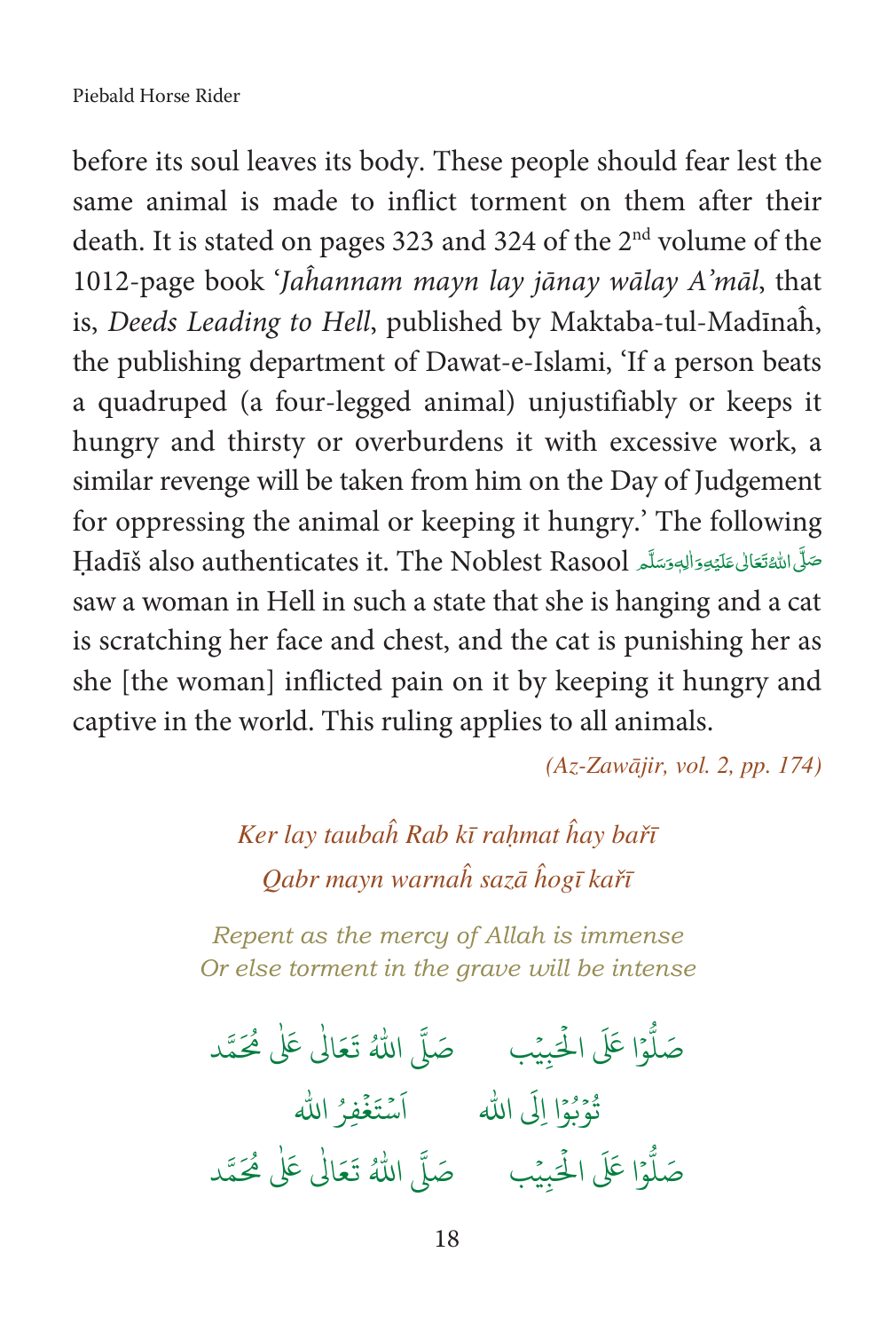Piebald Horse Rider

#### **How is it to enjoy the scene of performing Qurbānī?**

It is preferable for the performer to slaughter the animal with his own hands. Likewise, it is also preferable for him to remain present at the time of slaughter with the intention of gaining reward. However, an Islamic sister can only be present there at the time of the Qurbānī when there is no risk of unveiling. For example, if the animal is being slaughtered at her home and none of those who are present is Nā-Maḥram (including the slaughterer), then she is allowed to remain present there. However, if a Nā-Mahram minor boy is present, then there is no harm in it. As for standing around the animal being slaughtered for pleasure and enjoyment, deriving pleasure from its bellowing, writhing and wriggling; similarly, smiling, laughing loudly and enjoying the misery of the helpless animal – all these acts are the clear-cut signs of heedlessness. There should be the intention of acting upon the Sunnaĥ when slaughtering the animal or when present near it at the time of slaughter if it is one's own animal.

Moreover, one should also make the intention: As I am sacrificing this animal today in the path of Allah جَدَّدَجَلَّ, I will sacrifice even my life, if required. Similarly, at the time of slaughtering the animal, one should also make the intention of slaughtering his evil Nafs and refraining from sins in future. One should have mercy on the animal at the time of the slaughter and ponder that if he were being slaughtered in place of that animal and people were enjoying with children clapping, what would be his condition?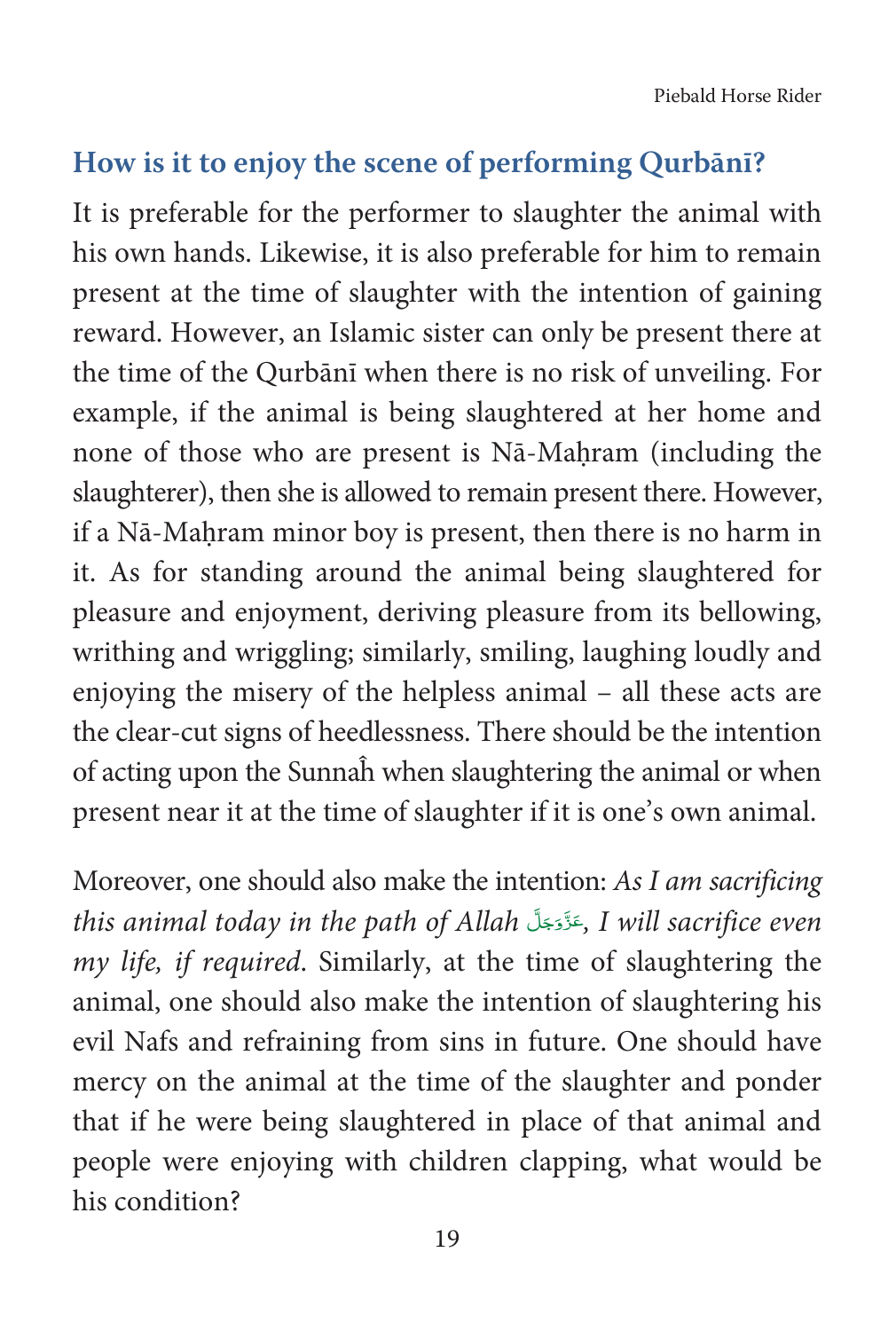Piebald Horse Rider

#### Try to comfort the Ourbānī animal

Sayyidunā Shaddād Bin Aws رَضِىَ اللهُ تَعَالَى عَنْهُ Kas quoted from the عَزَّدَ جَلِّ Allah' , صَلَّى اللَّهُ تَعَالَى عَلَيْهِ وَالِهِ وَسَلَّمِ Beloved and Blessed Rasool has given the commandment to do good, hence whenever you kill someone, kill him in a good manner, and whenever you slaughter, slaughter in a good manner, and sharpen your knife properly and give comfort to the animal being slaughtered.'

#### (Şahīh Muslim, pp. 1080, Hadīš 1955)

Having mercy on the animal at the time of slaughter is an act of Šawāb, as a blessed Hadīš states that once a companion told that he feels mercy when صَلَّى اللَّهُ تَعَالَى عَلَيْهِ وَاللهِ وَسَلَّعِ that he feels mercy when slaughtering a goat. The Rasool of Rahmah حَلَّى اللهُ تَعَالى عَلَيْهِ وَالِهِ وَسَلَّمَ replied, 'If you have mercy on it, Allah عَزَّدَجَلَّ will have mercy on you.' (Musnad Imām Aḥmad, vol. 5, pp. 304, Hadīš 15592)

#### Do not slaughter the animal while it is hungry or thirsty

Sadr-ush-Sharī'ah, Badr-ut-Tarīqah, 'Allāmah Maulānā Muftī has stated, 'Feed عَلَيْهِ صَحَةُاللَّهِ الْقَوِى Muhammad Amjad 'Alī A'zamī fodder and water to the animal before the slaughter. Do not slaughter it when it is hungry or thirsty. Do not slaughter one animal in front of the other and sharpen the knife in advance. Let it not be that you sharpen the knife after you have made the animal lie down. (Bahār-e-Sharī'at, vol. 3, pp. 352)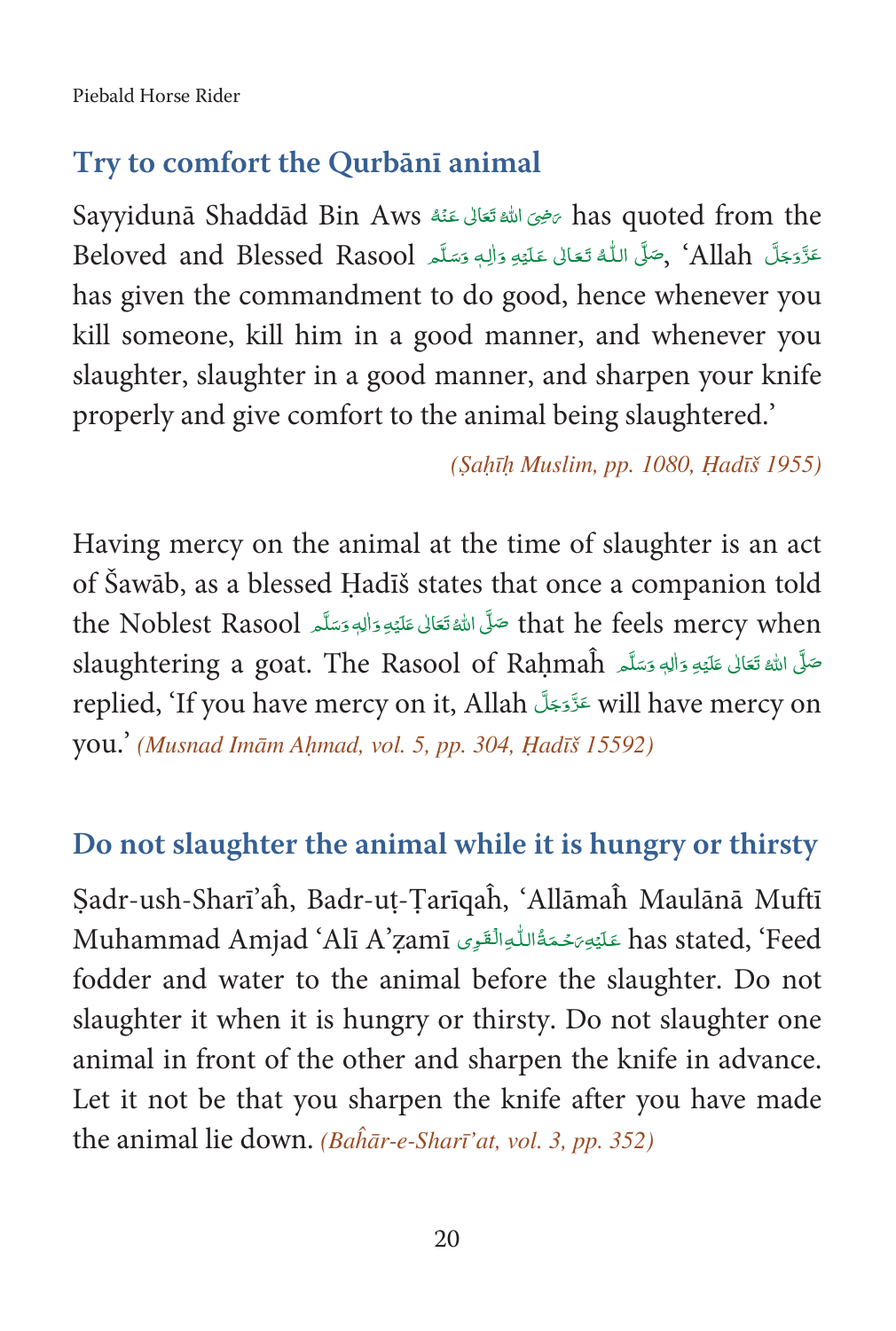Here is a strange parable. Sayyidunā Abū Ja'far حَلَيْهِ رَحْمَةُ اللَّهِ الْآَكُمَ Here is a strange parable. Sayyidunā Abū Ja'far has said that once I laid a goat on the ground in order to slaughter it. Meanwhile a famous saint, Sayyidunā Ayyūb Sakhtiyānī came there. Placing the knife on the ground I began قُدِّسَ سِرُّهُ التُّوْيَانِي talking to him. In the meantime, the goat dug a hole with its hoofs in the bottom of the wall, pushed the knife into it with its feet, and levelled the ground. Sayyidunā Ayyūb Sakhtiyānī يُوَّسَ سِرُّهُ النُّوْرَانِ said, 'Look! What the goat has done!' Seeing this, I made a firm intention of never slaughtering any animal with my own hands.' (Hayāt-ul-Haywān, vol. 2, pp. 61)

Dear Islamic brothers! This parable does not imply that slaughtering an animal is something wrong. In fact, these types of parables reflect the inner state (Ghalba-e-Hal) of the saints. Anyway, the Islamic ruling is that slaughtering an animal with one's own hands is a Sunnah.

#### The goat was staring at the knife

The Beloved and Blessed Rasool حَلَّى اللهُ تَعَالَى عَلَيْهِ وَاللهِ وَسَلَّمِ The Beloved and Blessed Rasool person who was sharpening his knife placing his foot on the neck of a goat that was staring at him. He حَلَّى اللهُ تَعَالى عَلَيْهِ وَاللهِ وَسَلَّم عَلَيْهِ وَاللهِ وَس to the person, 'Could you not do it before? Do you want to kill it several times? Why didn't you sharpen your knife before putting it down?' (Al-Mustadrak lil-Hākim, vol. 5, pp. 327, Hadīš 7637; Sunan-ul-Kubrā lil-Bayhaqī, vol. 9, pp. 471, Hadīš 9141)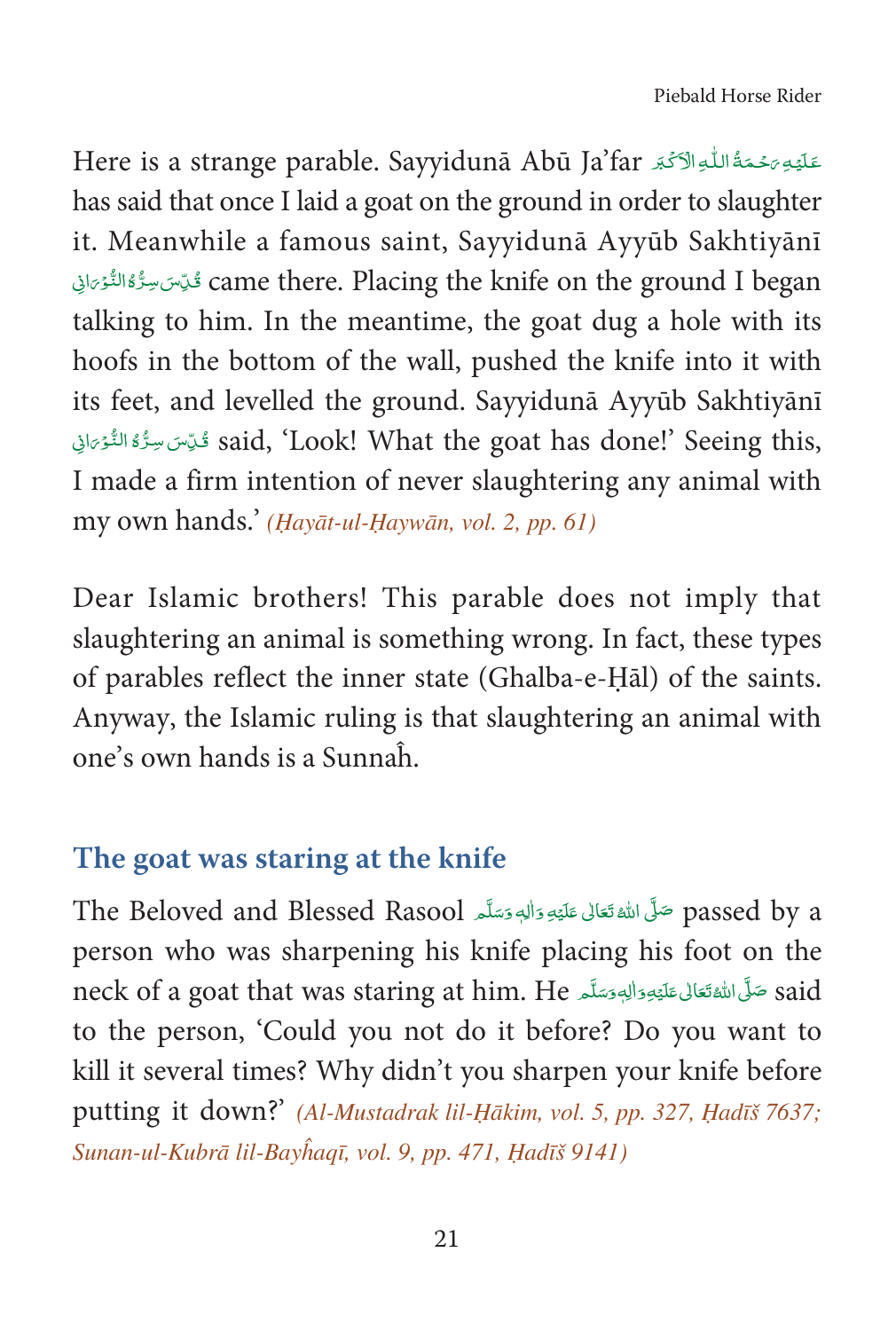Piebald Horse Rider

#### Do not drag leg of the animal for slaughtering

Once رَضِى اللهُ تَعَالَى عَنْهُ Amir-ul-Mu`minin, Sayyidunā Fārūq-e-A'zam saw a person who was dragging a goat by its leg to slaughter it. He نَضِىَ اللَّهُ تَعَالَى عَنْهُ He نَضِيَ اللَّهُ تَعَالَى عَنْهُ He نَوْسَىَ اللَّهُ تَعَالَى عَنْهُ good manner'. (Muşannaf 'Abdur Razzāg, vol. 4, pp. 376, Hadīš 8636)

#### Mercy on fly became means of forgiveness

Someone saw Hujjat-ul-Islam Sayyidunā Imām Muhammad in a عَلَيْهِ رَحْمَةُ اللَّهِ الْوَالِي Bin Muhammad Bin Muhammad Ghazālī "dream and asked ؟ مَا فَعَلَ اللَّهُ بِكَ؟ How did Allah عَدَّدَ freat you He asked, `Allah عَزَّدَجَلَّ replied, `Allah مَحْمَةُ اللَّهِ تَعَالَى عَلَيْهِ He 'What brought about your forgiveness?' He مَحْمَةُ اللهِ تَعَالى عَلَيْه Feplied, 'Once a fly sat upon my pen in order to drink the ink, I stopped writing until it finished and flew away.'

(Lațāif-ul-Minan wal-Akhlāq lish-Sha'rānī, pp. 305)

#### How is it to kill fly?

If flies cause irritation, then it is permissible to kill them. However, whenever one needs to kill a fly or any animal to gain any benefit or to avoid any harm, it should be killed in the least painful way. Repeatedly and unnecessarily trampling on it, striking it again and again whereas it is lying wounded on the ground and could have been killed by one strike or tearing it to pieces should all be avoided. Children often stamp on ants due to their immaturity. They should be prevented from this. The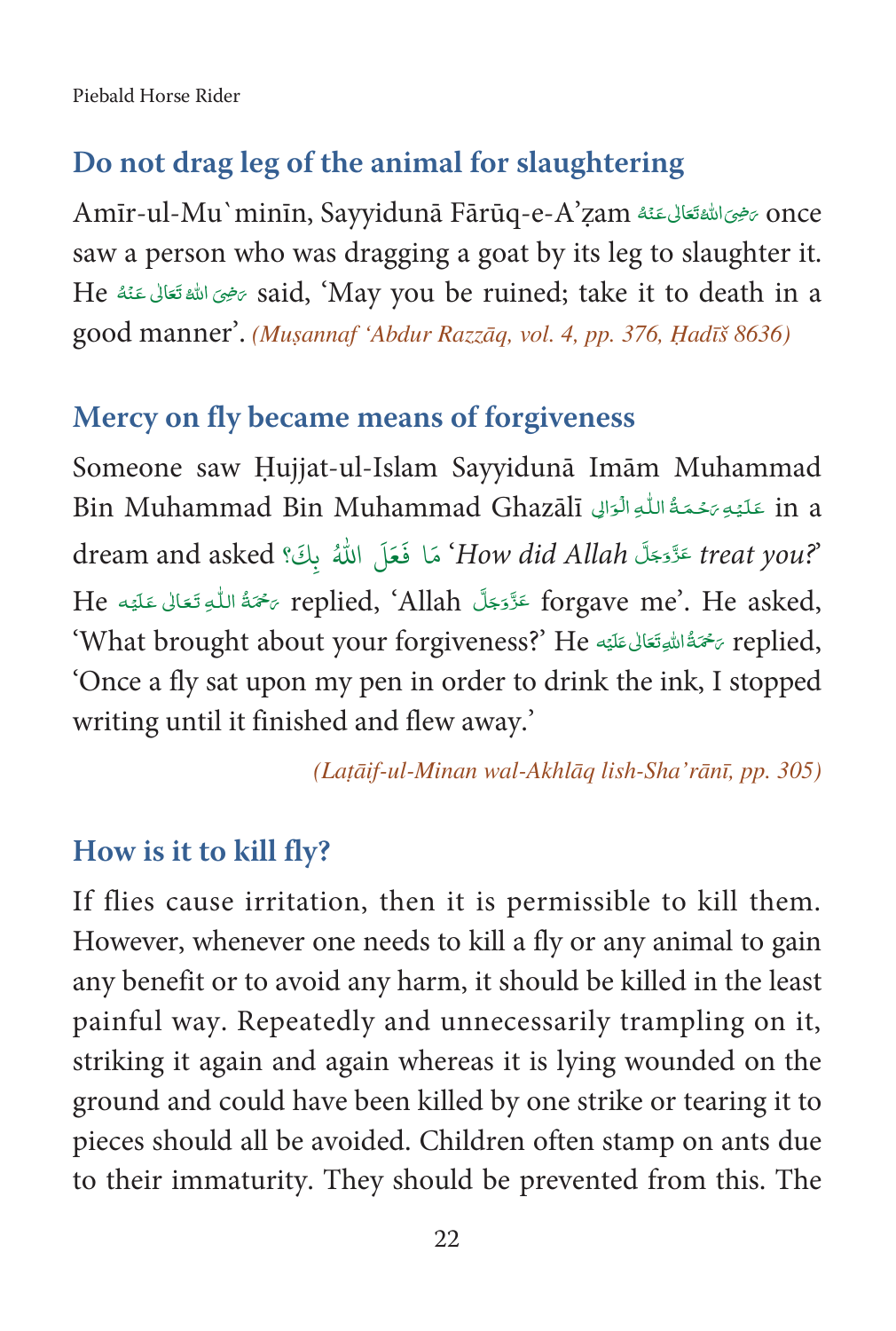ant is a very weak insect and usually gets injured if pinched or pushed away with a hand or a broom. Depending on the situation, simply blowing onto it can enable you to get rid of it.

#### **Share for 'Aqīqaĥ in Qurbānī**

It is permissible to include a share for 'Aqīqaĥ in the Qurbānī of a cow or a camel. (Rad-dul-Muḥtār, vol. 9, pp. 540)

#### **Important ruling about collective Qurbānī**

In case of performing a Qurbānī by taking a share in a cow, it is necessary to distribute meat among the sharing partners by weighing the meat. The distribution of meat by estimation is not permissible. If you do so, you will be a sinner. Likewise, if sharing partners happily forgive each other for excess or less, it is not sufficient either. (Derived from: Bahār-e-Sharī'at, vol. 3, pp. 335)

However, if all the participants live as a joint family and, therefore, will be distributing and consuming the meat jointly or the participants do not want to take their share, there is no need to weigh the meat in this case.

# **Two** ণ**īlaĥs (alternatives) for distributing meat by estimation**

If the participants want to take their share without taking pain of weighing the meat, there are two ণīlaĥs (alternatives) for it.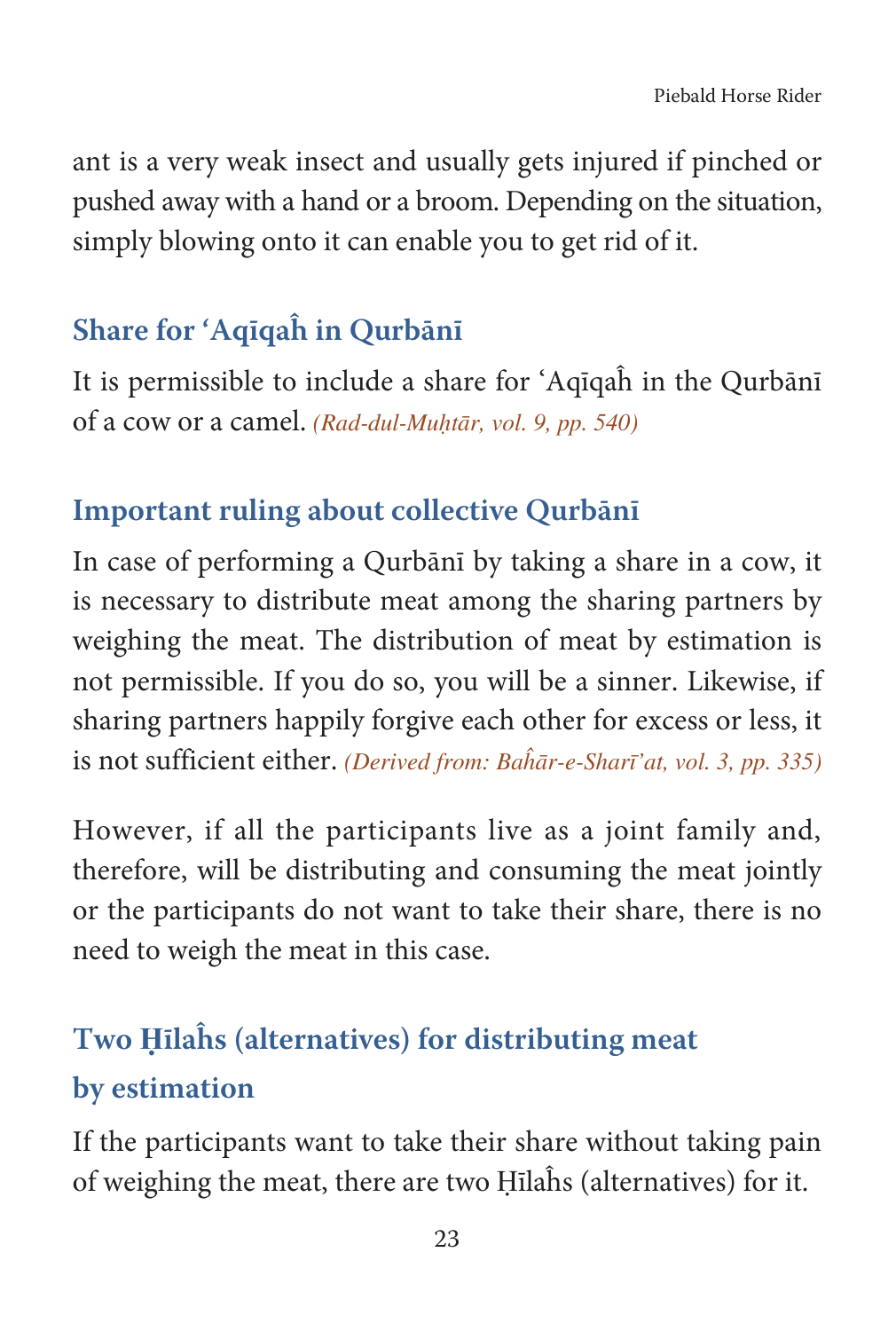- 1. After the slaughter, give the entire meat of the cow as a gift to an adult Muslim who does not have a share in the Qurbānī. This Muslim can then distribute the meat by estimation.
- 2. The second method is easier than the first one. Therefore, Islamic scholars say, 'If some other organ (such as the heart, liver, brains etc.) is mixed into the meat at the time of distribution, the meat can now be distributed by estimation. (Durr-e-Mukhtār, vol. 9, pp. 527)

If different organs have been mixed into the meat, then it is not necessary to give a little from each different thing; instead, giving just one different thing along with the meat is sufficient. For instance, if the spleen, liver and legs have been mixed into the meat, then only the spleen along with the meat may be given to one participant. Some other participant may be given only the liver along with the meat; someone else can be given the legs with the meat and so on. If a little is given from each organ, there is no harm in it either.

#### **Three shares in the meat of the Qurbānī**

The sacrificer can eat the meat of the sacrificed animal and can also give and serve it to the rich as well as the poor. In fact, it is Mustahab for him to eat a little meat. It is better to divide the meat into three shares – one for the poor, one for his relatives and friends and one for his own family.  $(Alamg\bar{r}\bar{r}, vol. 5, pp. 300)$ If he keeps all the meat for himself, there is no sin.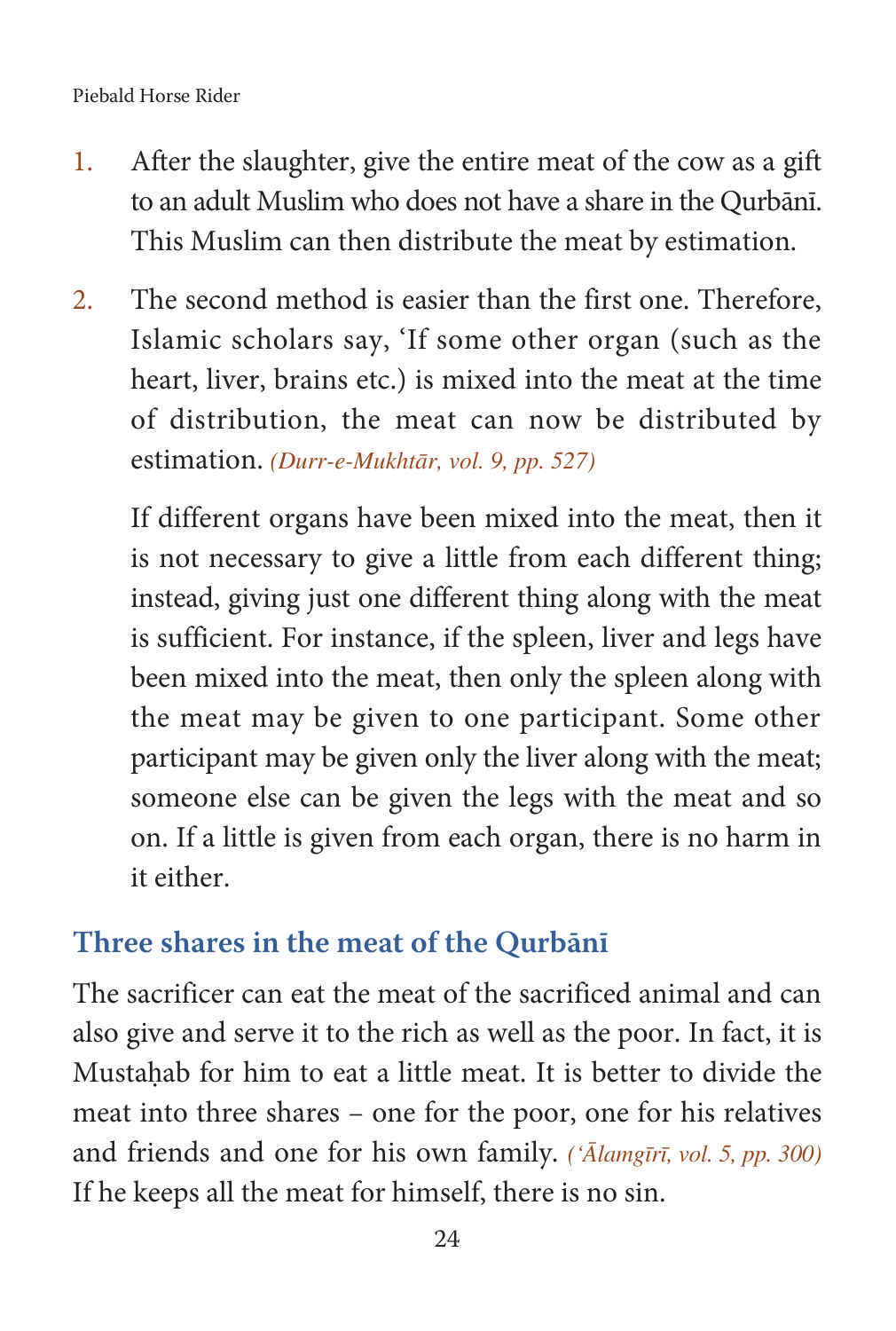A'lā Ḥaḍrat Imām Aḥmad Razā Khān عَلَيْهِ رَحْمَةُ الرَّحْمَنِ has said: To divide the meat of the Qurbānī into three shares is Mustahab, not essential. If the sacrificer wants, he can use the entire meat at his home or can give all the meat to his relatives and friends or he may distribute all of it to the poor.

(Fatāwā Razawiyyah, vol. 20, pp. 253)

#### Ruling on meat of Qurbānī as per will

To give all the meat of the Qurbānī performed as per the will of a deceased person to the Fuqarā and Masākīn is Wājib. The sacrificer cannot eat it nor can he give it to the rich.

(Derived from: Bahār-e-Sharī'at, vol. 3, pp. 345)

#### **SIX OUESTIONS WITH ANSWERS**

Dear Islamic brothers! Here are six questions with answers extracted from the book 'Questions and Answers about Donations' published by Maktaba-tul-Madīnah, the publishing department of Dawat-e-Islami. The information stated below is extremely useful not only for every institution but also for every Muslim.

#### How is it to buy cows for collective Ourbani

#### from donation?

Question 1: Is it allowed to buy cows from the donation money of a religious or welfare institution to sell them for collective Ourbānī?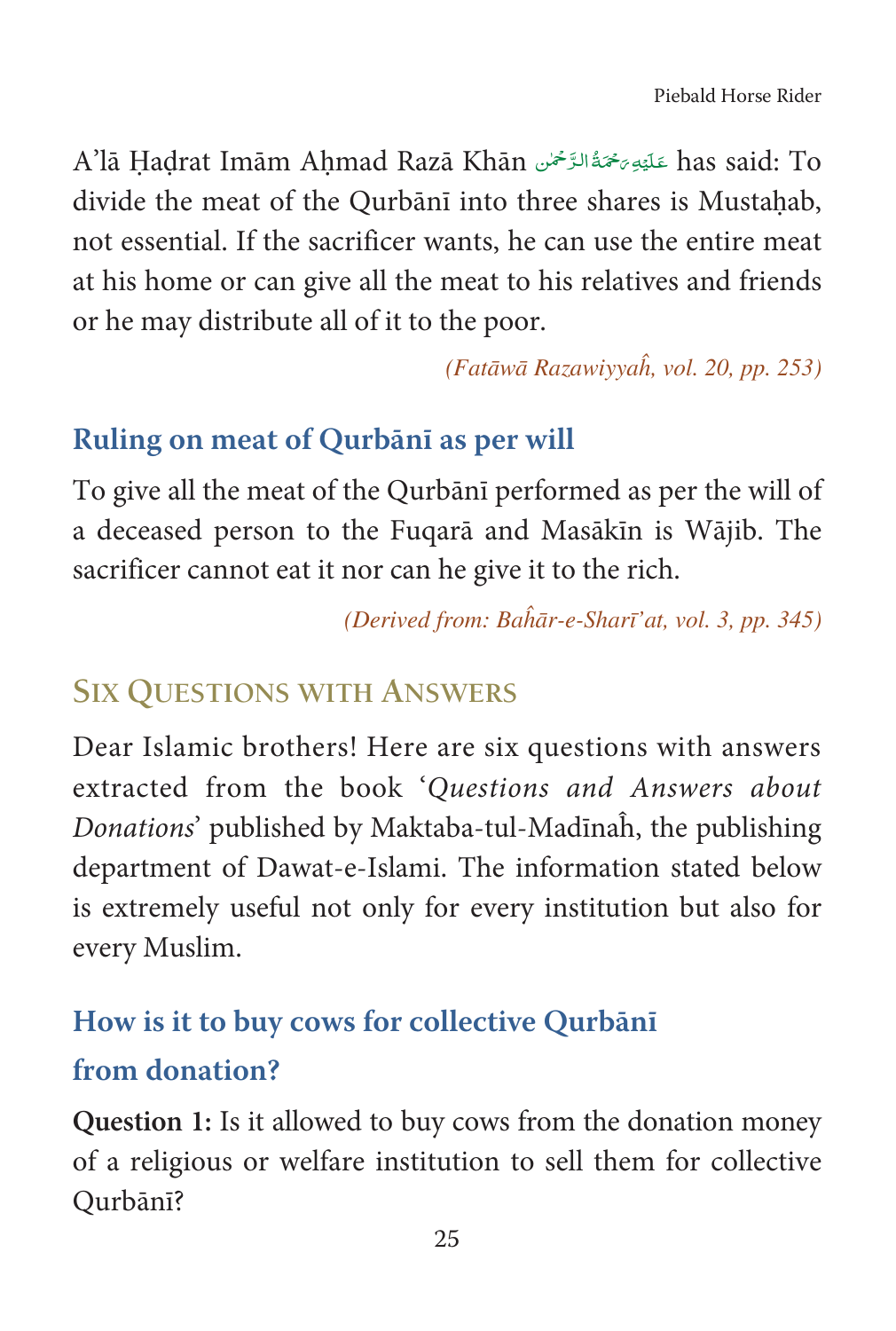#### Piebald Horse Rider

**Answer:** It is not permissible to invest donated money in business. For such uses of donation, it is essential to obtain prior explicit permission from the donor. (The donation of the only that donor who has given permission can be invested in some permissible business. It is not allowed to lend donated money to someone without the permission of the donor either.)

#### **Let the poor take the skins of animals**

**Question 2:** If a person gives the Qurbānī skins of sacrificed animals to the poor every year, how is it to deprive the poor by making individual efforts on him and receiving skins from him for a Madrasaĥ or for other religious activities?

**Answer:** If there is such a poor person who is really dependent on the skins or Zakāĥ or Fitraĥ, then it is not allowed at all to take donations for one's institution depriving him of them. However, if such poor people are not dependent on the skins, then the owner of the skin can use it for any other purpose he likes. For example, he can give it to some religious Madrasaĥ.

A'lā Ḥaḍrat Imām-e-Aĥl-e-Sunnat Maulānā Shāĥ Imām Aḥmad Razā Khān عَلَيْهِرَ جُمَةُالرَّحْمَنِ has stated: If some sacrificers want to give Ç È ȦÄ the Qurbānī skins of sacrificed animals to the needy, orphans, widows and destitute who are solely dependent on these skins, and some orator or caretaker of a Madrasaĥ takes the skins for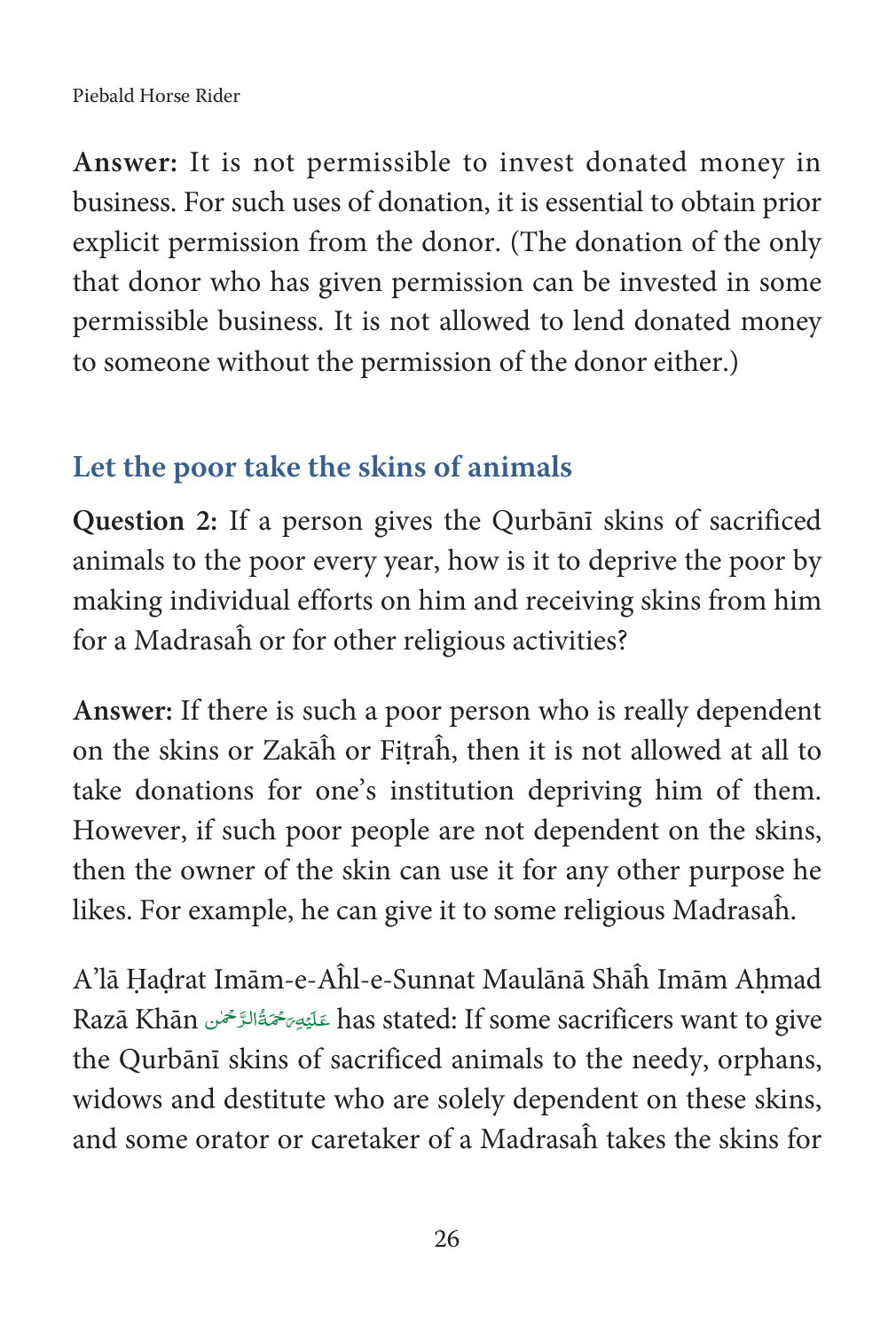the Madrasah depriving the destitute people, this would be considered oppression from him. وَاللَّهُ تَعَالَىٰ اَعْلَمُ

(Derived from: Fatāwā Razawiyyah, vol. 20, pp. 501)

#### Do not insist unreasonably upon skins

Question 3: If a person has already promised to give the skin to some poor Muslim or some Madrasah of the Ahl-e-Sunnat, how is it to insist and convince him to give the skin to one's own institution such as Dawat-e-Islami?

Answer: This should be avoided, as this may cause enmity and hatred among Muslims besides leading to the sins of Fitnah (discord), backbiting, tale-telling, bad suspicions, accusation and hurting feelings. A'lā Hadrat Imām-e-Aĥl-e-Sunnat Maulānā Shāĥ Imām Ahmad Razā Khān عَلَيْهِمَ مُحَمَّالرَّ مُحَمَّلِ has stated on page 253 of the 21<sup>st</sup> volume of Fatāwā Razawiyyah: To cause differences and discords among Muslims without a Shar'i reason is subservience to Satan (i.e., those doing so are the puppets of Satan in this matter). It is stated in a blessed Hadīš: Discord is sleeping, and the one who awakens it is cursed by Allah <a>.</a>35</a>.

(Al-Jāmi'-us-Saghīr lis-Suyūtī, pp. 370, Hadīš 5975)

#### Do not plot to take skins of Sunni Madāris

Question 4: If someone gives the Qurbani skin of the sacrificed animal to so-and-so Sunni institution, how is it to argue with him into giving the skin to one's own institution such as Dawat-e-Islami?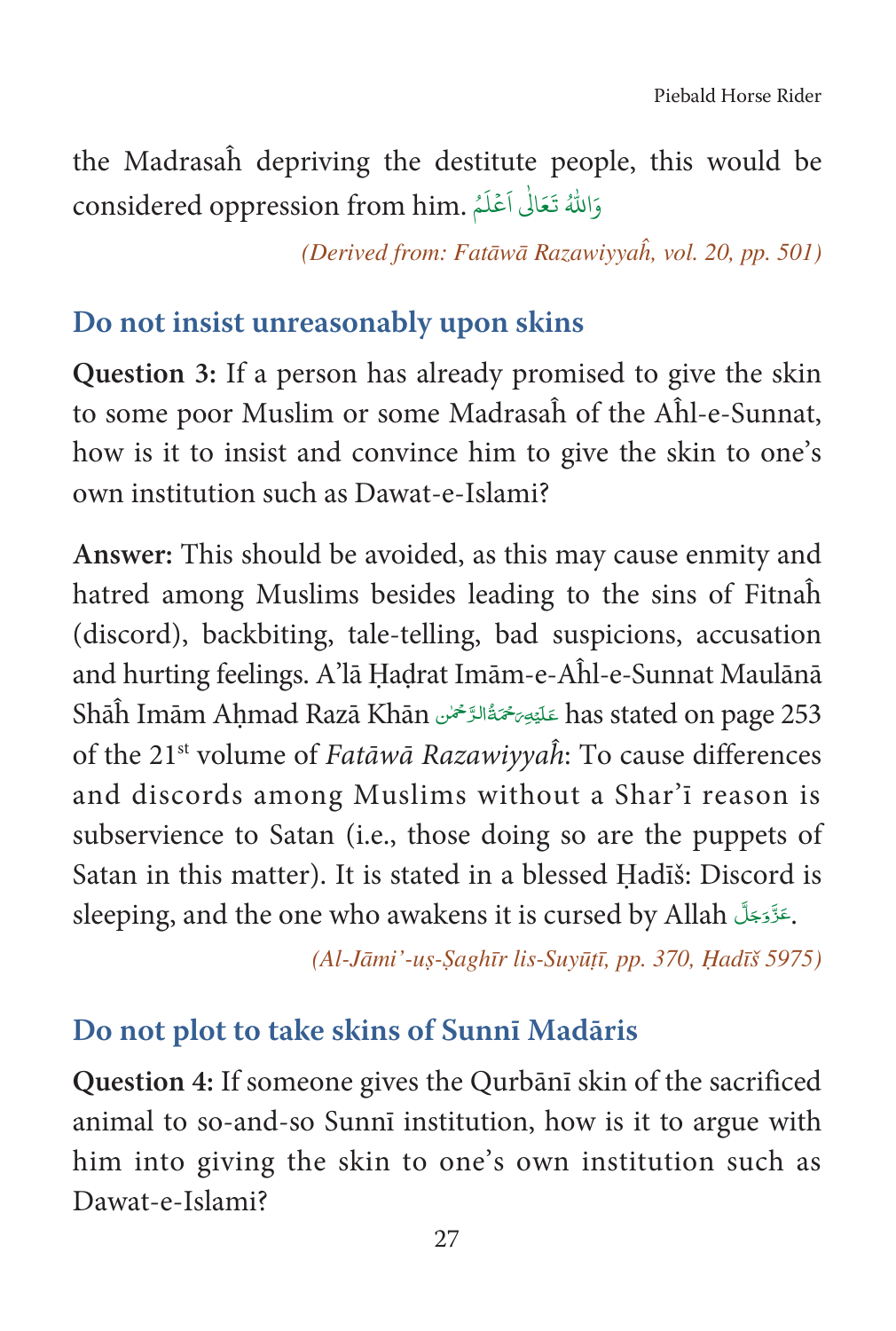**Answer:** If the person gives the skin to such an institution where it is used as per Sharī'aĥ, then it is not appropriate to take the skin for one's own institution depriving that institution because this may raise tension between the two institutions besides causing grief to the trustees of the former. Every such act should be avoided that causes disharmony and discords among Muslims. It is extremely essential to save Muslims from hatred and distress. The Beloved and Blessed Rasool عَلَيُّ اللَّهُ تَعَانَى عَلَيْهِ وَالْهِ وَسَلَّہَ ا Ç Ä Ä È ȦÄ Ä Å has stated: کِؿِّرُوْا ۖ وَلَا تُنَفِّرُوْا ), i.e., give good news and do not incite û j k h i hatred. (Sahīh Bukhārī, vol. 1, pp. 42, Hadīš 69)

#### **Go and give skin to Sunnī Madrasaĥ**

**Question 5:** Suppose that we reach the house of a person to receive a skin. He gives one skin to us and keeps another for some other Sunnī Dār-ul-'Ulūm and asks us to contact him half an hour later saying that he will give us the other skin as well if someone from that Dār-ul-'Ulūm does not come. What should we do in this case?

**Answer:** Keep it in mind that it is not the aim of Dawat-e-Islami to collect skins but rather it is a need. One of the aims of Dawat-e-Islami is to remove hatred and bring love and harmony among Muslims with the intention of spreading the call to righteousness. In one way, all Sunnī institutions are of Dawat-e-Islami and Dawat-e-Islami is also a Sunnaĥ-Inspiring movement of all Sunnī institutions.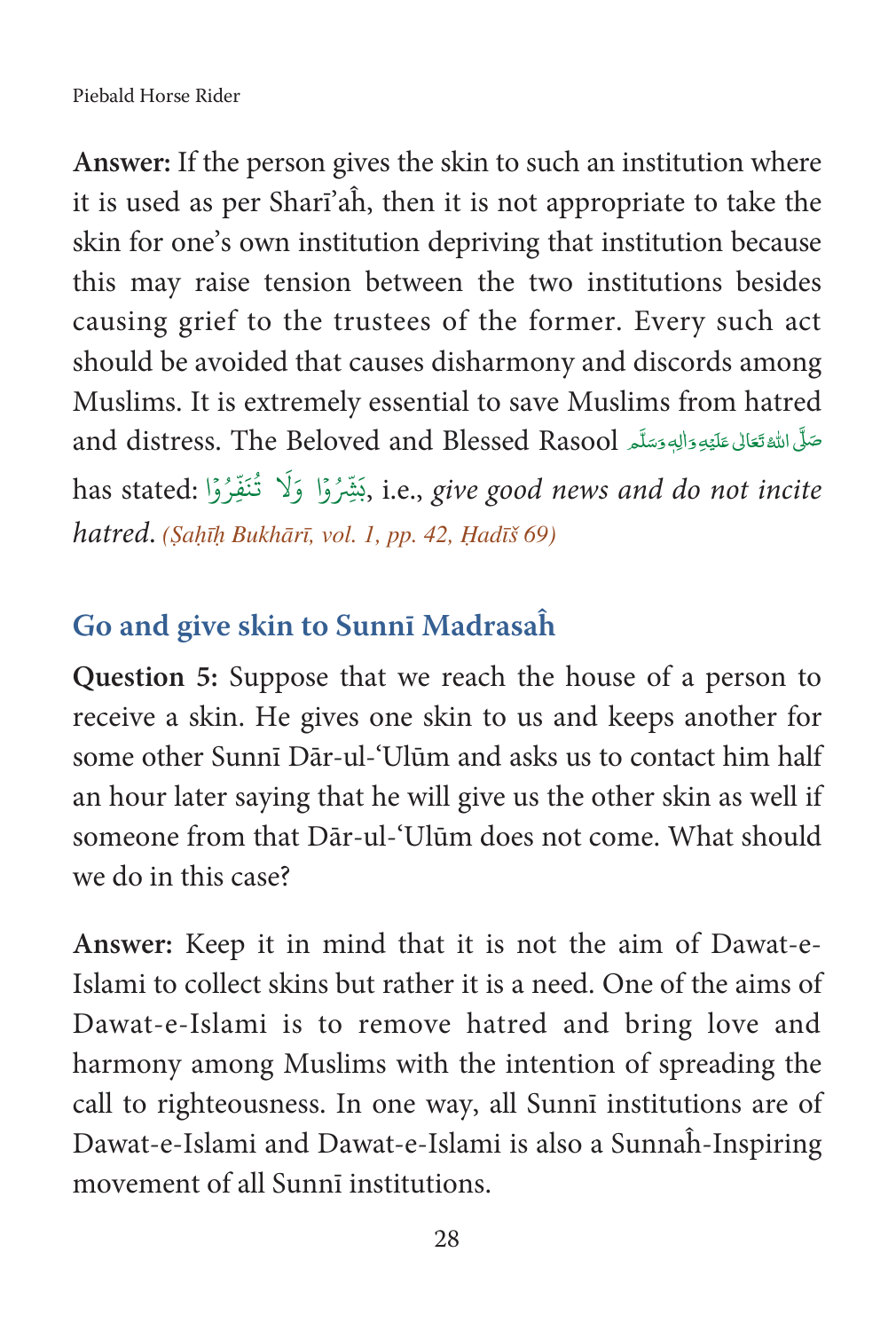If possible, make good intentions and take the skin to that Sunni Dār-ul-'Ulūm. In that way, you will also have the privilege of pleasing the Muslims, إِنْ شَكَّ ءَاللَّه عَزَّدَهَلَ The Beloved and Blessed Rasool مَلَّى اللَّهُ تَعَالى عَلَيْهِ وَالِهِ وَسَلَّمِ has stated, 'Verily, in the court of Allah جَزَّدَبَّل the more favourite deed after the Farāiḍ is to please a Muslim.' (Al-Mu'jam-ul-Kabīr liț-Țabarānī, vol. 11, pp. 59, Hadīš 11079)

# How is it to sell Qurbānī skin of one's own sacrificed animal?

Question 6: Can a person, who has sold the Qurbani skin of his own sacrificed animal, give that money to a Masjid?

Answer: There will be two different rulings here, depending upon the intention of that person. If he sells the Qurbānī skin of his own sacrificed animal so that he can get the money for personal use, then it is not permissible to sell the skin with this intention. This money will be Māl-e-Khabīš for him and it will be Wājib for him to give it to some Shar'i Faqir as Sadaqaĥ. He must also repent of it. However, if he has sold the skin with the intention of spending the money on some pious act such as donation of a Masjid, then it is permissible to sell the skin and there is no harm in donating the money to the Masjid either.

#### 20 Madani pearls for butchers

 $1.$ One should first receive training in animal slaughtering from some experienced butcher, as this job is not permissible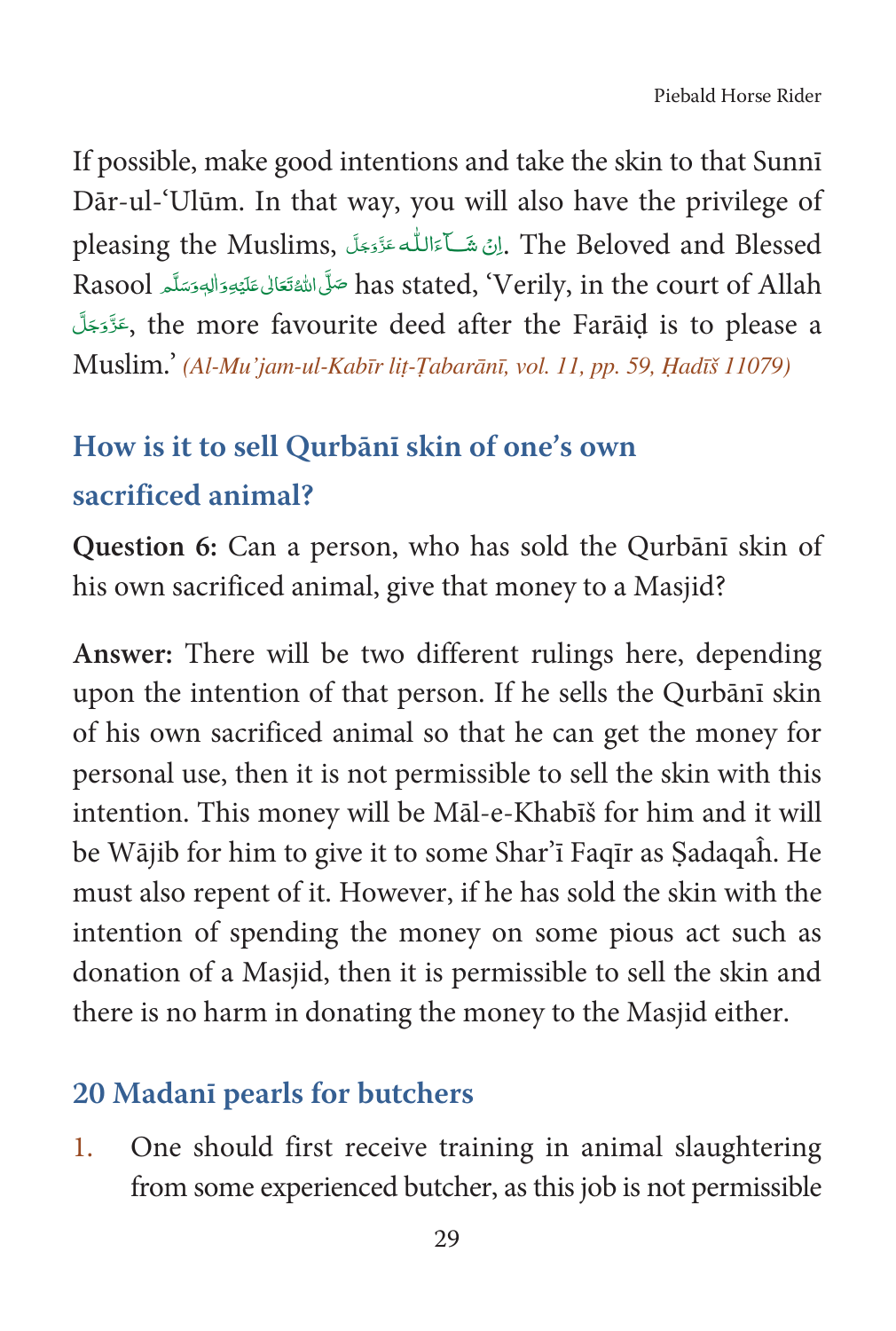for an amateur person who spoils the meat and skin etc., of someone's animal, contrary to the norms.

- 2. Even an experienced butcher should ensure that no meat is left on the skin, contrary to the norms due to haste or carelessness. Similarly, he should also be cautious about separating any membranes, lest fat and meat go to waste unnecessarily. Furthermore, he should chop edible bones etc., into pieces and give them to the sacrificer along with meat instead of throwing them away. It is not permissible, even for an experienced butcher, to spoil the meat or the skin, contrary to the norms.
- 3. After removing the brains and tongue etc., of a big animal such as a cow or a camel etc., other parts of the head and hoofs are usually thrown away during the days of Eid-ul-Adhā. Similarly, some edible parts of a goat's head and legs are also needlessly thrown away, which should not be done. If you do not want to eat these things, call some poor Muslim and give such items to him respectfully, as many people wander around during the days of Eid-ul-Adhā in search of meat and fat etc. Furthermore, one should also remember that the price of the skin decreases because of separating the head and legs with skin on them.
- 4. In ordinary days, the meat of the tail is weighed and sold with the meat of other parts, but the tail of a sacrificed animal is separated with the skin of the whole animal,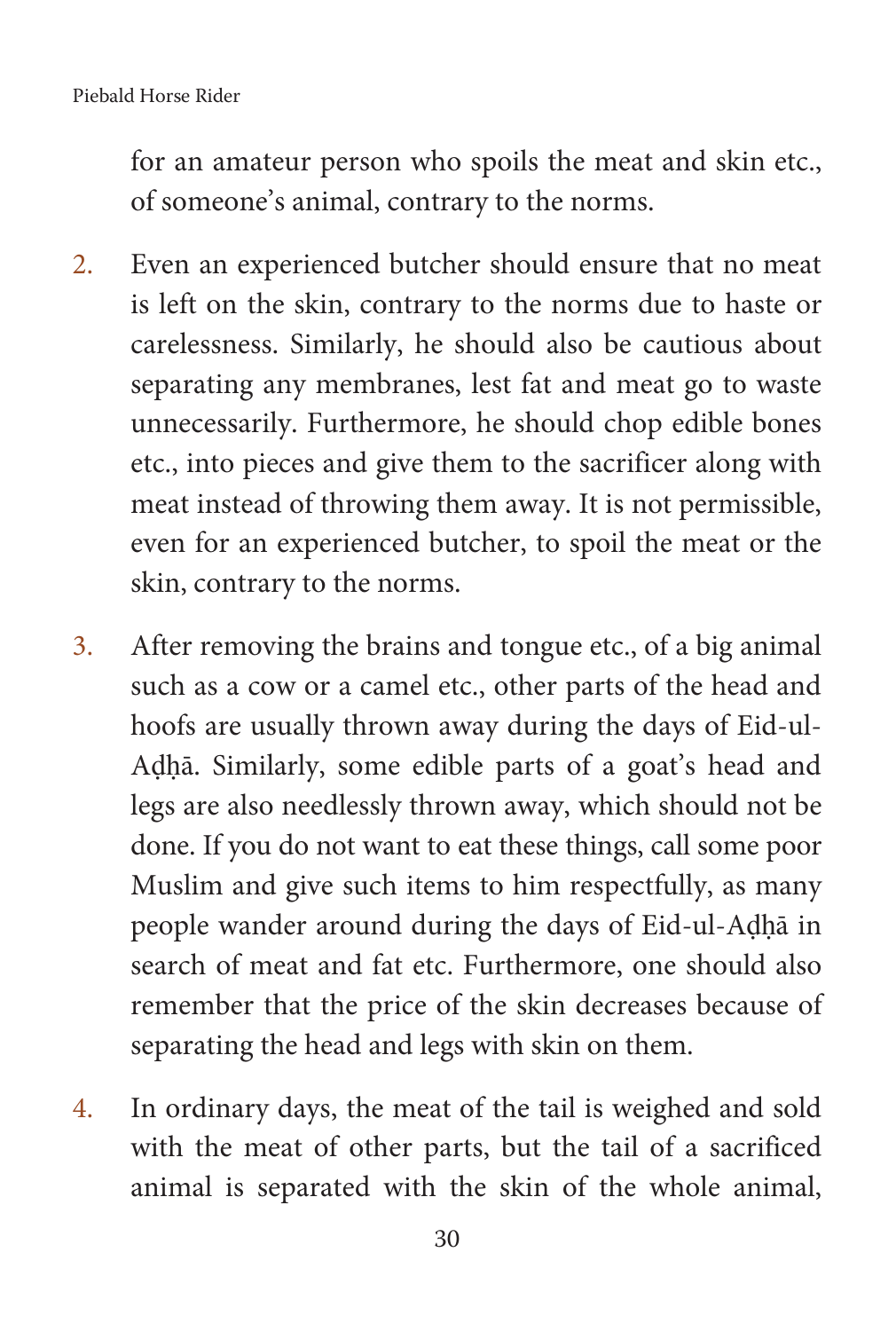resulting in the tail meat going to waste. In fact, some butchers separate the tail with the skin on it from the rest of the body of a big sacrificial animal and discard it, which is also wrong. The price of the skin also decreases due to this.

- 5. Needlessly making a 'cut' to the skin contrary to the norms, reducing the price of the skin is not permissible in the countries (like Pakistan and India) where skins are used. Butchers are advised to remove the skin of others' animals as carefully as they do with their own animals.
- 6. Make sure that there is no fat on the skin while separating the skin from the tail of a fat-tailed sheep.
- 7. To put fat and membrane on one side and to take even fat with you along with membrane after you have finished is fraud and theft. Furthermore, do not ask for fat as it is 'begging' and this is not permissible without any Shar'ī need. The Greatest and Beloved Rasool حَلَّى اللَّهَ تَعَالَى عَلَيْهِ وَالِهِ وَسَلَّمَ ا Ç Ä Ä È ȦÄ Ä Å stated, 'The one, who begs people (for something) without any need, is like the one putting flames into the mouth.'  $(Shu'ab-ul-*Imān*, vol. 3, pp. 271, Hadīš 3517)$
- 8. When chopping the meat of the sacrificed animal, the butcher at times secretly hides a fine round piece of meat in his basket, which is an obvious act of theft. Asking for it without the permission of the Sharī'aĥ is also wrong. The Noblest Rasool حَلَّى اللَّهَ تَعَالَى عَلَيْهِ وَأَلِهِ وَسَلَّمِ Noblest Rasool حَلَّى اللَّهَ تَعَالَى عَلَيْهِ Ç Ä Ä È ȦÄ Ä Å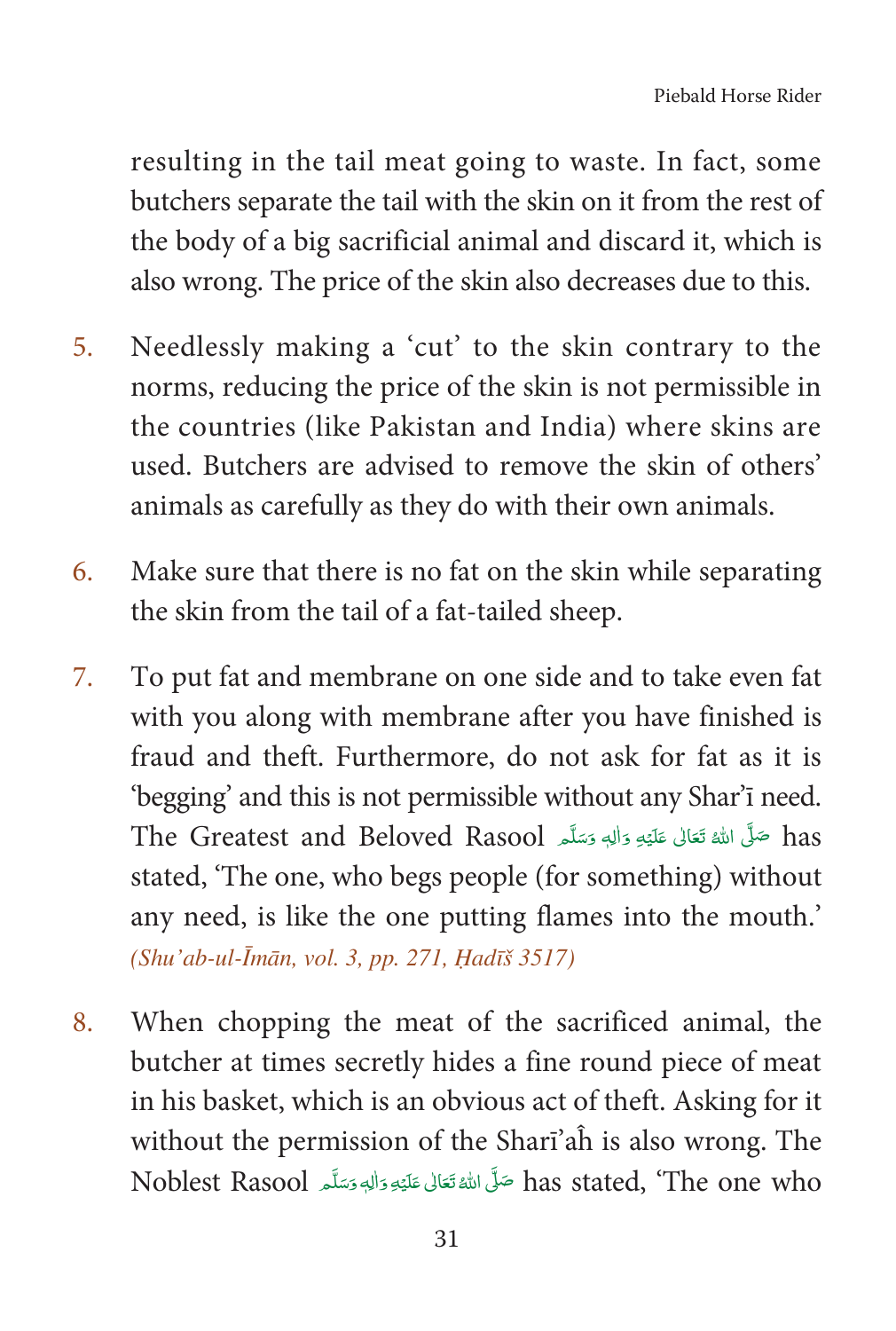asks people (for something) in order to increase his wealth, asks for flames. Now, it is up to him whether he accumulates more or less flames.' (Sahīh Muslim, pp. 518, Hadīš 1041)

However, if the meat is being distributed among people and the butcher also takes it, then there is no harm.

- 9. Every such part of the meat that is used in normal days, should also be used during the days of Qurbānī. To distribute the lungs and fat etc., along with meat having cut them into pieces is appropriate. These kinds of things should not be thrown away. If you do not want to eat or distribute such items with meat, call some needy Muslim and give these things to him or alternatively you can also ask someone to give them to a needy person. It is safer that you give them to some Muslim yourself. Remember the following ruling: It is not permissible to give even a single portion of the sacrificial meat to non-Muslim sweepers etc., let alone the skin!
- 10. If there is a rope, a nose ring, a leather belt and a bell etc., around the neck of the animal, do not carelessly cut these things with a knife, but rather untie or unlock them properly so that they do not become impure. If the animal is slaughtered without these things being removed, they get bloodstained. The Shar'i ruling is that it is Harām to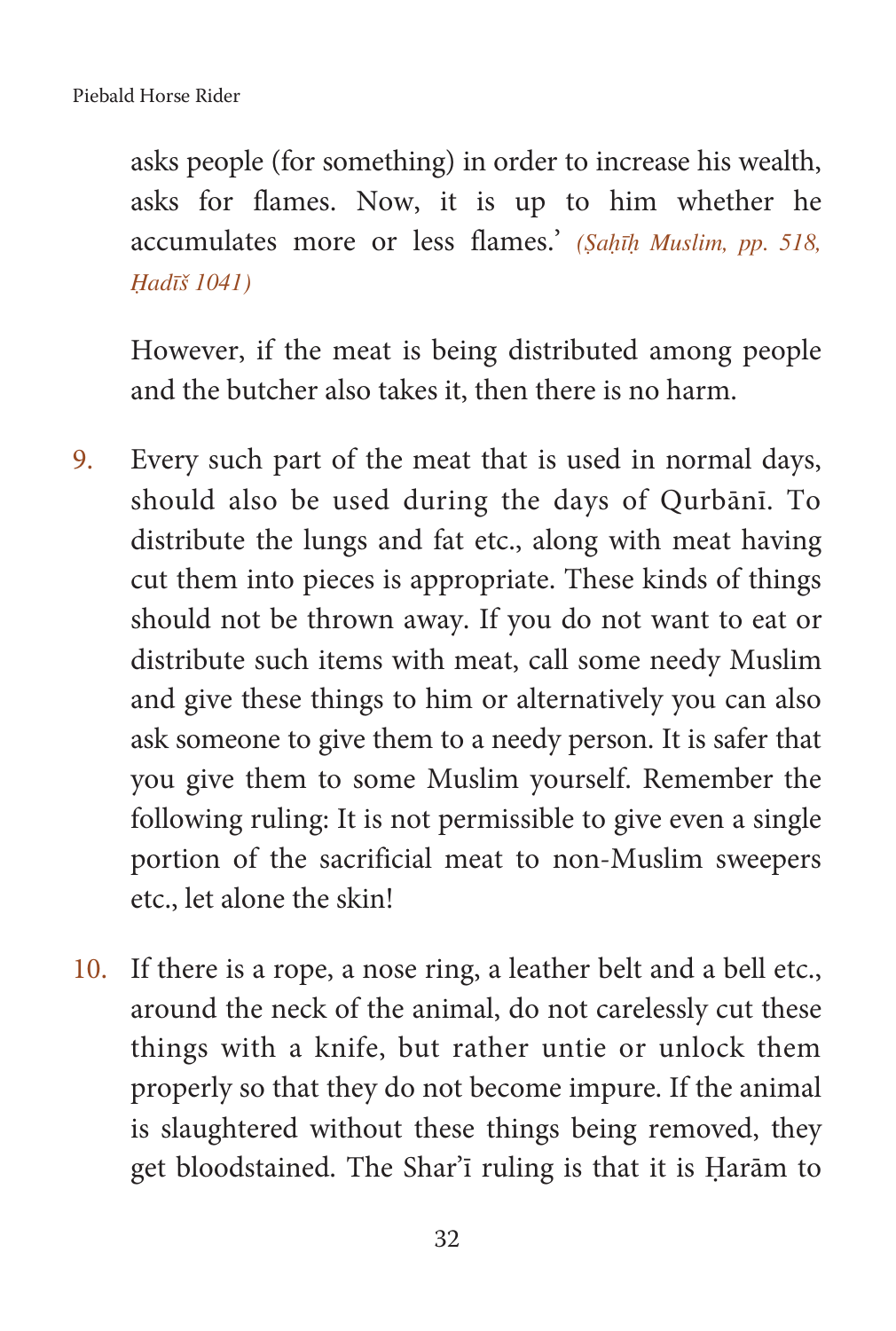deliberately make a pure thing impure without a reason. Even if these things are impure, do not throw them away. Cleanse them and use them or give them to some Muslim. Remember that it is Harām to waste 'wealth'.

- 11. Before the slaughter, if a hand stained with impure blood is dipped into the container of clean water and water is taken out in a cupped hand to soften the skin of the animal's neck, all the water in the hand and in the container will become impure. Do not pour this water onto the neck of the animal now. An easy solution is to ask the owner of the animal to take a glass full of clean water and to pour it onto the neck of the animal with his own hands. But it should be ensured whilst the water is being poured or sprinkled with the glass that no one should bring his bloodstained hand into contact with the water, nor should anyone wet the animal's neck with this bloodstained hand. Remember that this is not specific to the Qurbānī only. Whenever you slaughter, take these precautions.
- 12. The bloodstained knife and hands do not get purified if simply dipped into the bucket of water after the slaughter. Conversely, all the water in the bucket becomes impure. This impure water is often used when the skin is being removed. It is also used to wash the blood accumulated inside the meat. The blood inside the meat is clean. But all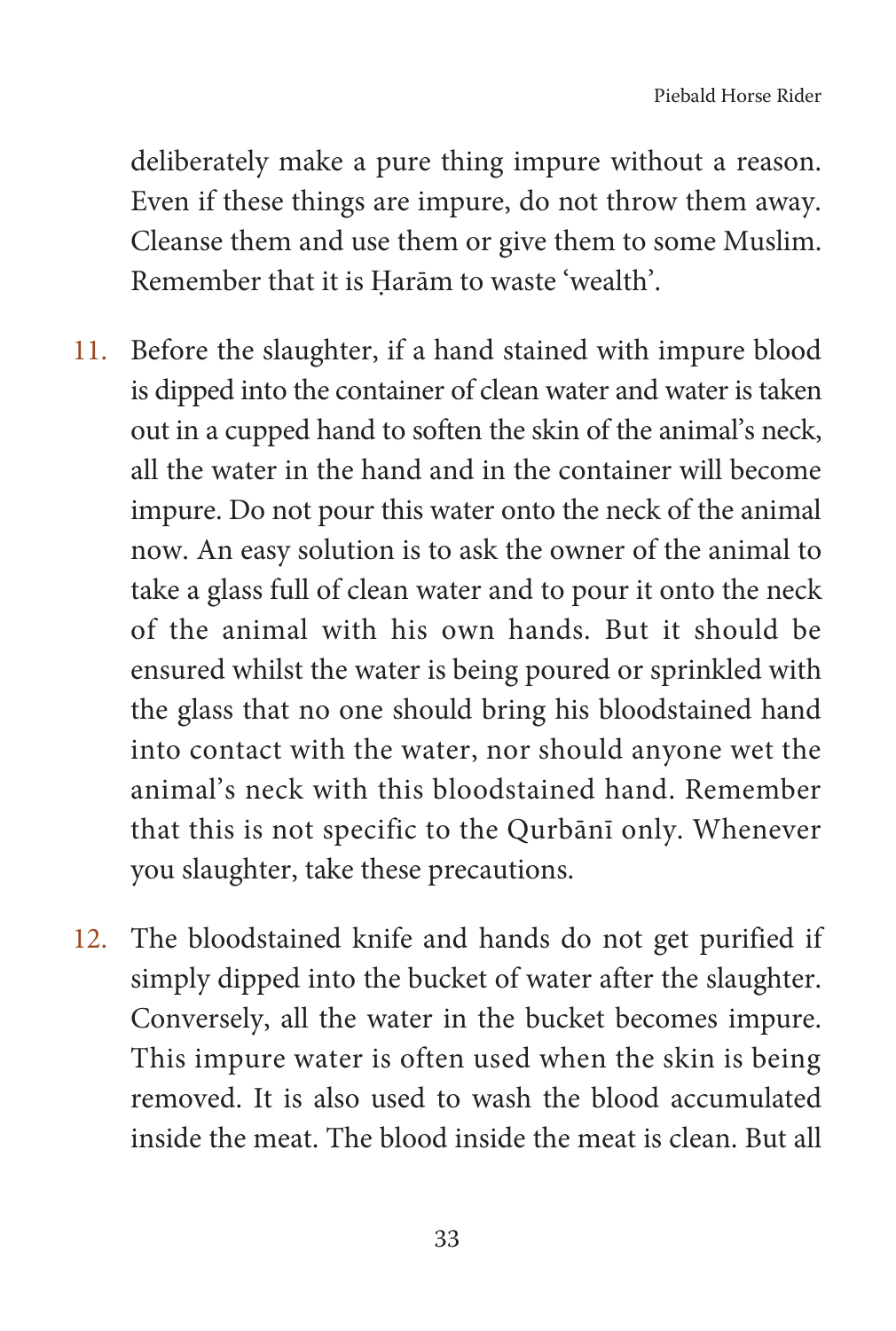such areas of the meat on which this impure water flows also become impure. One should not do this.

- 13. It is necessary for an employed butcher to cut the meat of the sacrificed animal into pieces according to the norms in Eid-ul-Aḍḥā. Some butchers hastily cut the meat into large pieces without properly cutting marrowbones, the head and the hoofs, and leave. One should not do so, as it causes difficulty to the sacrificers, and they sometimes throw away the head, hoofs etc. Some of them even call the butcher names engaging themselves in a sinful conversation instead of staying calm. If, however, the butcher when being hired makes it clear that he will not prepare the head and the hoofs, then there is no harm in not cutting these things.
- 14. Due to greed, some butchers make commitments to many people to slaughter their animals. They only cut the throat of an animal and then rush to another place. After they cut the throat of the other animal, they return to the first place and start removing the skin, causing people to wait anxiously. As a result, many people suffer a lot, speak ill of the butcher and even call him names, opening the doors of many sins. A butcher should make commitments to slaughter only as many animals as he can do properly so that people cannot make any complaints.
- 15. When cutting the meat, the butcher should remove the Harām parts and throw them away. It is Fard for a meat-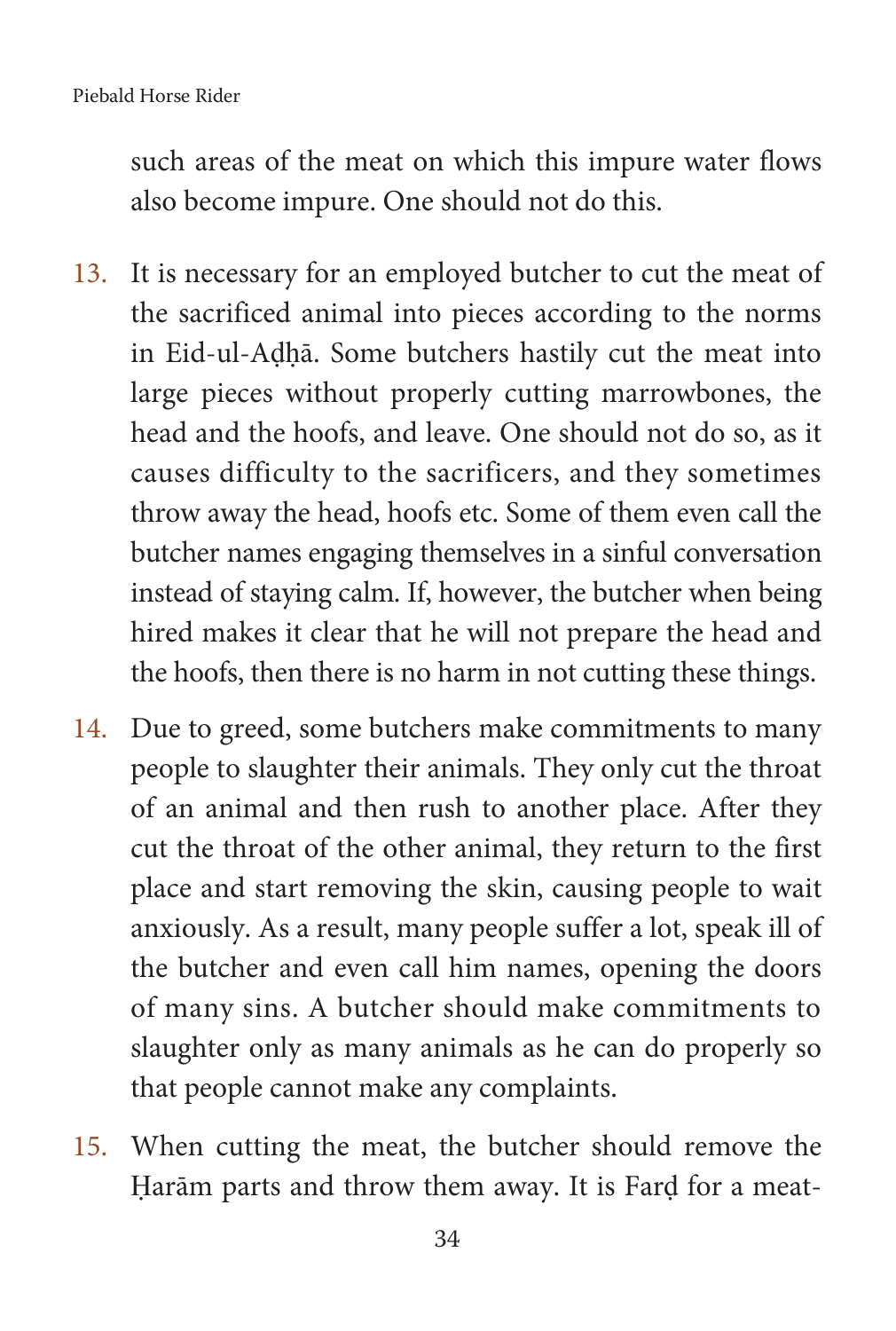eating person to be able to identify the Harām parts of the slaughtered animal so that he/she can avoid eating them. Similarly, it is Wājib for him/her to identify the Makrūĥ Tahrīmī parts so that he/she cannot eat sinful things. (The parts of meat which are not edible have been discussed in the following pages.)

- 16. Due to greed for money, some butchers slaughter many animals in a wrong way during the days of Qurbānī, violating the Sharī'aĥ and endangering their afterlife. One should avoid this and slaughter animals in conformity with the Sharī'aĥ even if he is able to slaughter only one. He will attain its blessings in the worldly life as well as in the afterlife, أَرْنَ شَكَآءَاللّه عَزَّدَجَلَّ ,Otherwise, if he slaughters animals in a hurry to satisfy his greed for money, he may have to commit many sins.
- 17. After removing the skin of a big or a small animal, some meat-sellers pump water with a pipe into the heart after they have made a cut into it or into an artery, increasing the weight of the meat. To sell such meat deceivingly is a Harām act leading to Hell. Some chicken-meat sellers keep slaughtered chickens in water for 15 minutes with their hearts intact after they have removed the wings, tripe and offal, increasing the weight of the chicken meat up to 150 grams. After the soul of a thin slaughtered goat has left its body, some meat-sellers fill air into the meat by blowing with the mouth into the joint of the shank, swelling the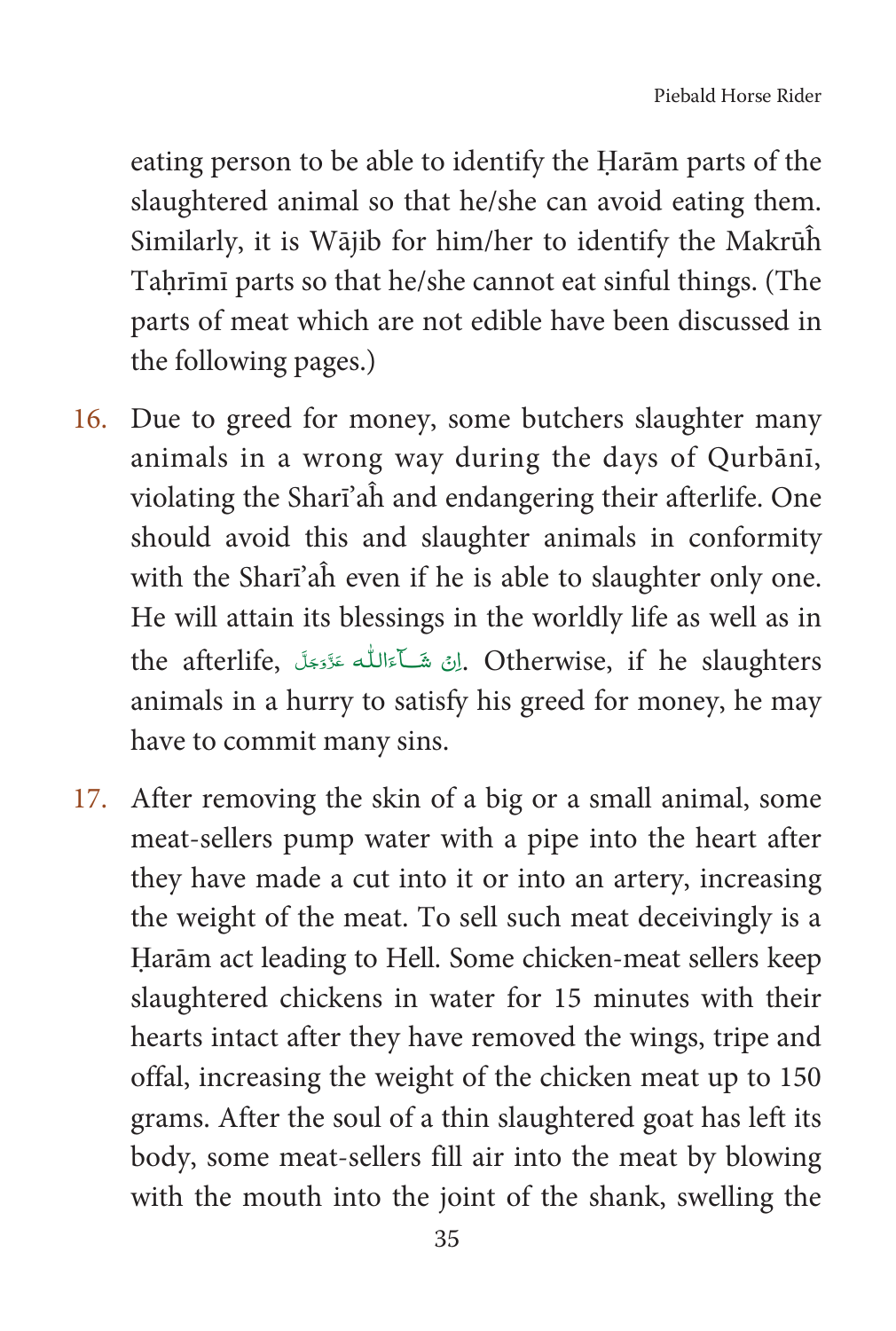Piebald Horse Rider

meat. After the buyer reaches his home with the meat, the air has come out leaving the thin pieces of the meat with bones. This is also fraud

Similarly, during the days of the Qurbānī, living goats that are sold as per their weight are fed with chickpea-flour and are made to drink water afterwards, increasing their weight. To sell such animals deceivingly is also a sin. Remember that no good lies in Harām earnings. The Beloved and has stated, 'One who has حَلَّى اللهُ تَعَالَى عَلَيْهِ وَالِهِ وَسَلَّعِ Blessed Rasool eaten a morsel of Harām, his Salāh for 40 days will not be accepted, and his Du'a will remain unaccepted for 40 days. (Al-Firdaus bimā Šaur-ul-Khattāb, vol. 3, pp. 591, Hadīš 5853)

It is also narrated that when a Harām morsel reaches the stomach of a person, every angel of the earth and the heavens continue to curse him for as long as that morsel remains in his stomach. If he dies in the same state, Hell will be his abode. (Mukāshafa-tul-Qulūb, pp. 10)

- 18. Without doubt, it will take more time to slaughter the animal properly. If you do this, you may be ridiculed by other butchers but you should have patience. Be careful lest Satan makes you have a row with them, committing sins.
- If a part of the meat has become impure due to being 19. stained with dung or blood that gushes out at the time of slaughter, keep that part at a side and tell the owner of the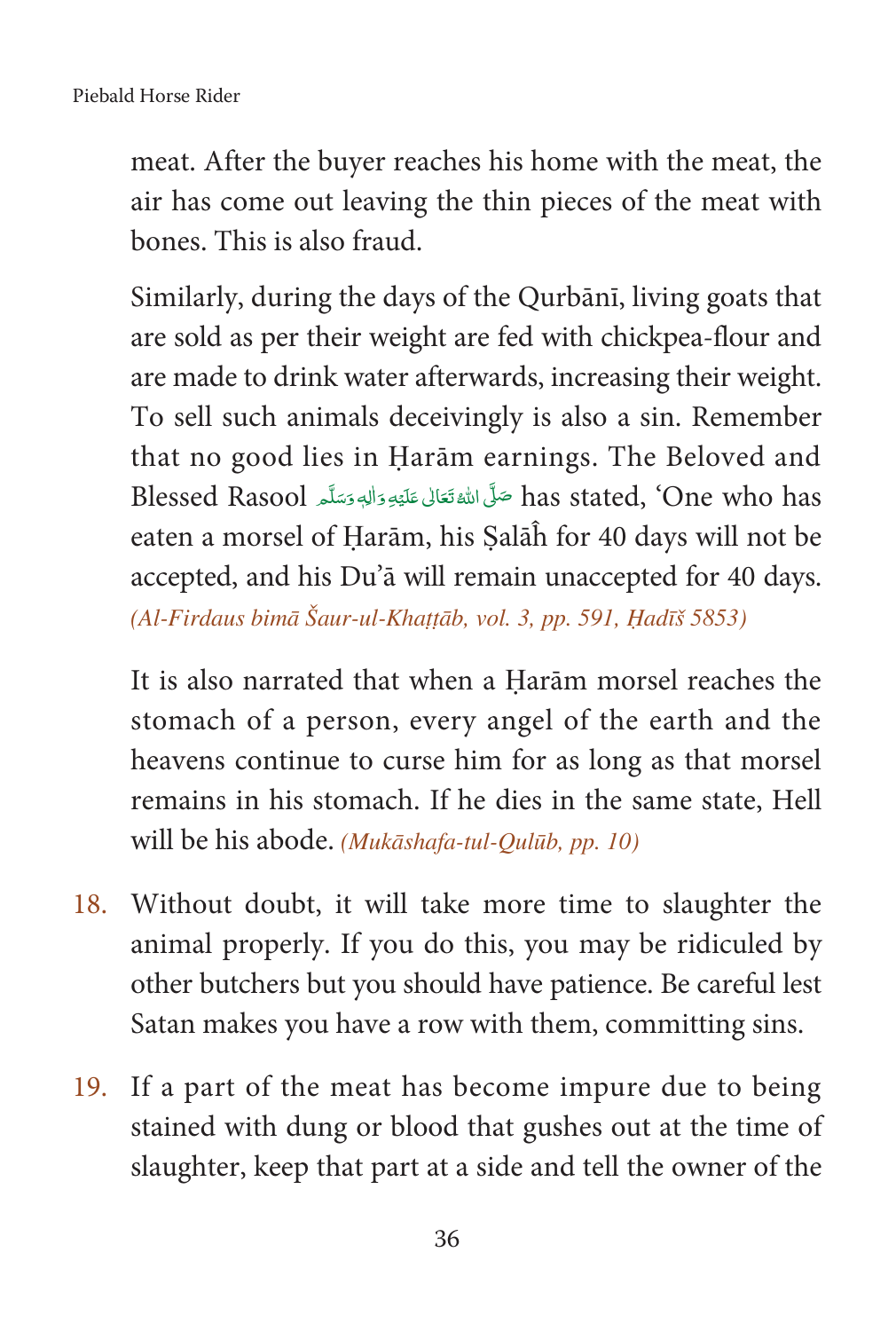meat about it so that he can cleanse that part separately. If even a single piece of impure meat is put into the pot whilst pure meat is being cooked, it will make the entire meat of the pot impure and it will become Harām to eat it.

(Remember! After the slaughter, the blood remaining on the cut part of the neck and the blood inside the meat e.g., in the stomach or in the arteries, including the blood of the heart and the liver etc., is clean. However, if the blood which has already gushed out at the time of slaughter comes into contact with the cut neck etc., this will render it impure.)

20. The slaughterer and the owner of the animal should mutually fix the wage in advance. The Shar'ī ruling is that it is Wājib to fix the wage whether it is explicit or implicit; a wage has to be paid. On such an occasion, instead of fixing the wage, it is insufficient to say such sentences as come and start work, we will see; we will give you whatever wage is appropriate; we will make you happy; we will give you pocket-money etc.

Remember! It is a sin to give and take a wage without specifying it. Further, demanding the wage more than the fixed amount is also prohibited. However, if the one making someone work makes it clear in advance that he will pay nothing and the worker also agrees to it; but then the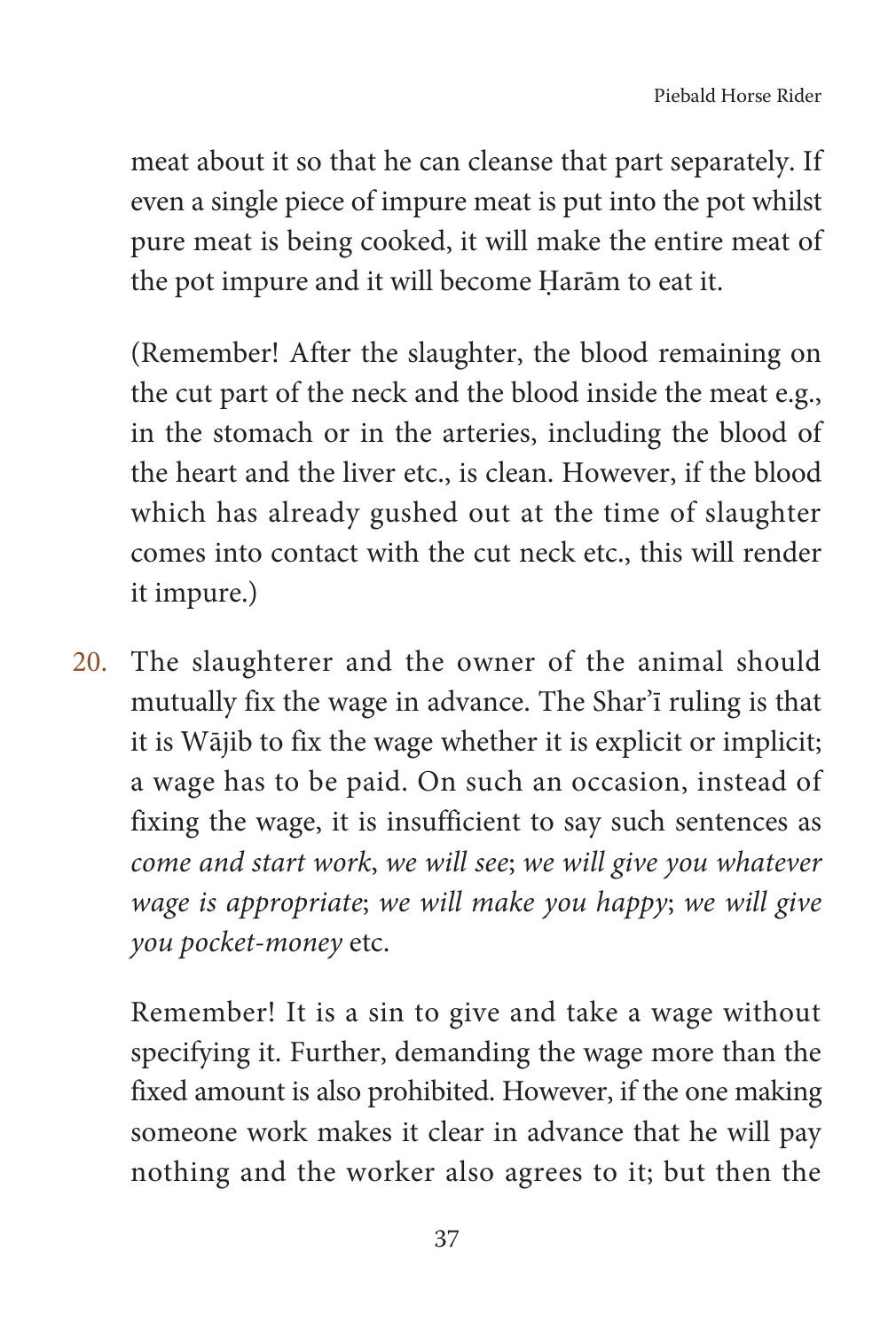former gives some money etc., of his own accord, there is no harm in such payments and earnings.

صَلُّوْا عَلَى الْحَبِيْبِ مَ صَلَّى اللَّهُ تَعَالٰى عَلٰى مُحَمَّد

#### 22 Inedible parts of meat

It is stated on pages 405 to 408 of the first volume of Faizan-e-Sunnat: A'lā Ḥaḍrat Imām Aḥmad Razā Khān عَلَيْهِ رَحْمَةُ الرَّحْمَٰنِ has said: All the parts of a Halal animal are Halal except a few ones which are either Harām or prohibited or Makrūĥ. [They include] (1) blood of the veins  $(2)$  gall bladder  $(3)$  bladder  $(4-5)$  genitals of male and female [animals] (6) testicles (7) glands (8) spinal cord (9) tendons that stretch from the neck to the shoulders  $(10)$  liver-blood  $(11)$  spleen-blood  $(12)$  meat-blood emanating from meat after the slaughter (13) heart-blood (14) bile or gall (i.e. a yellowish fluid in the gall bladder) (15) nasal fluid mostly found in sheep  $(16)$  anus  $(17)$  tripe  $(18)$  intestines  $(19)$  sperm (20) the sperm that has turned into blood (21) the sperm that has turned into a piece of flesh and (22) the one that has turned into a complete animal and is born dead or born alive but has died without being slaughtered.

(Fatāwā Razawiyyah, vol. 20, pp. 240, 241)

Experienced butchers usually remove some of the parts of the animal that are forbidden to be consumed but even they are unaware of some other forbidden parts or they do not pay heed.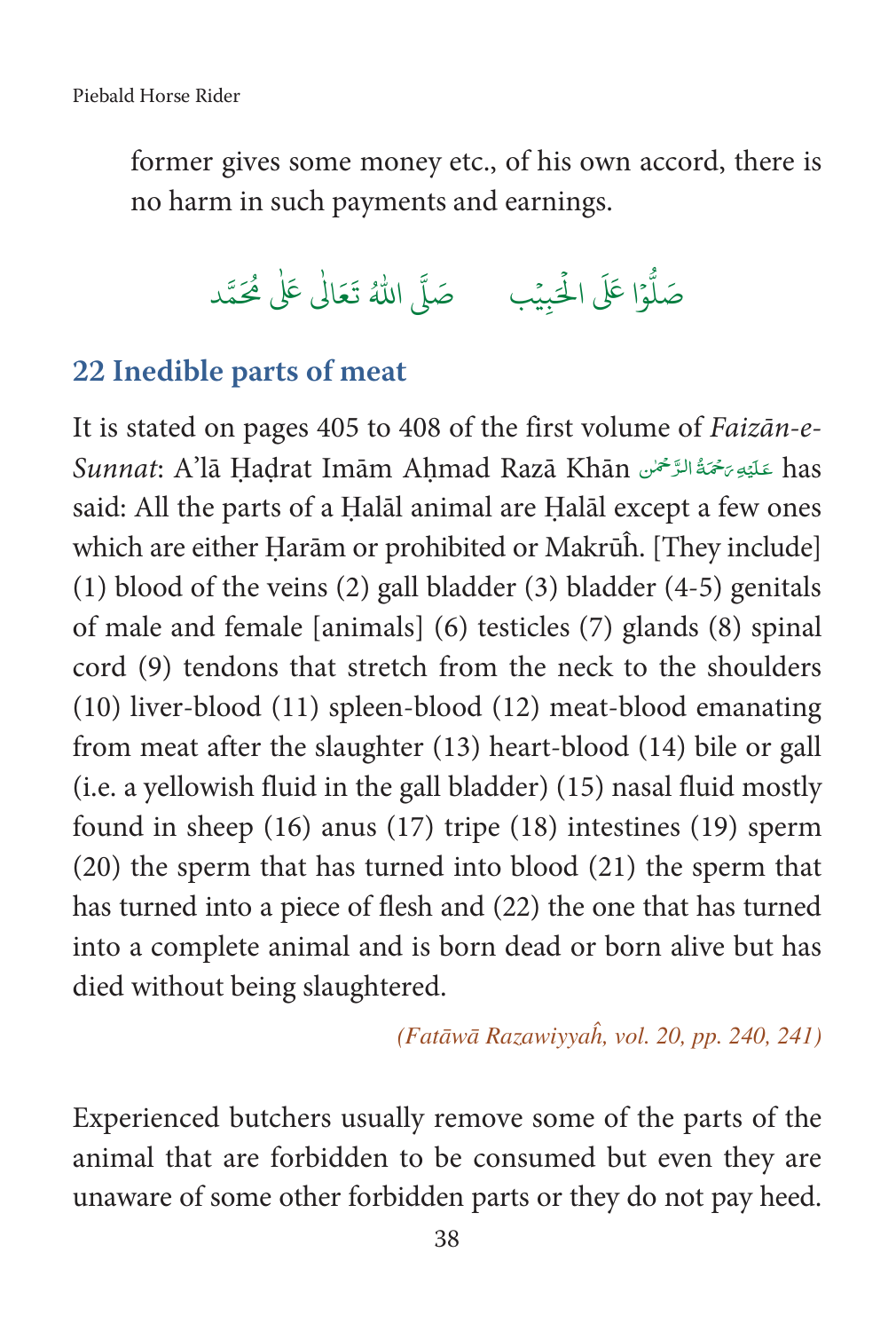Therefore, I am going to mention some of the forbidden parts of the animal that are usually cooked with food because of a lack of knowledge.

#### **Blood**

The blood that oozes out at the time of slaughter is called 'Dam Masfūḥ.' This blood is impure and is Harām to be consumed. Though the blood that remains after slaughtering in some organs like the cut area of the neck, the inside of the heart, spleen, liver, small veins in the meat, is pure, but it is still forbidden to consume it. Therefore, one should thoroughly clean these organs before adding them to the food.

There are some very small blood-veins in the meat. It is extremely difficult to identify them. These small veins turn black when cooked. These veins usually appear in brains and in meat from the chicken leg and wing etc. If you see these black strands while eating, remove them. Do not cook the whole heart of a chicken. Cut it open first vertically in four pieces and clean the inside blood thoroughly.

#### **Spinal cord**

The spinal cord is a white thread like strand which extends from the base of the brain through the length of the backbone [spine]. Experienced butchers split the backbone into two parts, take out the spinal cord and throw it away. However, some spinal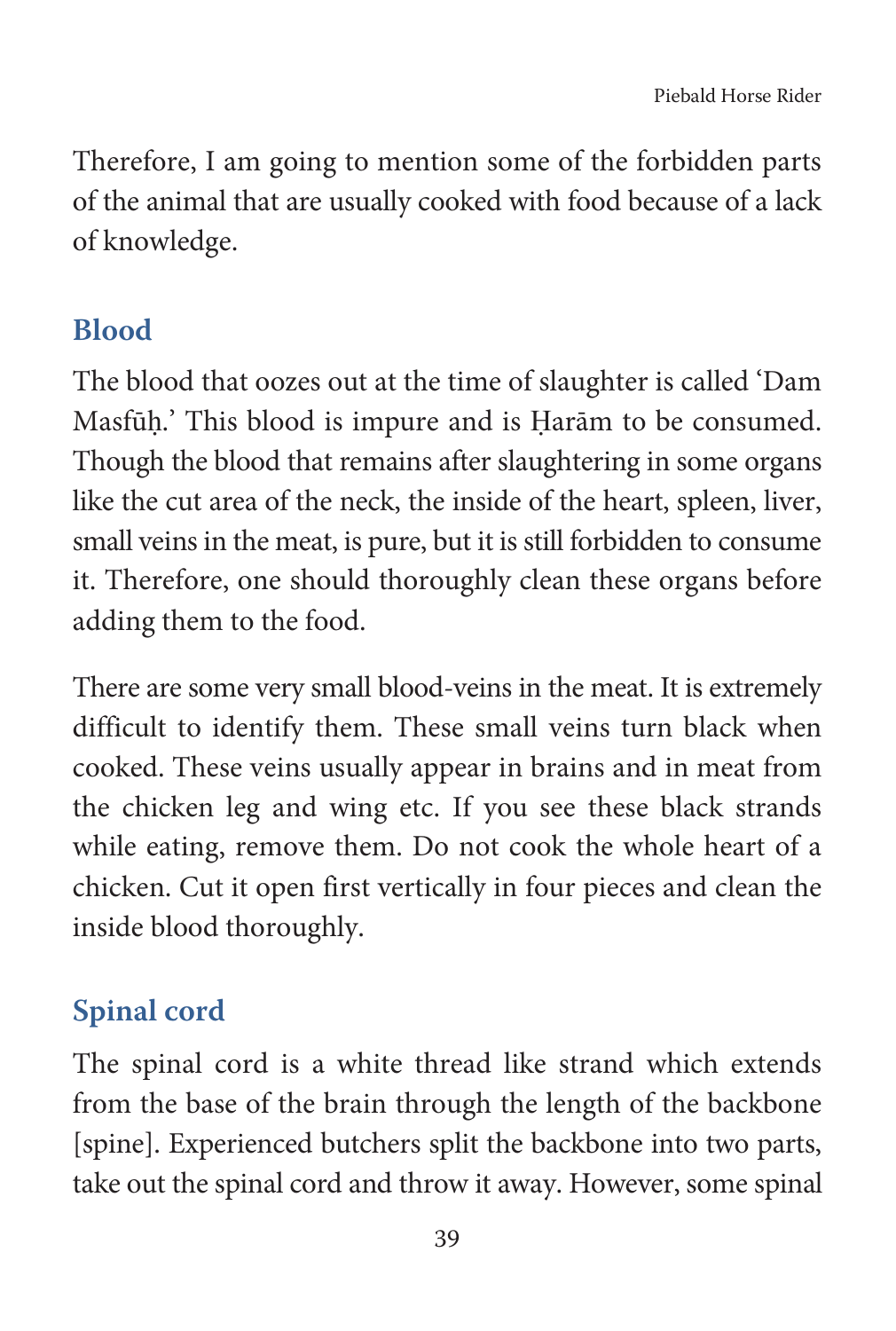#### Piebald Horse Rider

cord often remains unseparated due to their laziness and is also cooked with the food. Therefore, separate the spinal cord from the neck, ribs and back when washing the meat before cooking. The spinal cord is also found in the neck and backbone of chickens and other birds. As it is extremely difficult to remove it before cooking, remove it before you eat.

#### **Tendons**

Tendons are two bands of yellow fibrous tissue, on both sides of the neck, which serve to connect the shoulder muscles to the neck. It is forbidden to consume these tendons. You can easily spot these tendons in cows and goats but it is difficult to find them in small birds like the chicken. Remove them when you are eating. If you cannot identify them, take help from some experienced person.

#### **Lymph glands**

Around the neck, throat and also in fat etc., you can find these reddish lymph glands [also called lymph nodes] which in Arabic are called 'Ghaddaĥ.' Do not eat them. Remove them before cooking and if you spot them in cooked meat remove them then.

#### **Testicles**

Testicles are called 'Khusyaĥ', 'Fautaĥ' or 'Baydaĥ.' It is Makrūĥ Tahrīmī to consume them. The testicles of male animals like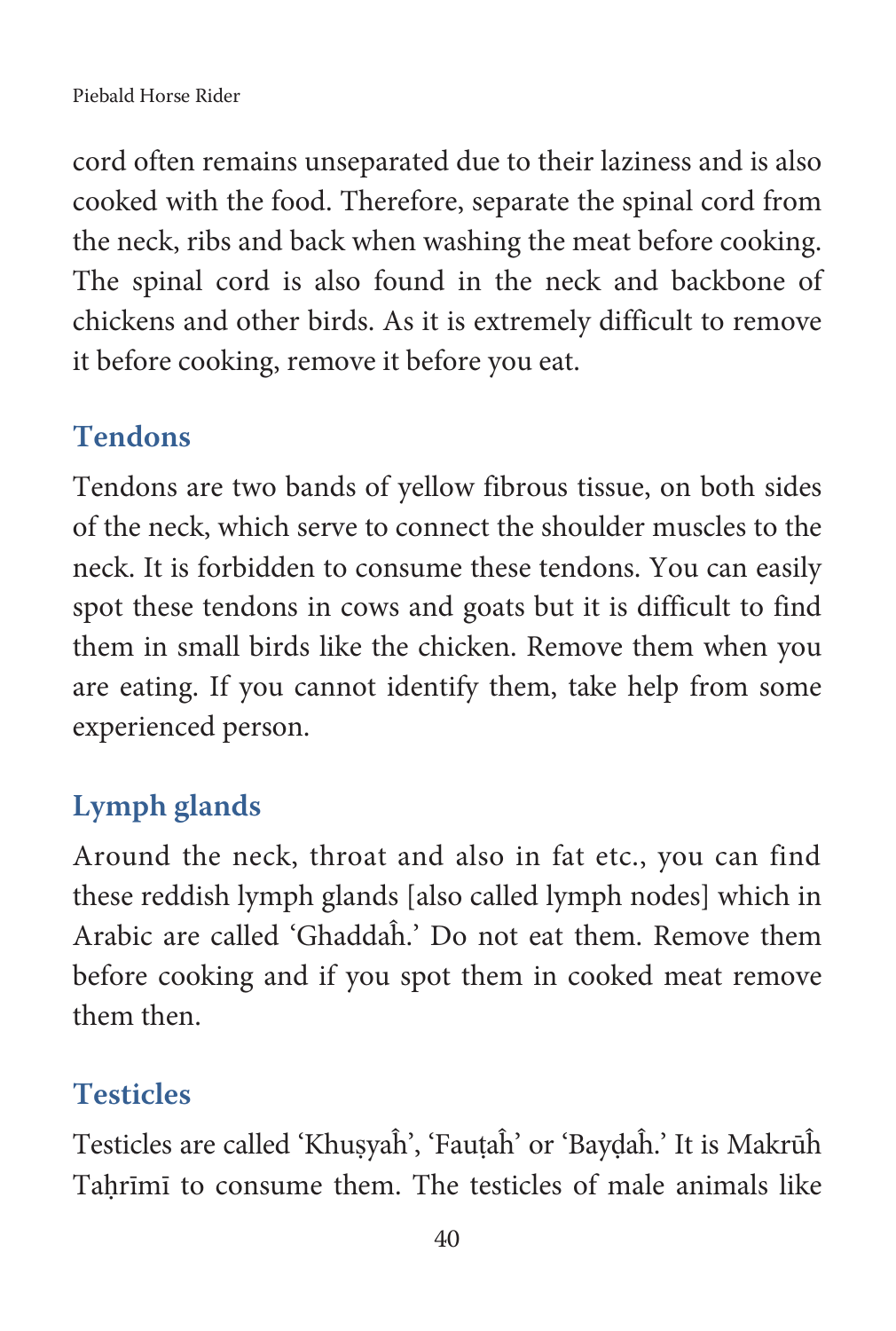the bull and goat etc., are easily visible. In a rooster they are located behind the intestine and are small egg-like structures, remove them [while cleaning the meat]. Tragically, 'Katā-Kat' is a commonly sold food in some of the restaurants of the subcontinent. Besides the liver and heart, it also contains goat and bull testicles. This is prepared on a large iron griddle pan, and is called 'Kaṭā-Kaṭ' perhaps because it is prepared right before the customer using some utensils that make a sound of 'Kat', 'Kat' when it hits against the iron griddle pan.

#### **Tripe**

Tripe [cow stomach] contains body waste of the animal. It is Makrūĥ Tahrīmī to eat the tripe of the animal. Tragically several Muslims eat it.

### 22 Intentions and precautions for those who collect Qurbānī skins of sacrificed animals

: صَلَّى اللهُ تَعَالَى عَلَيْهِ وَاللهِ وَسَلَّع Here are two sayings of the Beloved Rasool

'A Muslim's intention is better than his deed.' i.

(Al-Mu'jam-ul-Kabīr, vol. 6, pp. 185, Hadīš 5942)

'A good intention makes a person enter Paradise.' ii.

(Al-Firdaus bimā Šaur-ul-Khațțāb, vol. 4, pp. 305, Hadīš 6895)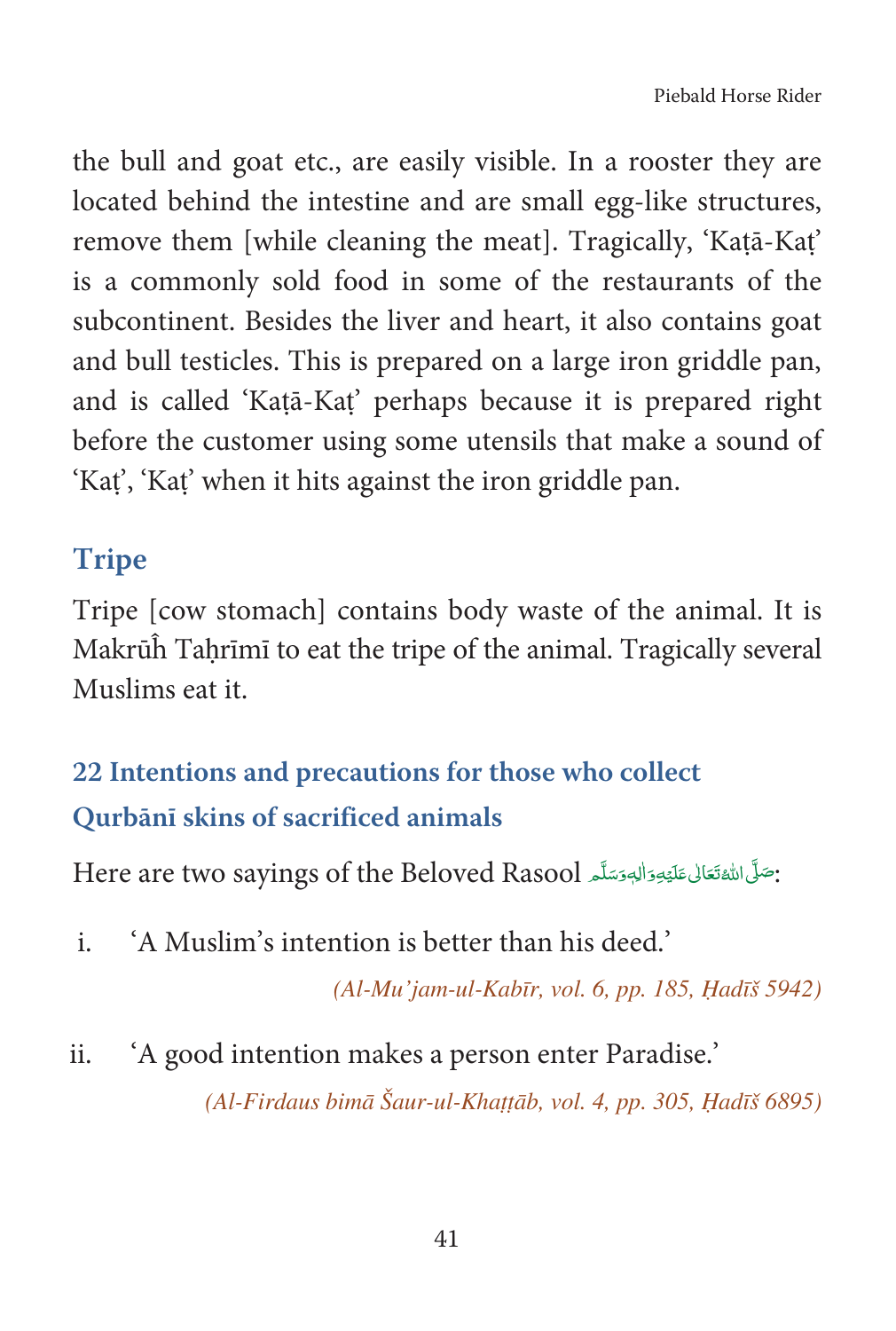#### **Two Madanī pearls**

- i. No reward is granted for any good deed without a good intention.
- ii. The more good intentions we make, the more reward we get.
- 1. I am making good intentions for the pleasure of Allah آغَزَّجَلَ am making good intentions for the pleasure of Allah.
- 2. I will follow the Sharī'aĥ and the Sunnaĥ at all costs.
- 3. I will cooperate with Dawat-e-Islami by endeavouring to collect the Qurbānī skins of sacrificed animals.
- 4. Even if someone ill-treats me I will not vent my anger
- 5. nor will I resort to misbehaviour so that the prestige of Dawat-e-Islami will not be affected.
- 6. No matter how busy I am collecting the Qurbānī skins of sacrificed animals, I will not miss even the first Rak'at of any ৡalāĥ without any Shar'ī reason, let alone the Jamā'at.
- 7. I will keep with me clean clothes including a turban and a Taĥband in a shopping bag etc., for ৡalāĥs. (These things can also be kept at the stall, if necessary. This is strongly advised, because the blood gushing out at the time of slaughter is Najāsat-e-Ghalīzaĥ and is as impure as urine. Hence it is extremely difficult for the person collecting skins to protect his clothes from the blood.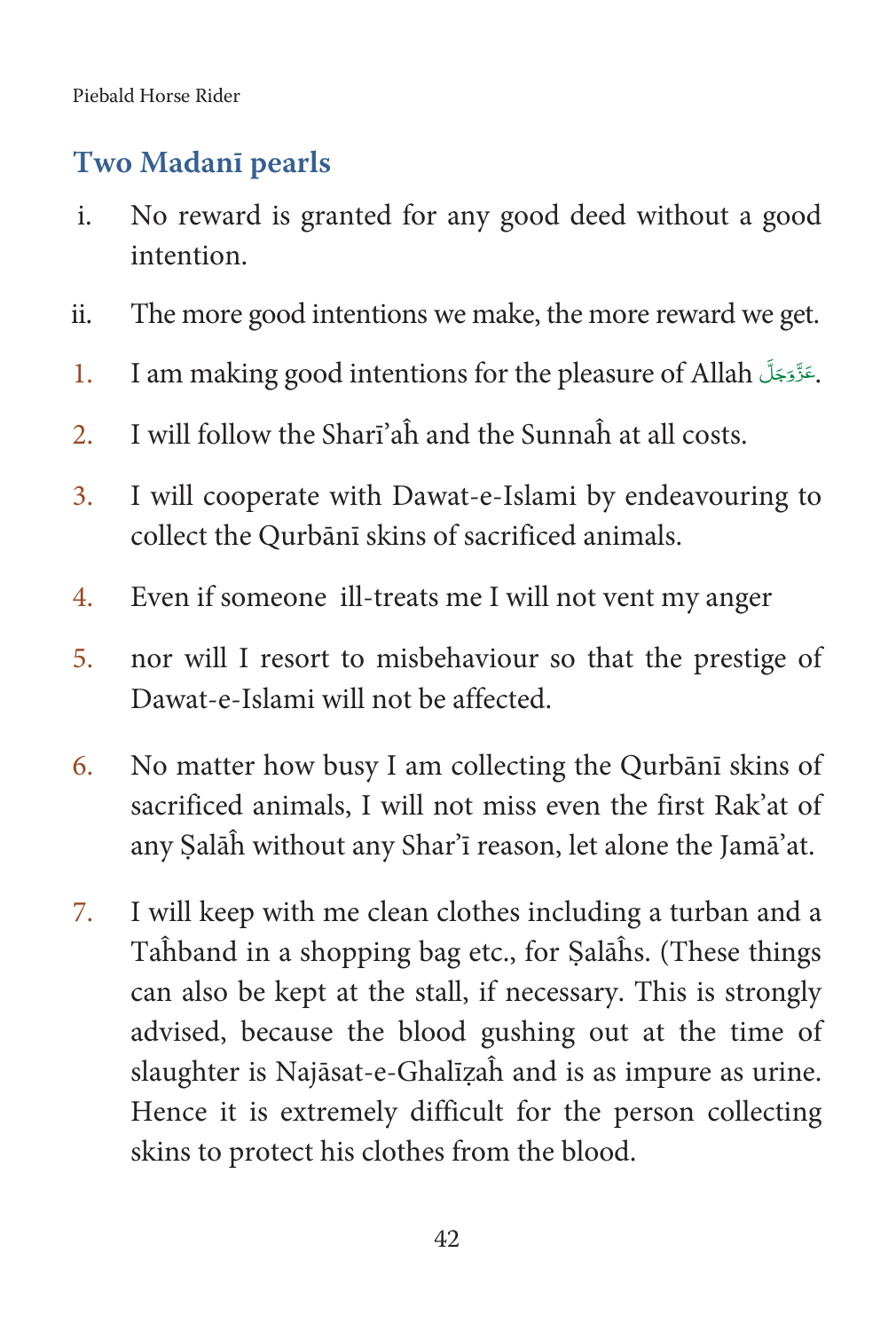It is stated on page 389 of the  $1<sup>st</sup>$  volume of Bahar-e-Shari'at: The ruling for Najāsat-e-Ghalīzaĥ is that if it comes into contact with the body or clothes more than a dirham in quantity, it will become Fard to purify the body or clothes. If someone offers ৡalāĥ without cleaning it, ৡalāĥ will be invalid, and if he offers ৡalāĥ deliberately, he will also be a sinner. If he offers ৡalāĥ trivializing the ruling of Sharī'aĥ, it will become Kufr. If the impure substance is equal to one dirham in quantity, it will become Wājib to remove it, and if someone offers ৡalāĥ without removing it, it will be Makrūĥ Taḥrīmī, which means it is Wājib to repeat such a ৡalāĥ. If he offers ৡalāĥ deliberately, he will be a sinner too. If the impure substance is less than a dirham in quantity, it is Sunnaĥ to remove it. Although the ৡalāĥ will be valid, it will be contrary to the Sunnaĥ and repeating such a ৡalāĥ is better.)

- 8. I will protect the carpets, mats and other things of the Masjid, house, Maktab and Madrasaĥ etc., from the stains of blood. (One should take special care not to walk on the wet floor of the Wudū area or mat etc., with bloodstained feet. Likewise, one should take special care while performing Wuḍū lest the clothes etc., of the other Wuḍū-making person sitting next to him as well as his own become impure with impure blood and splashes of impure water.)
- 9. I will not enter any Masjid wearing bloodstained and smelly clothes. (It is forbidden to enter a Masjid with an unclean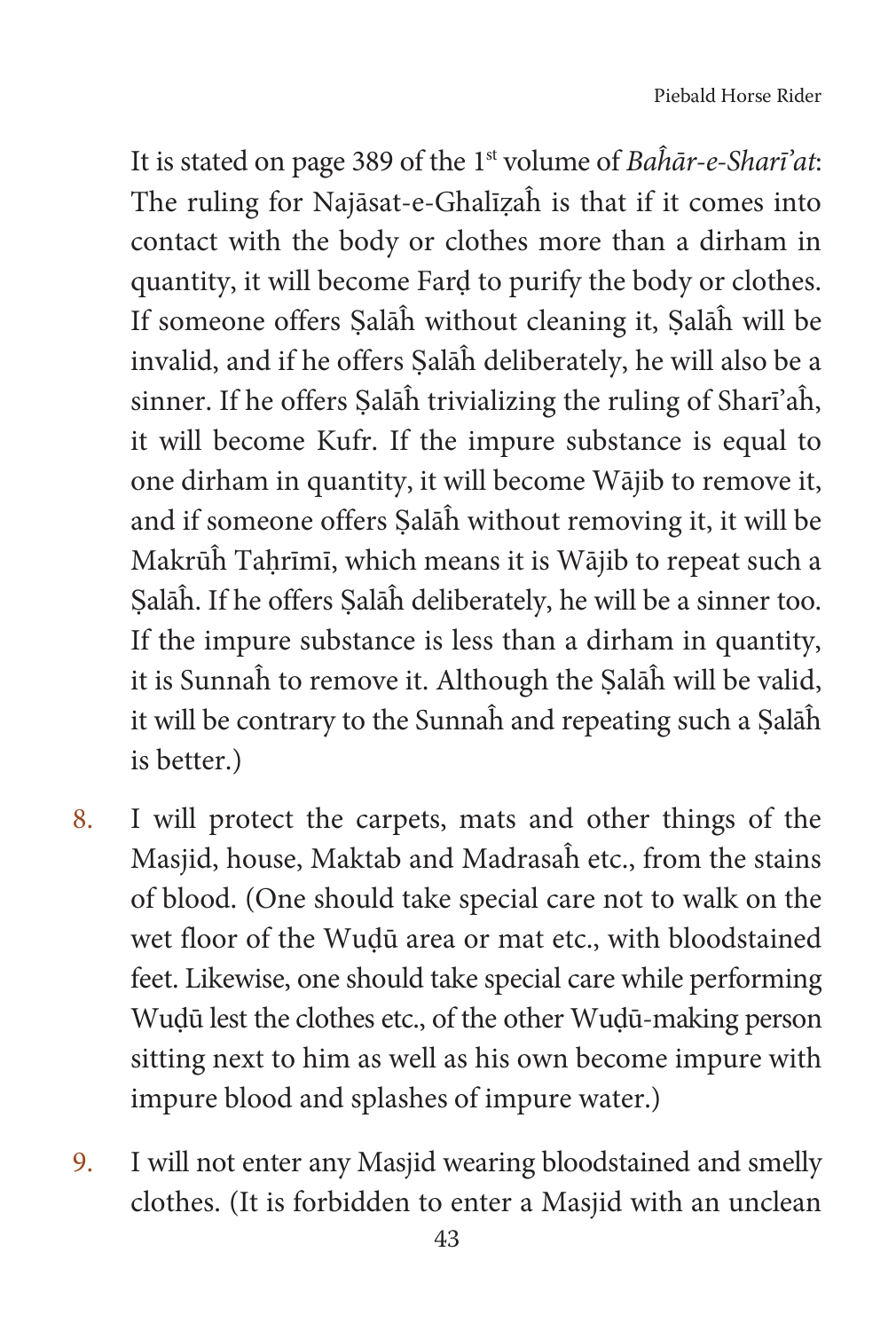body or clothes or anything else even if no unpleasant smell is emanating from them. If an unpleasant smell is emanating from somebody's wound, boil, clothes, turban, body or hand, mouth etc., it is Harām for that person to enter the Masjid.

It is stated on page 1217, given at the bottom of the first volume of Faizān-e-Sunnat, 'It is Wājib to protect the Masjid from unpleasant smells. Therefore, it is Harām to burn kerosene oil and to light a match in the Masjid. A Hadīš even states that it is not permissible to take raw meat into the Masjid.') (Sunan Ibn Mājaĥ, vol. 1, pp. 413, Hadīš 748) (Although the smell of raw meat is very light.)

- 10. I will protect the pen, the receipt book, the pad, the glass, teacups etc., from blood. (It is stated on page 585 of the first volume of the referenced version of Fatāwā Razawiyyaĥ: It is Harām to make a pure thing impure without a Shar'i permission.)
- 11. I will not advise anyone to break his promise if he has already promised to donate the skin to any other organization. (It is better that one keeps in touch throughout the year with good intentions and be the first to 'book' the skin in advance.)
- 12. If someone from a Sunnī organization has not yet come to take their booked skin or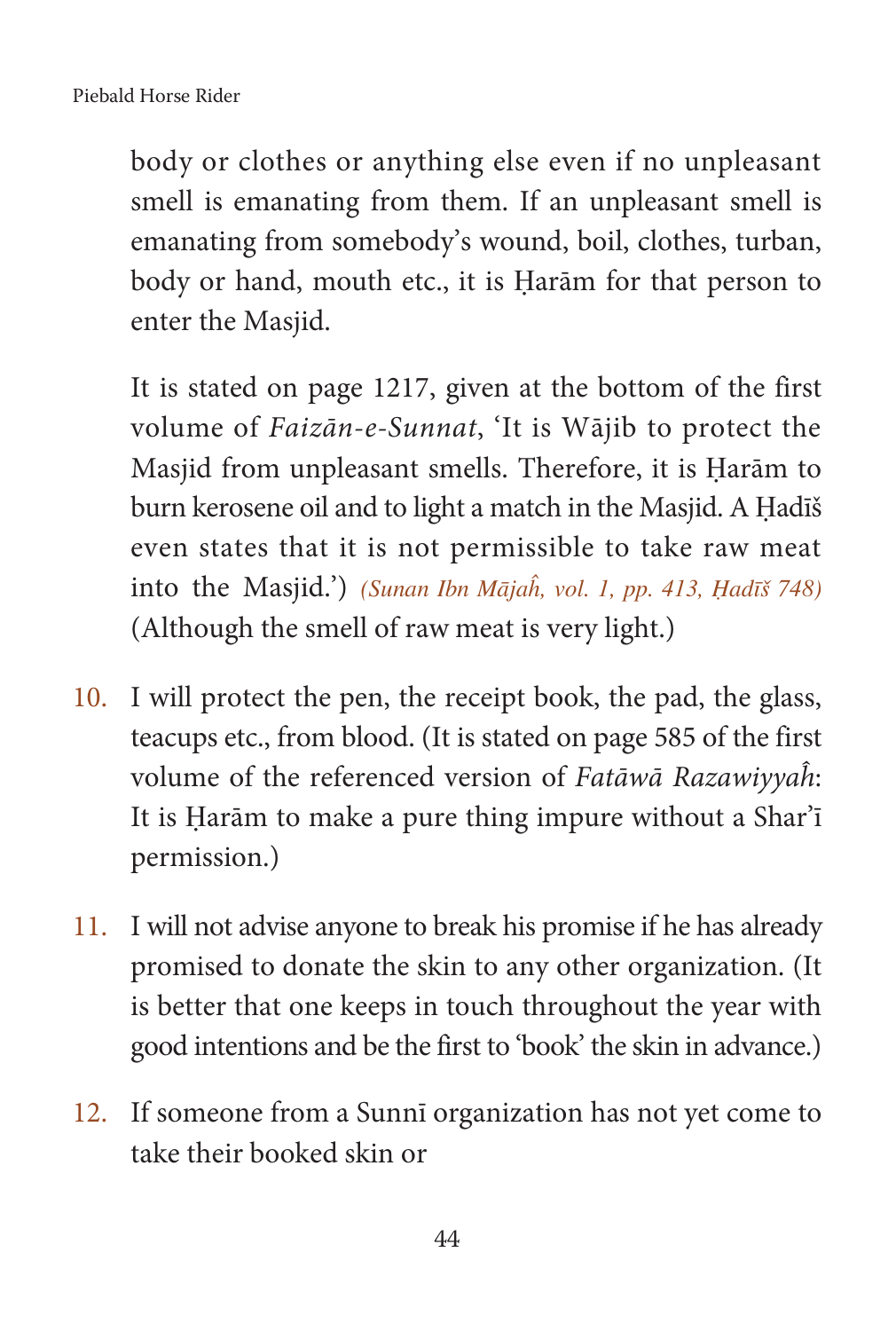- if I take that skin by mistake, I will take it to them with the 13. intention of reaping reward.
- If possible, I will gift a booklet or a pamphlet of Maktaba-tul-14. Madinah to the skin-donating person.
- I will also thank him and say 'جَزَاكَ اللَّهُ ' to him. The 15. has said: صَلَّى اللهُ تَعَالَى عَلَيْهِ وَالِهِ وَسَلَّمِ Greatest and Beloved Rasool i.e., the one who has not thanked, مَنْ لَّمْ يَشْكُر النَّاسَ لَمْ يَشْكُر اللَّهَ people has not thanked Allah عَذَّدَجَلَّ either.

(Sunan-ut-Tirmizī, vol. 3, pp. 384, Hadīš 1962)

- Making individual efforts, I will try to persuade the skin-16. donating person to attend the Sunnah-inspiring Ijtima' and
- 17. to travel with Madanī Qāfilaĥs etc.
- 18. I will keep in touch with him from time to time endeavouring to inspire him to join the Madanī environment, thus returning his favour of donating the skin.
- 19. If he has already associated himself with the Madani environment, I will persuade him to travel with a Madanī Qāfilah or
- 20. to act upon the Madani In'amat or
- 21. to take part in any other additional Madanī activity. (After the days of Qurbānī, responsible Islamic brothers must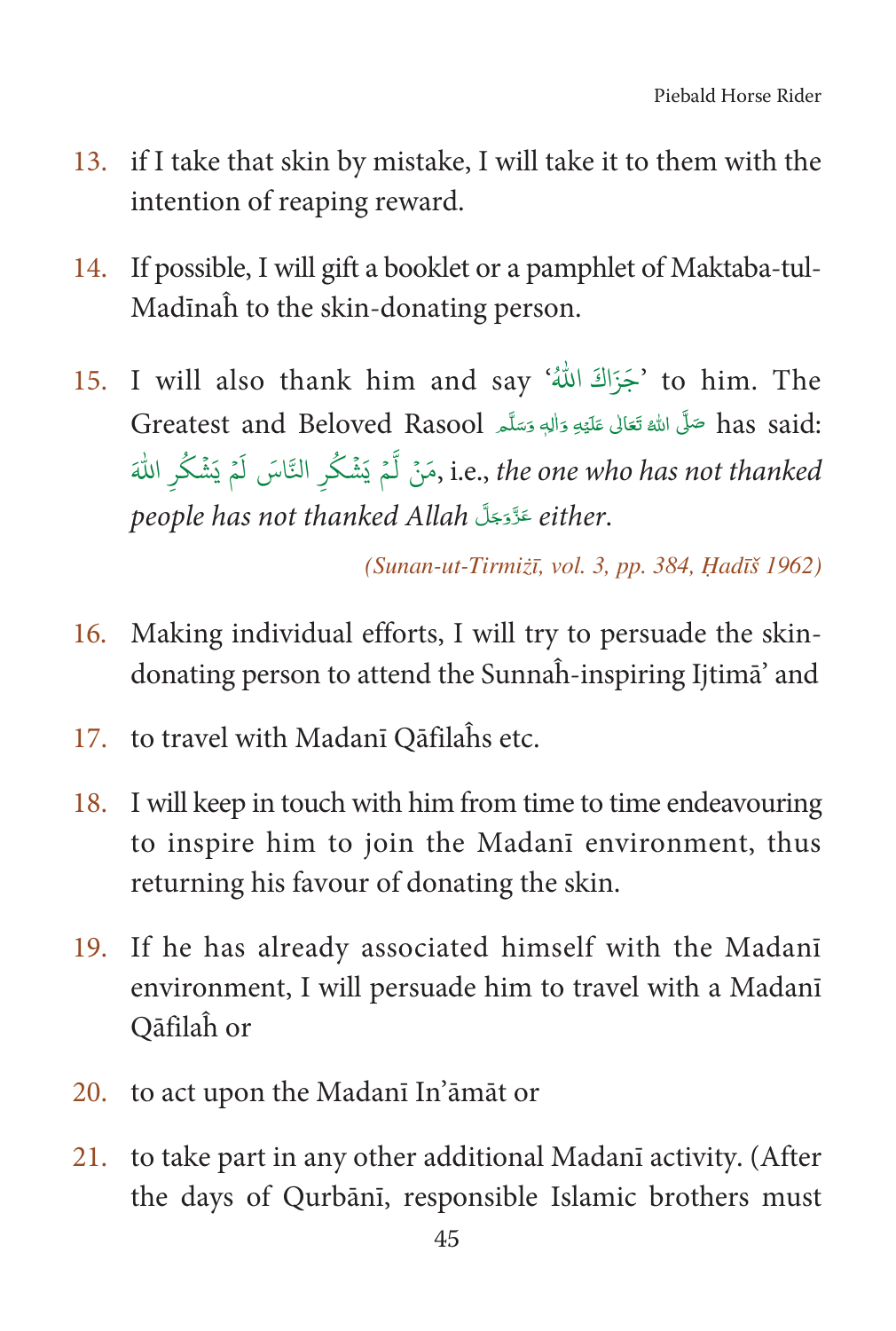visit skin-donors in order to express thanks to them. Furthermore, they should gather all such donors areawise or in any other suitable way in order to call them to righteousness briefly and distribute booklets etc., among them. The donation of Dawat-e-Islami will not be spent on the distribution of booklets, but rather this should be arranged in some other proper and permissible manner.)

22. I will obey the responsible Islamic brothers without any argument if they ask me to bring skins from near and far (or to stay at the stall or to do any other work). (These are only a few intentions. One having the knowledge of intentions can make many other intentions.)

#### $\bullet\bullet\bullet$

#### **Important Shar'i ruling**

Always give skins and Nafl donations with the intention of delegating '**full authority**', i.e., with the authority of spending them on any pious and permissible act. If someone gives skins etc., for a particular purpose, e.g., for a Madrasaĥ of Dawat-e-Islami, it will become a sin in this case to spend it on a Masjid or any other purpose. When receiving donations even for a particular purpose, the receiving person should explain to the donor as a precaution that Dawat-e-Islami, for example, carries out many other religious works requesting him to give 'full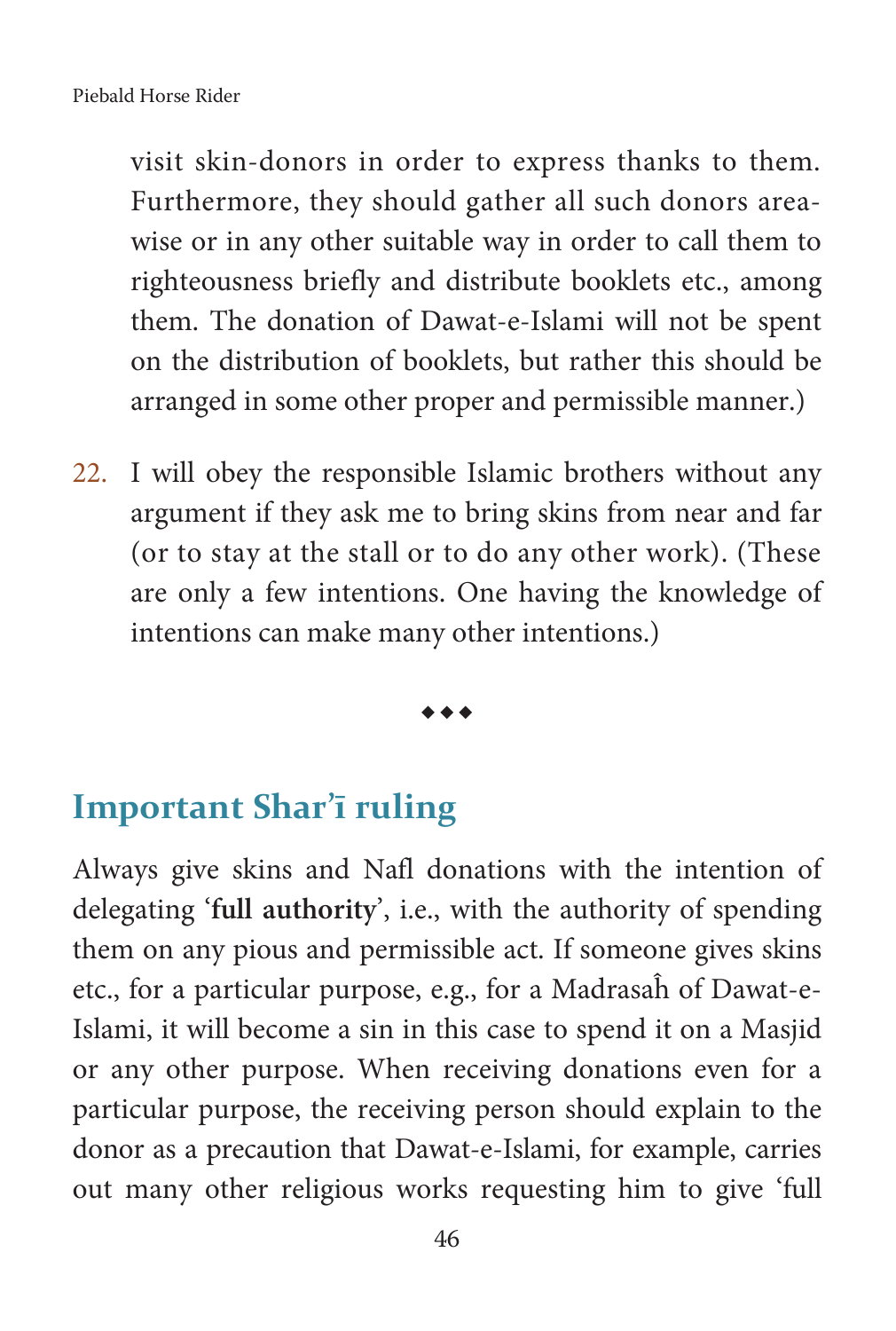authority' so that Dawat-e-Islami can spend it on any pious and permissible act it considers appropriate.

Remember! Permission will only be valid if it is given by the real owner of the skin or the donation. Therefore, the receiving person should ask the giving person who the real owner of the donation or the skin is. If the giving person replies that someone else is the owner, the permission granted by this person will not be considered valid. In this case, the receiving person should contact the owner on phone etc., and obtain permission from him. (There is no need to obtain full authority from those giving Zakāĥ and Fiṭraĥ, as these are used with a Shar'ī Ḥīlaĥ.)

#### **Madanī request**

See the detailed rulings of Qurbānī on pages 337 to 353 of the first volume of Baĥār-e-Sharī'at.

j ĸ h û ơA hh ȇAû ź Ġ Ű h <sup>Ŕ</sup> <sup>û</sup> Ķž iġ ĬA ğ <sup>ǔ</sup> <sup>h</sup> <sup>&#</sup>x27;n <sup>Ŕ</sup> <sup>ğ</sup> ų hi Ƥ h ȇ Ǔĵh š h ȩ ġ ĬA h ǓjAAû ź i Ʌ û ź i Ļ ġ ĬAi ŋŧj û Ť h ļ û Ŏ <sup>h</sup> <sup>A</sup> j ĸ h û ơA hh ȇAû ź Ġ Ű h <sup>Ŕ</sup> <sup>û</sup> Ķž iġ ĬA ğ <sup>ǔ</sup> <sup>h</sup> <sup>&#</sup>x27;n <sup>Ŕ</sup> <sup>ğ</sup> ų hi Ƥ h ȇ Ǔĵh š h ȩ

#### **Muhammad Ilyas Attar Qadiri**

21 Żul-Qa'da-til-ণarām, 1432 AH

October 18, 2011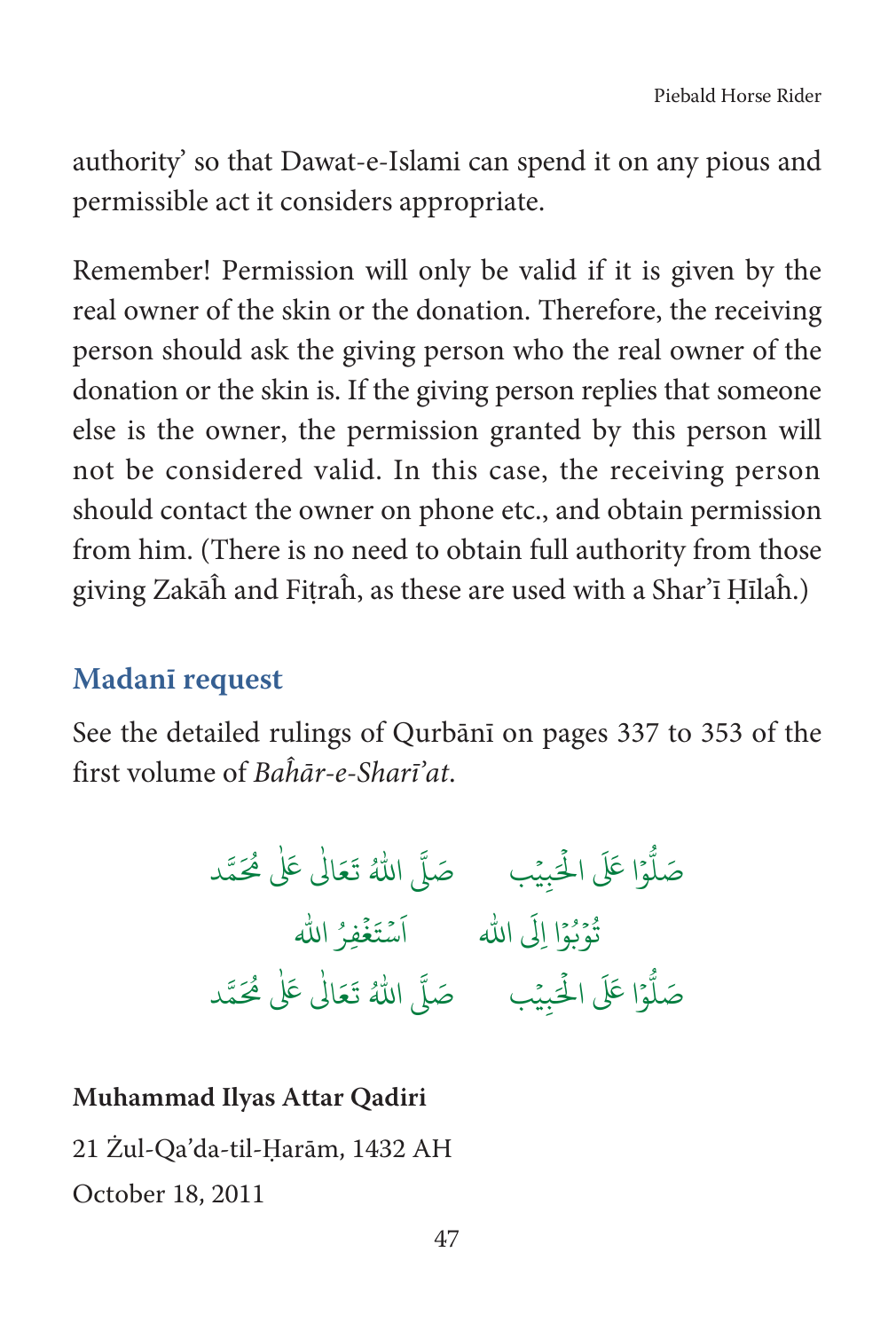# **Transliteration Chart**

| ¢                            | A/a                   | ڑ | Ř/ř                      | ل                        | L/1                         |
|------------------------------|-----------------------|---|--------------------------|--------------------------|-----------------------------|
| I                            | A/a                   | ز | Z/z                      | م                        | M/m                         |
| ب                            | B/b                   | ڙ | X/x                      | ن                        | N/n                         |
| پ                            | P/p                   | س | S/s                      |                          | $V/v$ ,                     |
| ت                            | T/t                   | ش | Sh/sh                    | و                        | W/w                         |
| ٹ                            | T/t                   | ص | S/s                      | ه/ه/ة                    | $\hat{H}/\hat{h}$           |
| ث                            | $\check{S}/\check{s}$ | ض | D/d                      | ى                        | Y/y                         |
| ج                            | J/j                   | ط | T/t                      | $\overline{\phantom{a}}$ | Y/y                         |
| ڇ                            | Ch                    | ظ | Z/z                      | б                        | A/a                         |
| ح                            | H/h                   | ع | $\boldsymbol{\varsigma}$ | ំ                        | U/u                         |
| خ                            | Kh/kh                 | غ | Gh/gh                    | ò,                       | I/i                         |
| S                            | D/d                   | ف | F/f                      | و مدّه                   | Ū/ū                         |
| $\mathcal{L}^{\mathfrak{b}}$ | $\dot{D}/d$           | ق | Q/q                      | ی مدّہ                   | $\overline{I}/\overline{I}$ |
| ذ                            | Ż/ż                   | ك | K/k                      | ا مدّه                   | $\bar{A}/\bar{a}$           |
| ر                            | R/r                   | گ | G/g                      |                          |                             |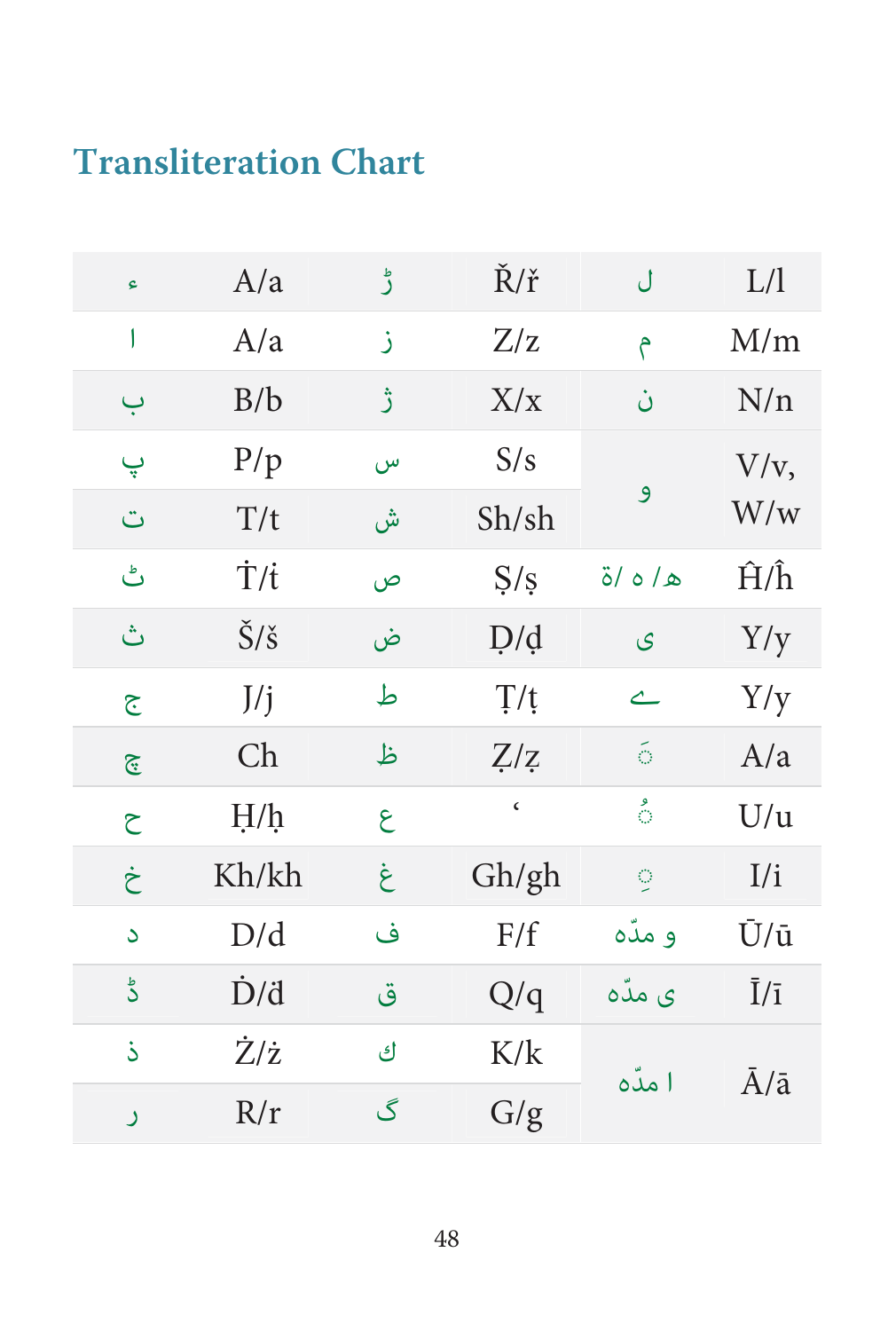Piebald Horse Rider

#### **The Noblest Rasool would initially eat Kalayjee (liver)**

- $\bullet$  The Noblest Rasool حَلَّى اللَّهُ تَعَالَى عَلَيْهِ وَأَلِهٖ وَسَلَّم أَهْمَا  $\mathrm{did} \, \, \mathrm{not} \, \, \mathrm{use} \, \, \mathrm{to} \, \, \mathrm{eat}$ Ä È ȦÄ Ä Å Ç anything on the day of Eid-ul-Adha until he متلَّى اللهَ تَعَالى عَلَيْهِ وَالْجِرَسَلَّا مِ Ä È ȦÄ Ä Å Ç Ä had returned (after performing Eid Salah) then, [upon returning], he حَلَّى اللَّهُ تَعَالَى عَلَيْهِ وَالْهِدَسَلَّم returning], he حَلَّى اللَّهُ تَعَالَى عَلَيْهِ Ä È ȦÄ Ä Å Ç Qurbani [sacrifice]<sup>1</sup>.
- It is stated in another narration: The Beloved and Blessed Rasool حَلَّى اللَّهُ تَعَالَى عَلَيْهِ وَالِهِ وَسَلَّمَ Rasool Ä È ȦÄ Ä Å Ç meat of his Qurbani.2

 $\bullet\bullet\bullet$ 

#### **Is it permissible to eat before Eid-ul-Adha Salah?**

- It is Mustahab (recommended act) that one should initially eat the meat of Qurbani on the blessed day of Eid-ul-Adha.<sup>3</sup>
- It is Mustahab that one should not eat anything before Eid Salah on the blessed day of Eid-ul-Adha though he does not perform Qurbani and if he eats then it is not abominable act.<sup>4</sup>

<sup>1</sup> Musnad Imam Ahmad Bin Hanbal, vol. 9, pp. 17, Hadees 23045

<sup>2</sup> Ma'rifat-us-Sunan wal-Aasaar lil-Bayhaqi, vol. 3, pp. 35, Hadees 1886

<sup>3</sup> Al-Binayah Sharh Al-Hidayah, vol. 3, pp.121

<sup>4</sup> Bahar-e-Shari'at, vol. 1, pp. 784; summarized